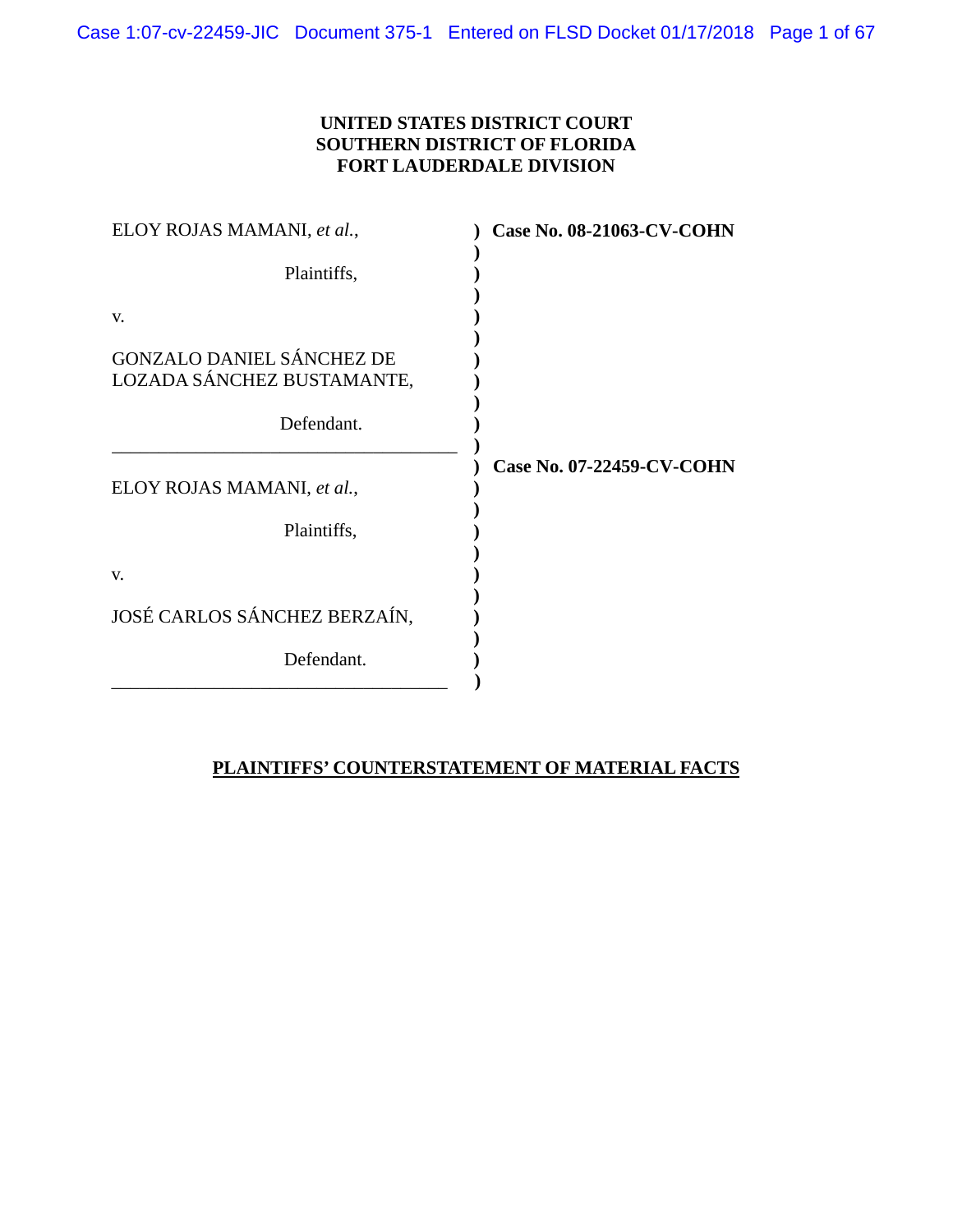# **TABLE OF CONTENTS**

|      |                                                                                                                                                       |                                                                                                                                                                                           | Page |
|------|-------------------------------------------------------------------------------------------------------------------------------------------------------|-------------------------------------------------------------------------------------------------------------------------------------------------------------------------------------------|------|
|      |                                                                                                                                                       |                                                                                                                                                                                           |      |
|      |                                                                                                                                                       |                                                                                                                                                                                           |      |
| I.   | Even before entering office, Defendants developed a plan to use deadly<br>military force against civilian protests in order to implement their policy |                                                                                                                                                                                           |      |
|      | a.                                                                                                                                                    | Defendants knew of Bolivia's culture of protest, and believed that<br>the only way they could achieve their policy goals was through                                                      |      |
|      | $\mathbf b$ .                                                                                                                                         | Before taking power in 2002, Defendants had a history of using                                                                                                                            |      |
| II.  |                                                                                                                                                       | Gaining control of Bolivia's political and military institutions, Defendants                                                                                                              |      |
|      | a.                                                                                                                                                    | After taking office in August 2002, Defendants altered the legal<br>framework and military code in order to accomplish their objective                                                    |      |
|      | $b$ .                                                                                                                                                 | Once in office, Defendants repeatedly rejected traditional political<br>and negotiated solutions to civilian protests, instead responding                                                 | .26  |
|      | $\mathbf{c}$ .                                                                                                                                        | From their respective offices, Defendants exercised [effective]<br>control over the military and set the institution's strategic                                                          | .28  |
| III. |                                                                                                                                                       | In mid-2003, Defendants militarized Bolivia to suppress popular                                                                                                                           | .30  |
| IV.  |                                                                                                                                                       | In September 2003 in Sorata and Warisata, Defendants unleashed the<br>military to carry out their plan to suppress social movements, including                                            |      |
|      | a.                                                                                                                                                    | On September 20 in Sorata, Defendants rejected offers to negotiate                                                                                                                        |      |
|      | $\mathbf b$ .                                                                                                                                         | On September 20, Defendants initiated and oversaw a military<br>operation in Sorata and Warisata that represented the<br>implementation of their strategic plan to quash social movements |      |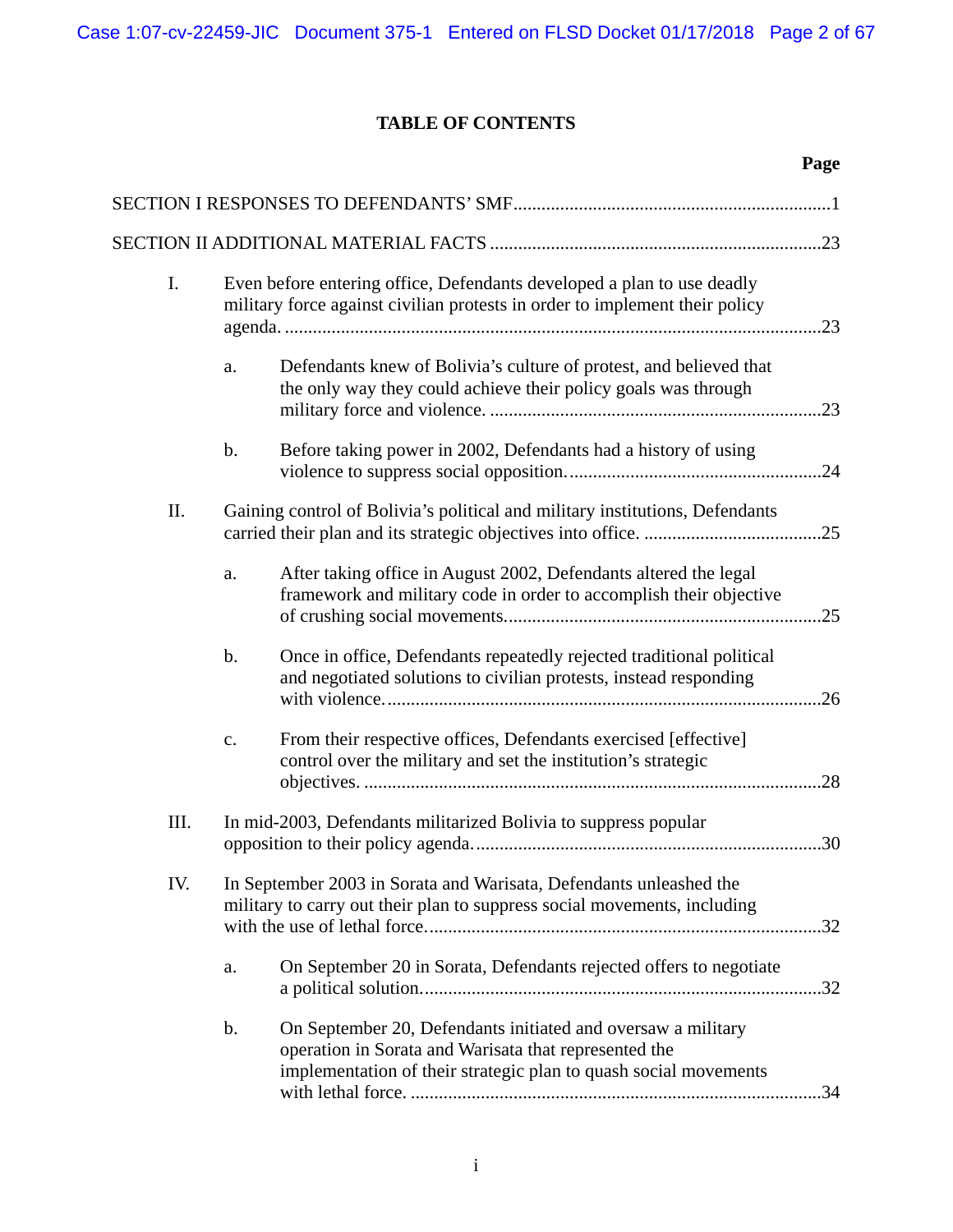|       | $\mathbf{c}$ .                                                                                                                                                                                                     | Acting under the Defendants' control the military indiscriminately                                                                                                                                                             |  |
|-------|--------------------------------------------------------------------------------------------------------------------------------------------------------------------------------------------------------------------|--------------------------------------------------------------------------------------------------------------------------------------------------------------------------------------------------------------------------------|--|
| V.    |                                                                                                                                                                                                                    | Although widespread outrage over the use of lethal force against civilians<br>led to broader protests and a general strike in El Alto, the Defendants<br>proceeded with their plan to deploy the military to suppress civilian |  |
|       | a.                                                                                                                                                                                                                 | Defendants refused to dialogue with civilian protesters and instead                                                                                                                                                            |  |
|       | $b$ .                                                                                                                                                                                                              | On October 12, Defendants oversaw the implementation of their                                                                                                                                                                  |  |
|       | $\mathbf{c}$ .                                                                                                                                                                                                     | The military, under the Defendants' orders, indiscriminately shot at<br>unarmed protesters and other civilians on October 12 in El Alto44                                                                                      |  |
| VI.   |                                                                                                                                                                                                                    | The pattern of violence of October 12 continued on October 13 in the                                                                                                                                                           |  |
|       | a.                                                                                                                                                                                                                 | Following widespread violence on October 12 Defendants still<br>refused to negotiate, even when approached by government                                                                                                       |  |
|       | $\mathbf b$ .                                                                                                                                                                                                      | On October 13, Defendants oversaw the implementation of their<br>plan to crush social movements in the Southern Zone of La Paz, as                                                                                             |  |
| VII.  | Clear Patterns of Violence Were Repeated on all Three Days Decedents                                                                                                                                               |                                                                                                                                                                                                                                |  |
| VIII. | By mid-October, Defendants' Ongoing Use of Lethal Force Against<br>Civilians Was Rejected by the Majority and/or Widespread Swaths of the<br>Bolivian Population as Well as Government Officials, Leading to Their |                                                                                                                                                                                                                                |  |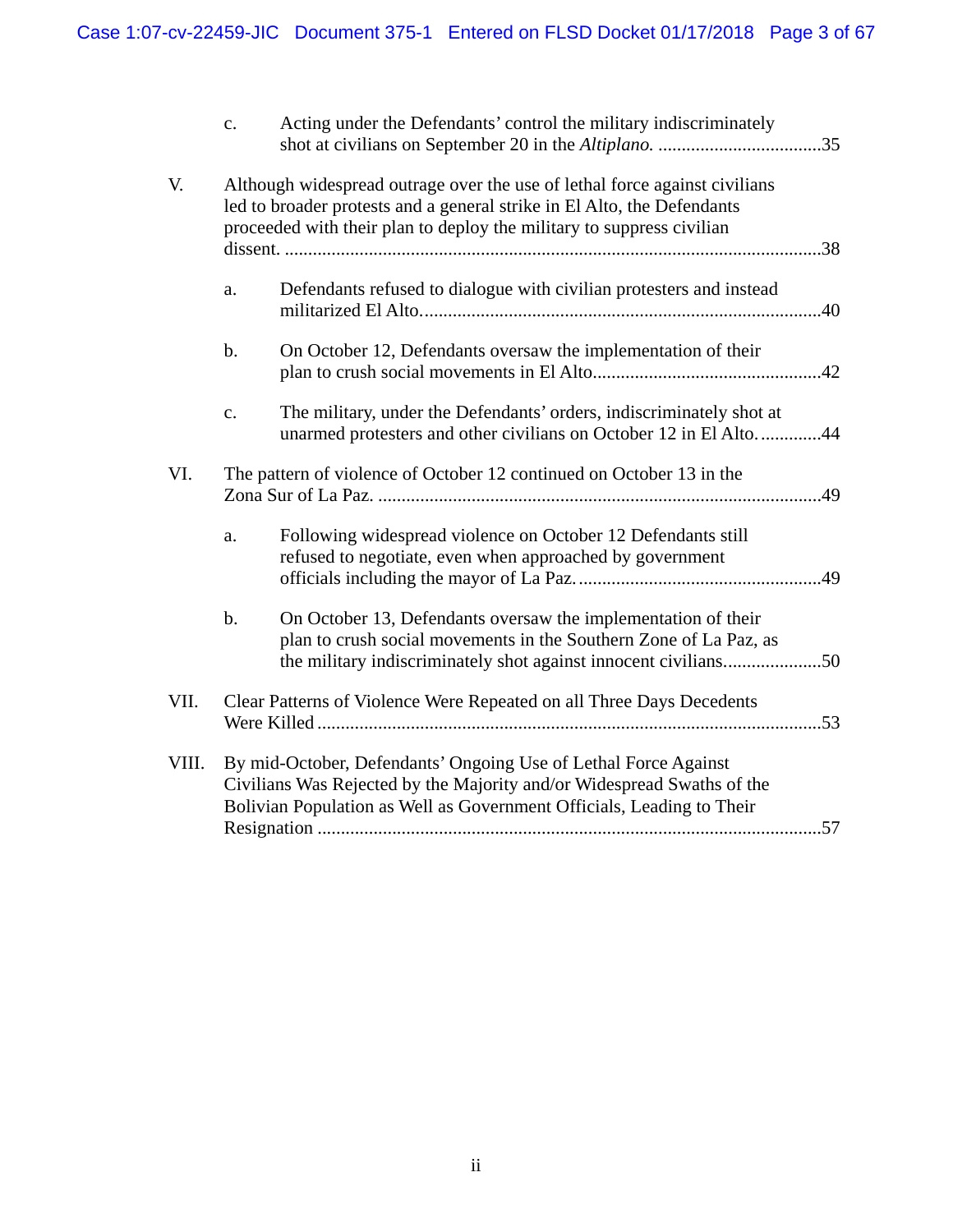Pursuant to Federal Rule of Civil Procedure 56 and Local Rule 56.1(a), Plaintiffs submit their Counterstatement of Material facts in response to Defendants' Statement of Material Facts ("SMF"), in which they contend there is no genuine issue to be tried. Section I contains Plaintiffs' responses to each factual assertion contained in the SMF disputed by Plaintiffs. Section II contains Plaintiffs' additional material facts that Defendants omitted from their Rule 56.1 statement.

#### **SECTION I: RESPONSES TO DEFENDANTS' SMF**

5. Deny. Defendants mischaracterize the marital union of Sonia Espejo Villalobos and Lucio Santos Gandarillas Ayala. Further, Ms. Espejo did obtain compensation for the death of Mr. Gandarillas. After becoming aware of a 2008 law to provide humanitarian assistance awards to the families of those people who were killed in Bolivia in 2003, Ms. Espejo applied for and received the lump sum benefits for her family. *See* Ex. HH (Espejo Dep. Tr. 67:17-20, 68:5- 15, 71:2-9); Ex. K (Espejo Decl.  $\P 6$ ).<sup>1</sup> Because of the limited time in which she had to apply for benefits and the time it would have taken to obtain official paperwork showing her common-law marriage status, she instead chose to apply for the benefits for her family under her minor son Aldair's name because she had his birth certificate. *See* Ex. K (Espejo Decl. ¶ 6).

9. Deny. Hermógenes Bernabé Callizaya, along with his siblings and step-mother, received compensation for his father's death under the 2008 Humanitarian Assistance Law. *See* Ex. F (Bernabé Decl. ¶ 4); *see also* Ex. PPP (MAMANI0024481, 24481T) (Letter from Ministry

<sup>&</sup>lt;sup>1</sup> Exhibits cited herein, which were not cited by Defendants, are attached to the Declaration of Joseph L. Sorkin in Support of Plaintiffs' Opposition to Defendants' Motion for Summary Judgment. Each Defense Exhibit cited herein ("Def. Ex.") is attached to the Declaration of Ana C. Reyes in Support of Defendants' Motion for Summary Judgment.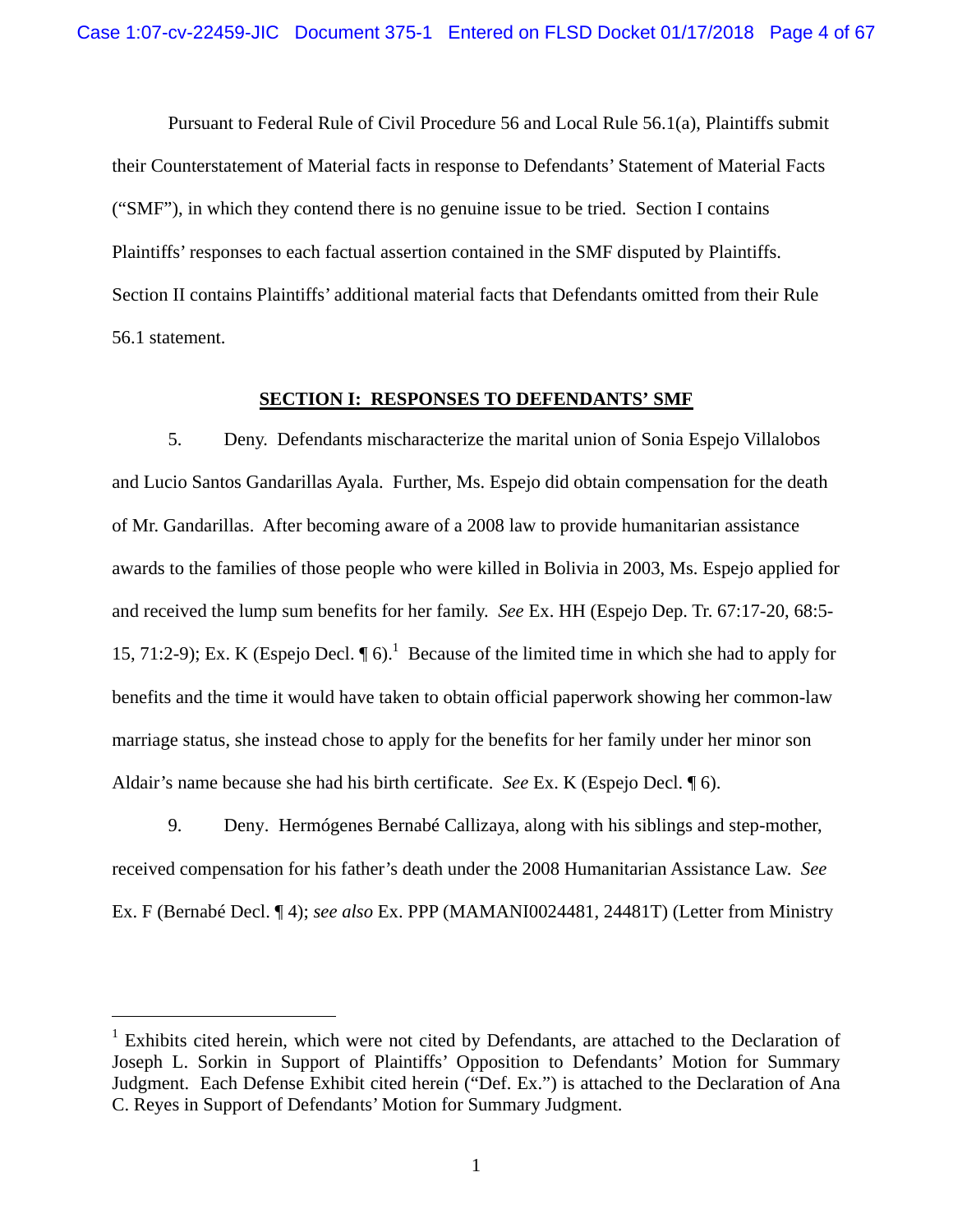of Justice attaching Chart of Compensation to Victims and Families of the Events of 2003 under Law No. 3955 and translation).

10. Deny. Mr. Mamani Aguilar received compensation under the 2008 Humanitarian Benefits law. Mr. Mamani Aguilar's mother handled applying for the benefits for the entire family and he did not ask her about the details. *See* Ex. MM (Mamani Aguilar Dep. Tr. 135:21- 136:14).

12. Sánchez de Lozada's purported goals and conduct during his first term of office are immaterial and, therefore, irrelevant.<sup>2</sup> In addition, deny the purported facts in SMF  $\P$  12 as hearsay.<sup>3</sup> Further, the deposition testimony fails to establish personal knowledge.<sup>4</sup>

13. The purported facts in SMF ¶ 13 are immaterial to the killings of Plaintiffs' family members and, therefore, irrelevant. *See supra* note 2. In addition, deny because Def. Ex. 9 is a newspaper article offered for the truth of its contents.<sup>5</sup> Further, the deposition testimony fails to establish personal knowledge. *See supra* note 4; *see also* Ex. FF (Comboni Dep. Tr. 180:7- 181:9) (Mr. Comboni was not in Chapare in January).

14. Deny. Defendants mischaracterize the testimony, which, for example, does not support the statement that the president had been sitting in the same position shortly before the

 $\overline{a}$ 

<sup>2</sup> *See Anderson v. Liberty Lobby, Inc.*, 477 U.S. 242, 248 (1986) ("Only disputes over facts that might affect the outcome of the suit under the governing law will properly preclude the entry of summary judgment. Factual disputes that are irrelevant or unnecessary will not be counted.").

 $3$  The general rule is that inadmissible hearsay "cannot be considered on a motion for summary judgment." *Macuba v. Deboer*, 193 F.3d 1316, 1322 (11th Cir. 1999) (citing *Garside v. Osco Drug, Inc.*, 895 F.2d 46, 50 (1st Cir. 1990)); *see also Hartel v. Unity Recovery Ctr., Inc.*, 16- 80471-CIV, 2017 WL 1291952, at \*10 (S.D. Fla. Jan. 26, 2017) (Cohn, J.).

<sup>&</sup>lt;sup>4</sup> *See* Fed. R. Evid. 602 ("A witness may testify to a matter only if evidence is introduced sufficient to support a finding that the witness has personal knowledge of the matter.").

<sup>&</sup>lt;sup>5</sup> "Unsworn newspaper articles constitute inadmissible hearsay and cannot be considered as part of the summary judgment record." *Bouton v. Ocean Props., Ltd.*, 2017 WL 4792488, at \*27 n.31 (S.D. Fla. Oct. 23, 2017) (citing *Dallas Cty. v. Comm. Union Assur. Co.*, 286 F.2d 388, 391-92 (5th Cir. 1961)).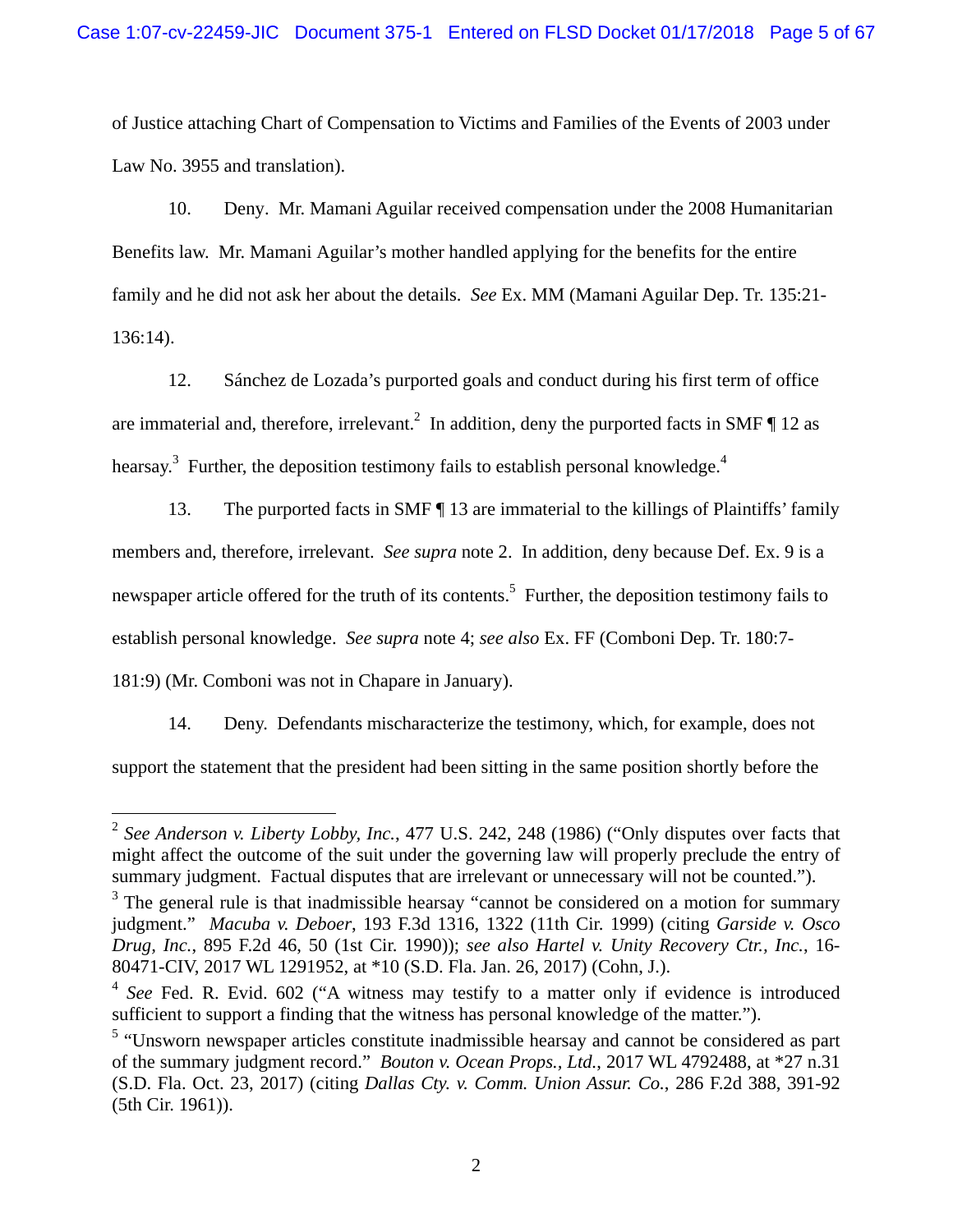Case 1:07-cv-22459-JIC Document 375-1 Entered on FLSD Docket 01/17/2018 Page 6 of 67

palace was attacked. *See* 

 Ex. GG (Eastman Dep. Tr. 102:15-18) (testifying only that he saw bullet holes in the palace).

15. Deny. The OAS did not conclude that there was any plan to kill the president. *See* Ex. GG (Eastman Dep. Tr. 112:17-113:2). The statements in the report regarding proportionality were not made based on individual acts of violence. *See id.* at 73:22-74:23, 80:13-82:11. The OAS investigation was limited to the events of February 2003 and did not assess the violence of September and October 2003. *See id*. 84:9-16. An independent report by Amnesty International disagreed with the OAS and concluded that the use of force was neither restrained nor proportional. *See id.* at 90:15-93:2.

16. Deny. *See infra* ¶¶ 221-27. Further, a decision had been made that the port would be in Chile. Ex. NN (Meruvia Dep. Tr. 53:15-21, 54:20-56:23).

17. Deny. *See infra* ¶¶ 231-42.

18. Deny. *See infra* ¶¶ 231-42. Further, the testimony does not state that there were regular meetings.

19. Deny. The purported facts in SMF ¶ 19 are immaterial to the killings of Plaintiffs' family members and, therefore, irrelevant. *See supra* note 2. Further, deny because Def. Exs. 12, 13 and 14 do not prove that "no decision had been made regarding the export of gas." *See supra* ¶ 16.

20. Deny. Mr. Eastman had no personal knowledge of Mr. Morales's or Mr. Quispe's willingness to participate in dialogue. *See* Ex. GG (Eastman Dep. Tr. 137:13-139:15) (admitting he never spoke to Messrs. Morales or Quispe directly). Further, Mr. Aparicio's testimony is not related to the OAS, Mr. Quispe or Mr. Morales.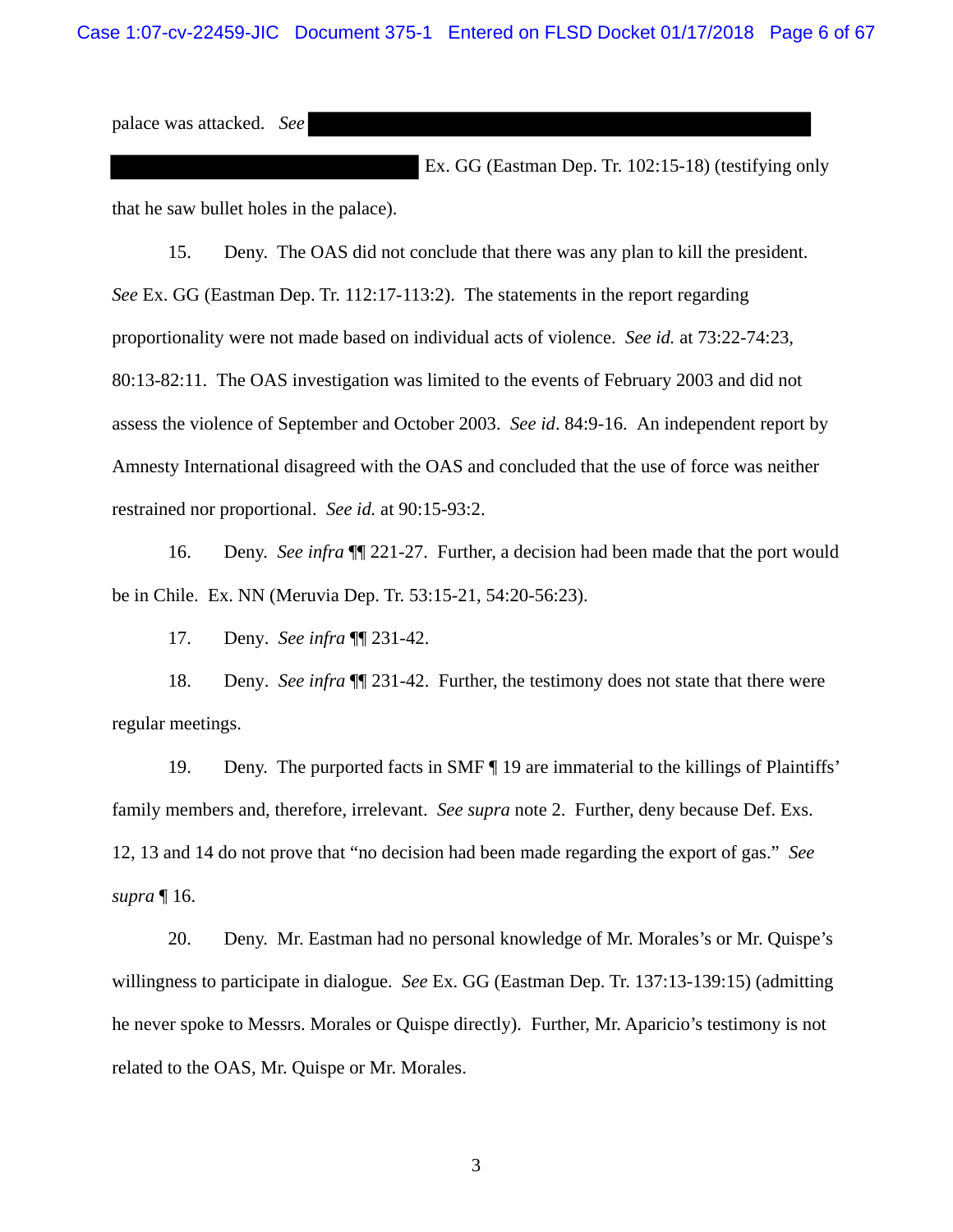21. Deny. *See infra* ¶¶ 334-36**Error! Reference source not found.**.

22. The purported facts in SMF ¶ 22 are immaterial to the killings of Plaintiffs' family members and, therefore, irrelevant. *See supra* note 2. Defendants also cite no evidence.

23. The purported facts in SMF  $\parallel$  23 are immaterial to the killings of Plaintiffs' family members and, therefore, irrelevant. *See supra* note 2. Defendants also cite no evidence.

24. The purported facts in SMF  $\P$  24 are immaterial to the killings of Plaintiffs' family members and, therefore, irrelevant. *See supra* note 2.

25. The purported facts in SMF ¶ 25 are immaterial to the killings of Plaintiffs' family members and, therefore, irrelevant. *See supra* note 2.

26. The purported facts in SMF | 26 are immaterial to the killings of Plaintiffs' family members and, therefore, irrelevant. *See supra* note 2. Further, the deposition testimony fails to establish personal knowledge. *See supra* note 4; *see also* Ex. DD (Bjork-James Dep. Tr. 51:5- 20) (simply referencing a "rumor" concerning state influence on the newspaper).

27. Deny. Def. Ex. 11 is inadmissible hearsay. Throughout the SMF, Defendants cite to and rely on Def. Ex. 11, a preliminary report by Bolivian prosecutors that was never finalized and subsequently disregarded by more senior prosecutors who pursued a trial. *See* Def. Ex. 11 (DEF-0000453 at 453, 486) (Decision to Reject Criminal Complaint No. 016/04); Ex. SSS (MAMANI0023365T) (Resolution No. 091/04, Revocation of Rejection Resolution 016/04). By its own description, it is based on a "preliminary stage of investigation" and only makes a recommendation to the "criminal examining magistrate." Def. Ex. 11 (DEF-0000453 at at 453, 486). It is inherently untrustworthy and may not be considered.<sup>6</sup> Moreover, not only is the

 $\overline{a}$ 

<sup>&</sup>lt;sup>6</sup> "Rule 803 makes no exception for tentative or preliminary reports subject to revision and review." *Toole v. McClintock*, 999 F.2d 1430, 1434-35 & n.11 (11th Cir. 1993) (rejecting admission of FDA report containing only "proposed" findings and forecasting later issuance of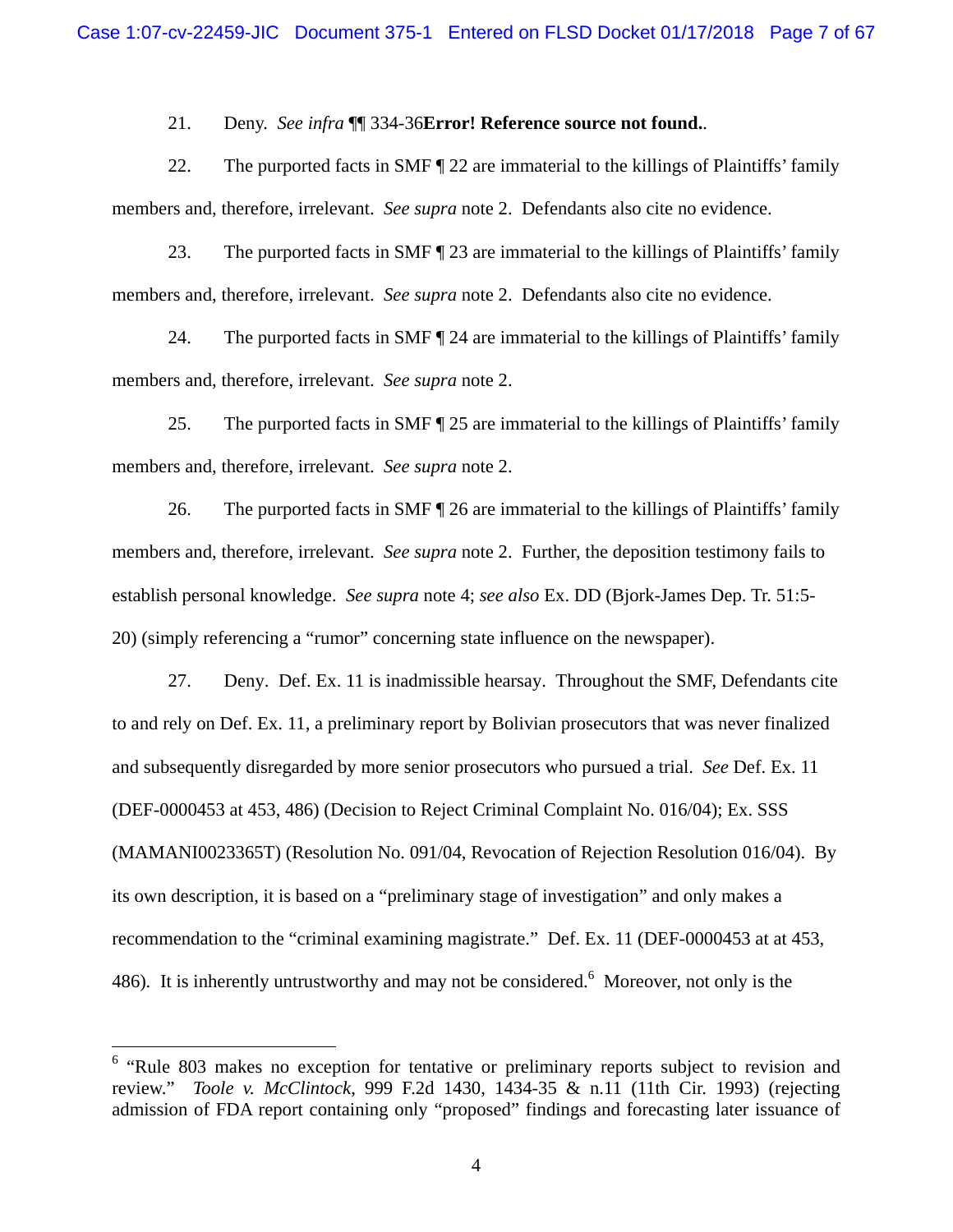report based on a "preliminary" investigation, the absence of the specific evidentiary basis for its findings or the extent of its investigative efforts militates against its admission as evidence.<sup>7</sup>

28. Deny. *See generally infra* Section II.

29. Deny. *See generally infra* Section II; *see also* Def. Ex. 67 (Pls.' Rule 26 Sixth Am. Initial Disclosures); Ex. UUU (Pl. Gonzalo Mamani Aguilar's Resps. & Objs. Defs.' First Set Interrogs.).

30. Deny. Mr. Hayden, based on his experience in the military and the FBI, was able to get "into a soldier's mindset" to understand what actions a soldier might take in a particular situations. *See* Ex. KK (Hayden Dep. Tr. 330:24-331:7; 332:10-20).

31. Deny. In Bolivia, Mr. Hayden inspected certain physical evidence, including but not limited to bullet holes left in the walls of the Decedents' homes. *See generally id*.

32. Deny. Ms. Ramos Mamani testified that the bullet struck the wall, she picked it up, and she turned it over to someone a few days later. *See* Ex. PP (Ramos Mamani Dep. Tr. 28:14-29:25). The bullet was tested and described as a 7.62 caliber bullet in the Bolivian investigation into Marlene Nancy Rojas Mamani's ("Marlene") killing. *See* Ex. VVV (MAMANI0002595T) (Ballistics Expert Opinion) (describing "firearm projectile, delivered by

Mrs. Etelbina Ramos Mamani de Rojas").

1

33. Deny. *See infra* ¶¶ 94, 220, 284, 298.

<sup>&</sup>quot;final" document after more study). The fact that the findings in Def. Ex. 11 were expressly disavowed by the Bolivian government further confirms its inadmissibility. *See id.* at 1435 n.11; *see also United States v. Gluk*, 831 F.3d 608, 613 (5th Cir. 2016) ("[W]hen an agency disavows ('declines to accept') a report prepared by a staff member, that report does not qualify for the 803(8)(iii) exclusion."); *New York v. Pullman, Inc.*, 662 F.2d 910, 914-15 (2d Cir. 1981) (holding that the "tentative results of an incomplete staff investigation" were properly excluded).

<sup>7</sup> *See Lee v. Exec. Airlines, Inc.*, 31 F. Supp. 2d 1355, 1357 (S.D. Fla. 1998) ("Absent providing any details or otherwise describ[ing] 'the evidence' relied upon, the Letter of Determination poses minimal probative value.").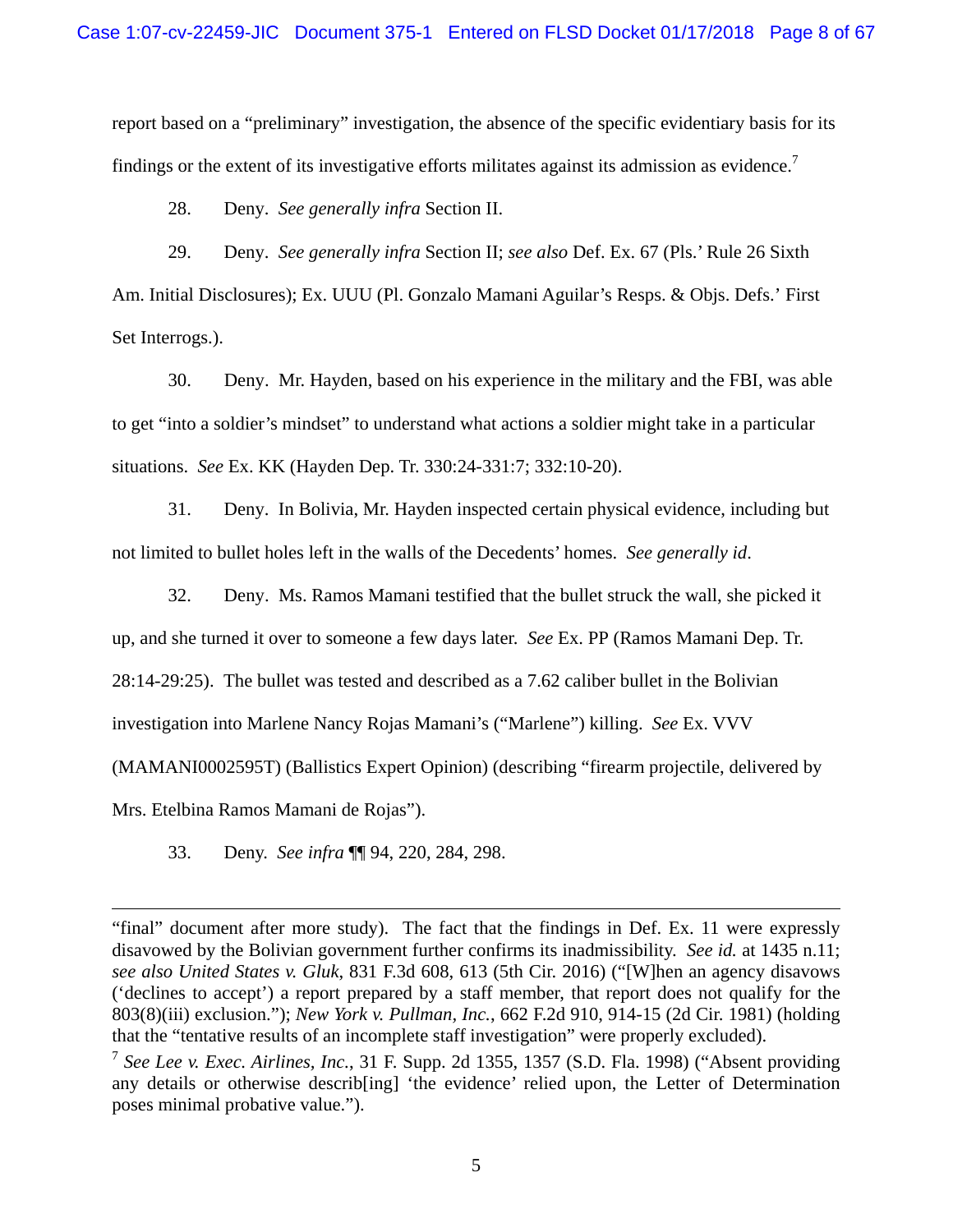34. Deny. *See generally infra* Section II.

35. The purported facts in SMF ¶ 35 are immaterial to the killings of Plaintiffs' family members and, therefore, irrelevant. *See supra* note 2. In addition Def. Ex. 11 is inadmissible hearsay. *See supra* ¶ 27.

36. The purported facts in SMF ¶ 36 are immaterial to the killings of Plaintiffs' family members and, therefore, irrelevant. *See supra* note 2. In addition, Def. Ex. 11 is inadmissible hearsay. *See supra* ¶ 27.

37. Deny. The statements contained in Def. Ex. 11 are hearsay. *See supra* ¶ 27. In addition, Defendants mischaracterize the stated testimony. Food was available to the tourists in Sorata at the time, and people were able to leave. *See* Ex. QQQ (Ramirez Dep. Tr. 37:4-5) ("There were some other persons, tourists that wanted to go out and they left."). Further,

was not present in Sorata at the caravan and has no personal knowledge.

*see also supra* note 4.

38. Deny. Def. Ex. 1, Def. Ex. 11 and the testimony of are hearsay. *See supra* ¶¶ 27, 37. Throughout the SMF, Defendants attempt to rely on cables from the U.S. Embassy to prove the truth of their contents. *See* Def. Exs. 1-5. Defendants, however, have not provided any testimony or other evidence that indicates that these documents fall under any hearsay exception, and have failed to meet their burden to admit such documents. Even if the cables fell under an applicable hearsay exception, the cables themselves contain hearsay on hearsay. In particular, nothing in Embassy cables indicate that the information about various events and political machinations in Bolivia is based on the U.S. Ambassador's—or anyone else's—personal observation or investigation, and therefore, the cables lack sufficient indicia of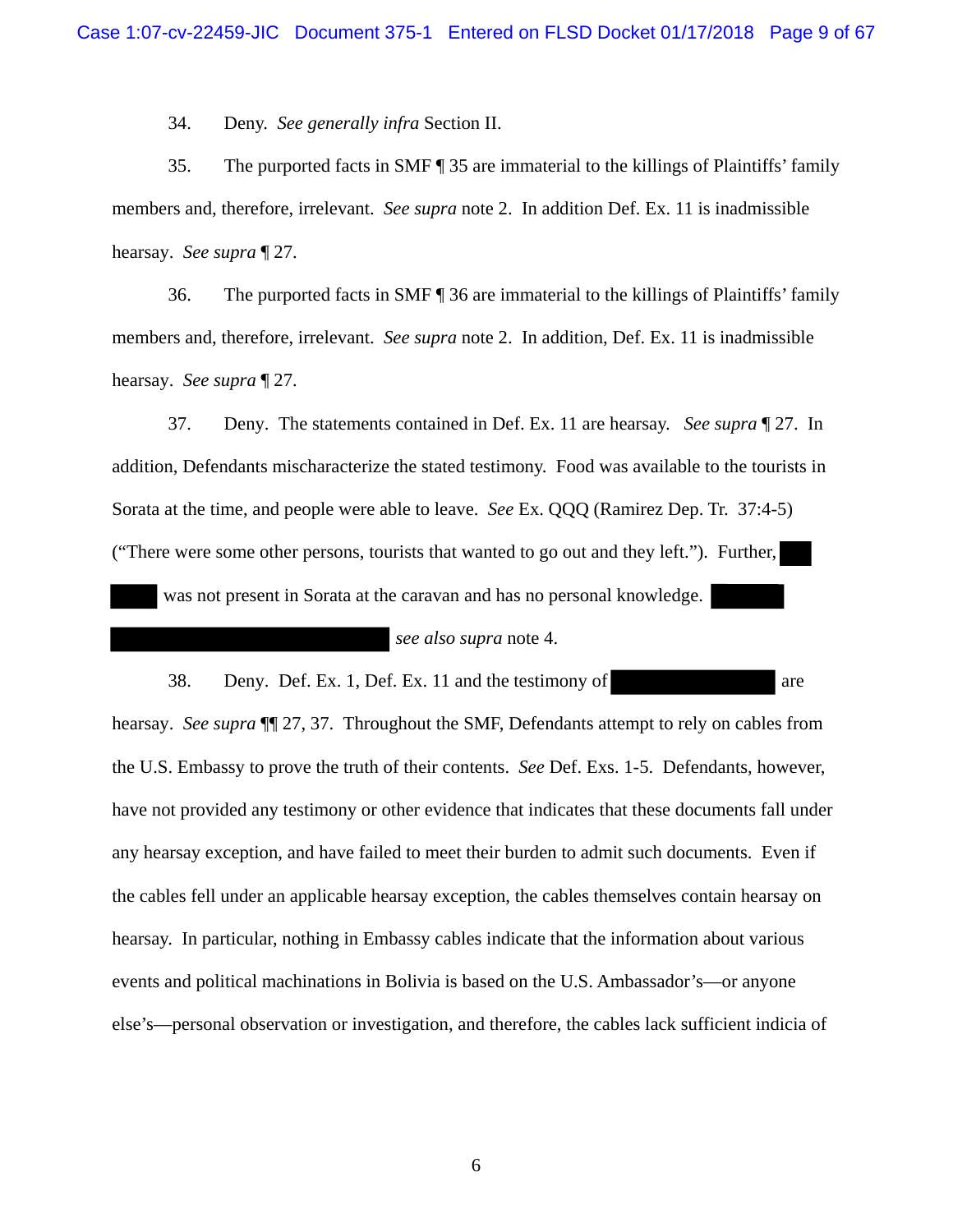### Case 1:07-cv-22459-JIC Document 375-1 Entered on FLSD Docket 01/17/2018 Page 10 of 67

trustworthiness.<sup>8</sup> Defendants further admit the parties are unable to question the U.S. Ambassador on these Embassy documents. *See* SMF ¶ 25. The documents may not be considered.

39. Deny. The purported facts in SMF ¶ 39 are immaterial to the killings of Plaintiffs' family members and, therefore, irrelevant. *See supra* note 2.

40. Deny. The purported facts in SMF  $\parallel$  40 are immaterial to the killings of Plaintiffs' family members and, therefore, irrelevant. *See supra* note 2. The statements in Def. Ex. 11 are hearsay. *See supra* ¶ 27. Further, the cited testimony fails to establish personal knowledge. *See supra* note 4.

41. Deny. The statements in Def. Exs. 1 and 11 are hearsay. *See supra* ¶¶ 27, 38.

42. Deny. The statements in Def. Exs. 1 and 11 are hearsay. *See supra* ¶¶ 27, 38.

43. Deny. Def. Ex. 11 is hearsay. *See supra* ¶ 27. Furthermore, eyewitness accounts report no armed protesters attacking the convoy. *See* Ex. QQQ (Ramirez Dep. Tr. 89:5-7, 89:21- 23, 96:24-25, 111:12-20); *infra ¶¶* 245-46.

44. Deny. Def. Exs. 1, 2, and 11 are hearsay. *See supra* ¶ 27, 38.

45. Deny. Def. Ex. 32 is hearsay. Throughout the SMF, Defendants attempt to rely on military and other Bolivian government reports to prove the truth of their contents, all of which is hearsay. *See* Def. Ex. 15, 32, 33, 35. Defendants, however, have not provided any

<sup>&</sup>lt;sup>8</sup> For either the "records or regularly conducted business activity" or the "public records and reports" exceptions to apply, the report must contain "'factual findings' that are 'based upon the knowledge or observations of the preparer of the report.'" *United Techs. Corp. v. Mazer*, 556 F.3d 1260, 1278 (11th Cir. 2009) (quoting *Miller v. Field*, 35 F.3d 1088, 1091 (6th Cir. 1994)); *see also United States v. Baker*, 432 F.3d 1189, 1208 n.17 (11th Cir. 2005) ("Statements by out of court witnesses to law enforcement officials" could only be admitted for reasons unrelated to the truth of the statements). The hearsay statements need not "explicitly paraphrase the words or others" if the "only conceivable explanation" for how the information was obtained was by "listening to the statements of others." *United States v. Ransfer*, 749 F.3d 914, 925 (11th Cir. 2014) (quoting *Baker*, 432 F.3d at 1206).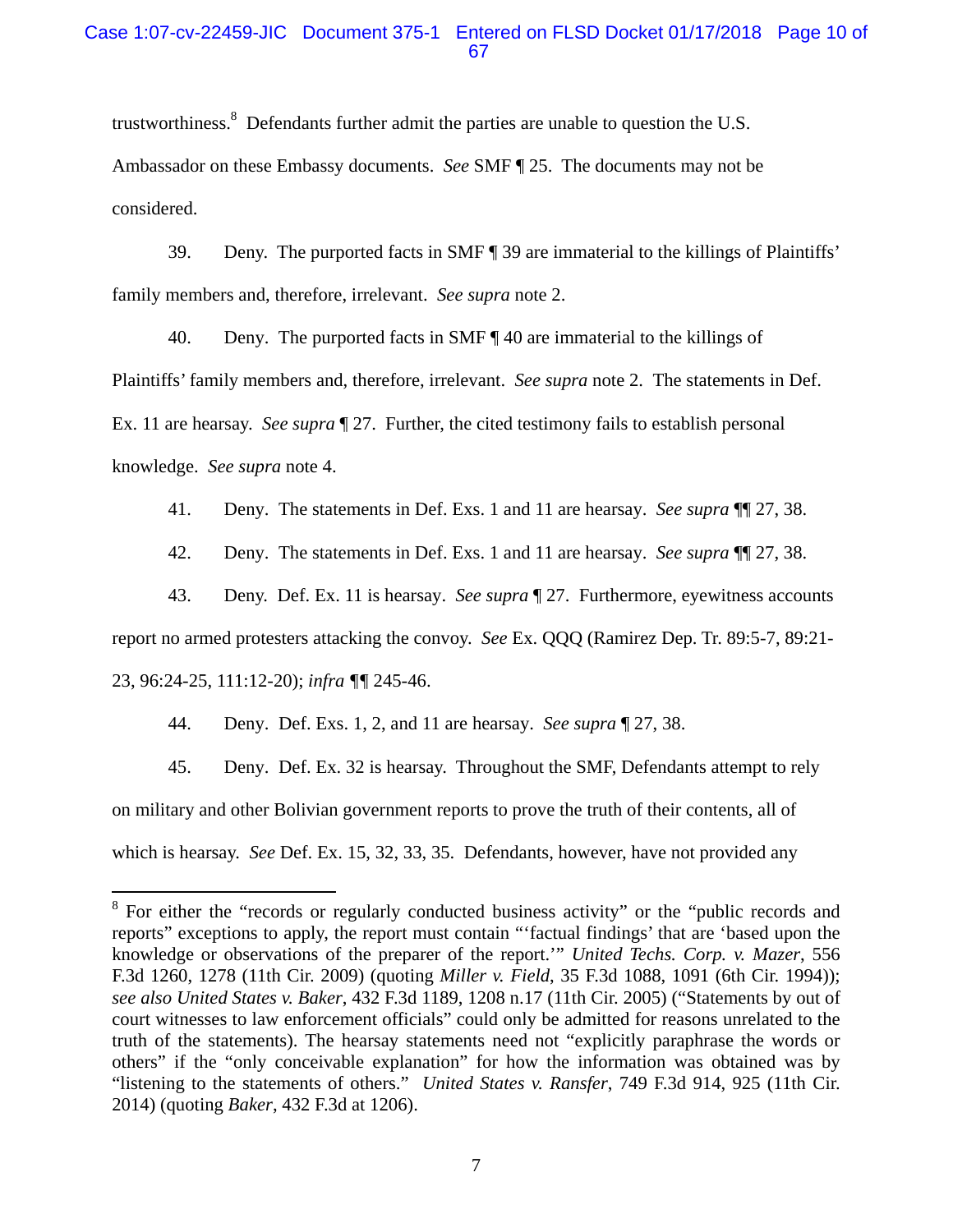#### Case 1:07-cv-22459-JIC Document 375-1 Entered on FLSD Docket 01/17/2018 Page 11 of 67

testimony or other evidence that indicates that these documents fall under any hearsay exception. In addition to being hearsay themselves, the reports often contain other hearsay statements. *See supra* note 8. Def. Ex. 15 compiles references to events were reported elsewhere; Def. Ex. 32 contains nothing but observations that could not conceivably be obtained without the statements of others; Def. Ex. 33 details reports of events from different locations and days with no attribution as to the source of the information; and Def. Ex. 35 explicitly states that the details listed are "assumed to be known," and are not first-hand observations. These documents may not be considered.

46. Deny. The statements in Def. Exs. 1, 11, and 32 are hearsay. *See supra* ¶ 27, 38, 45. In addition, Mr. Hayden did not testify that soldiers and policemen were killed because of "civilian fire."

47. Deny. Def. Ex. 2 and statements published in a book authored by Felipe Quispe, are hearsay. *See supra* ¶ 38.

48. Deny. The purported facts in SMF  $\P$  48 are immaterial to the killings of Plaintiffs' family members and, therefore, irrelevant. *See supra* note 2.

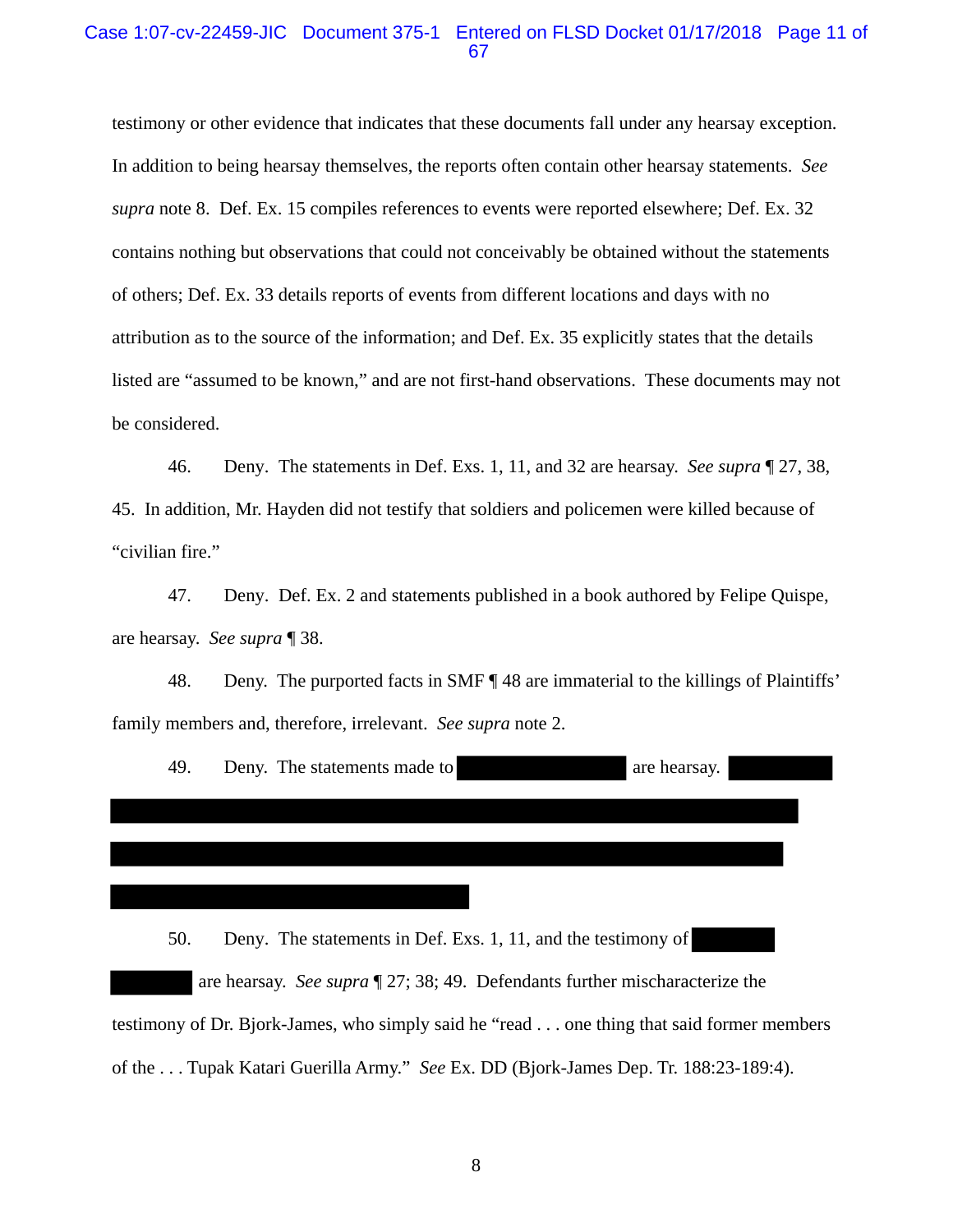### Case 1:07-cv-22459-JIC Document 375-1 Entered on FLSD Docket 01/17/2018 Page 12 of 67

Finally, Def. Ex. 8, a newspaper article offered for the truth of its contents, is hearsay. *See supra*  note 5.

51. Deny. Def. Ex. 34 is hearsay.

52. Deny. *See infra* ¶¶ 247-56. Defendants further misrepresent the testimony of each of the Plaintiffs' experts cited. For example, Mr. Hayden said only that a report provided by Defendants' counsel indicated firing from the hills and local homes. *See* Ex. KK (Hayden Dep. Tr. 200:14-24); *see also id* at 113:20-114:16; 195:11-18; 207:4-208:12.

54. Deny. Mr. Rojas Mamani left the house only fifteen minutes before Marlene was shot. *See* Ex. QQ (Rojas Mamani Dep. Tr. 85:11-16; 86:24-87:5). He saw the military advance through the community over three to four hours, shooting and stopping at every house. *See id.* 79:5-87:5.

55. Deny. The Mamani house is in Warisata, not the immediate downtown area, but in Carisa, a community within Warisata. *See id.* 20:21-21:6. The hills do not surround Warisata, but there are a small patch of hills adjacent to the Carisa community. *See* Ex. Y (Hayden Rpt. ¶ 47 (image indicating the Mamani house and part of downtown Warisata)); Ex. WWW (MAMANI023521) (Ballistics Expert Opinion).

56. Deny. A 7.62 bullet can travel over 1000 meters, but will drop significantly in height at that point. *See* Ex. KK (Hayden Dep. Tr. 195:22-25). Further , Mr. Hayden "could not see any way" a bullet traveling over 1000 meters would could have the impact of the bullet that killed Marlene. *Id.* at 207:11-14.

57. Deny. Defendants mischaracterize the stated testimony. Mr. Rojas Mamani did not concede that "he would not have been able to see if there were individuals firing from the hills." That quote is in direct response to questions about what he could see from the window in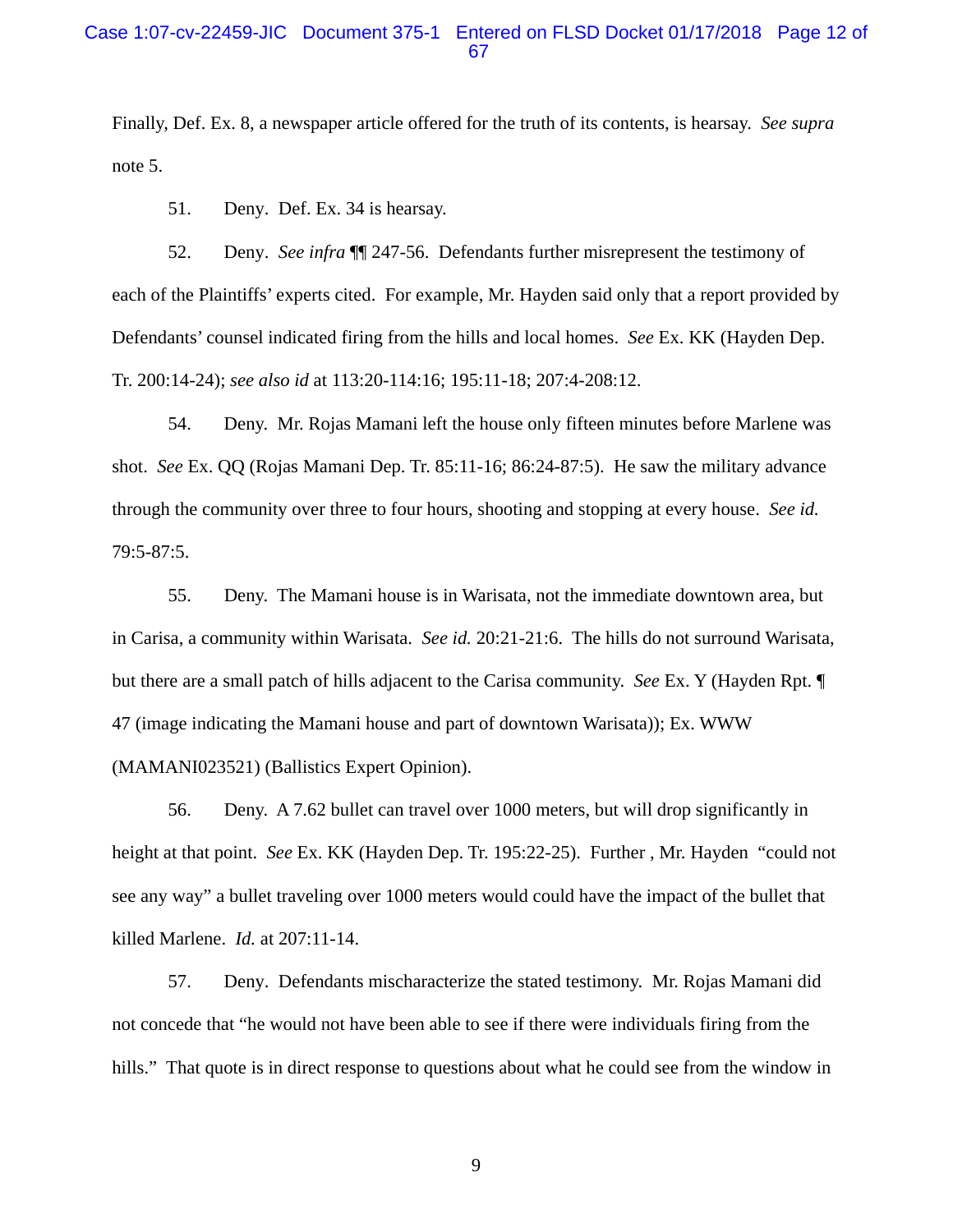#### Case 1:07-cv-22459-JIC Document 375-1 Entered on FLSD Docket 01/17/2018 Page 13 of 67

his house. *See* Ex. QQ (Rojas Mamani Dep. Tr. 88:24-89:17). He was not in his house when Marlene was shot—he was in the very hills Defendants claim he could not see. *See id.* 86:24- 88:23. He could see what was going on in the hills when he was running to them, and when he was present in them. *See id.* And he testified that he did not see any civilians with weapons, and he is certain that it was the military that shot Marlene. *See id*. at 82:13-16, 90:12-91:20, 112:6- 21, 129:13-130:6, 131:2-132:10, 132:22-133:7. He does not know the name of the individual, but based on everything he saw, he knows it was someone in the military. *Id.*

58. Deny. *See supra* ¶ 57; *see also infra* ¶¶ 243-56.

59. Deny. *See infra* ¶¶ 243-56*.* Mr. Rojas Mamani explained immediately before the quoted testimony that he did not understand the word "chaos," and after it was clarified to him, he testified that the military was firing without any human compassion. *See* Ex. QQ (Rojas Mamani Dep. Tr. 86:6-12). The statements contained in Def. Ex. 1 are hearsay. *See supra* ¶ 38. Defendants further mischaracterize Plaintiffs' experts' testimony, neither of which concluded that the death was accidental. *See* Ex. KK (Hayden Dep. Tr. 132:3-7); Ex. Y (Hayden Rpt. ¶ 70); Ex. DD (Bjork-James Dep. Tr. 274:19-24).

60. Deny. *See supra* ¶ 32.

61. Deny. The cited evidence does not support that "opposition forces implemented blockades in and around the city of La Paz in October 2003," and Plaintiffs dispute that the blockades were anything but consistent with historical civilian protests. *See infra* ¶¶ 257-64.

62. Deny that all access to La Paz was completely prevented for the entirety of October 2003. *See infra* ¶¶ 257-64.

63. Deny. Def. Ex. 4 is hearsay. *See supra* ¶ 38.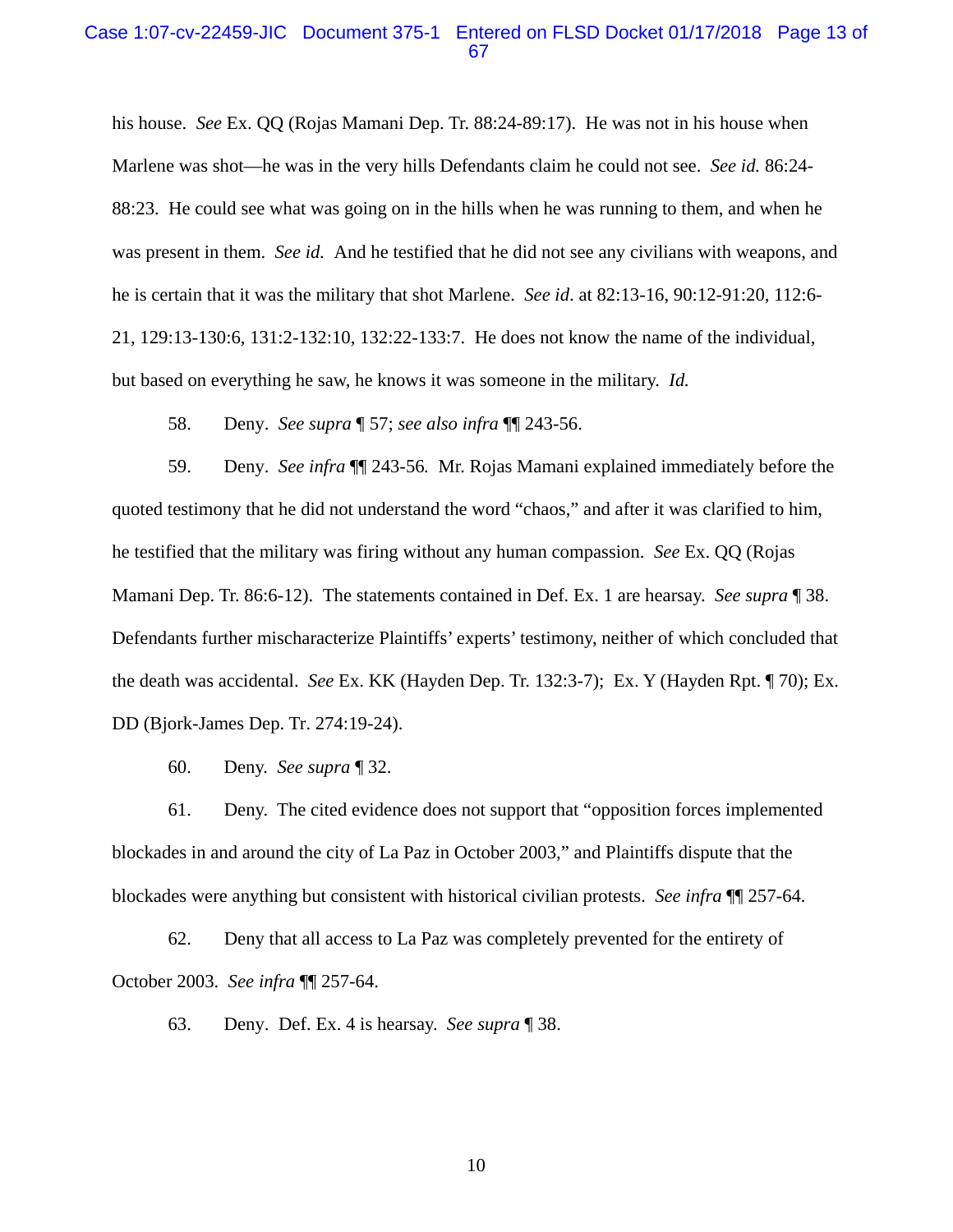#### Case 1:07-cv-22459-JIC Document 375-1 Entered on FLSD Docket 01/17/2018 Page 14 of 67

64. Deny that all access to La Paz was completely prevented for the entirety of October 2003. *See infra* ¶ 257-64. In addition, deny because Def. Ex. 5 is hearsay. *See supra* ¶ 38.

65. Deny. Def. Ex. 2 is hearsay. *See supra* ¶ 38. Defendants also mischaracterize the testimony. *See* Ex. DD (Bjork-James Dep. Tr. 314:13-16) (clarifying he did not know what the causes of death were).

66. Deny. Def. Ex. 3 is hearsay. *See supra* ¶ 38.

67. Deny. Def. Ex. 3 is hearsay. *See supra* ¶ 38.

68. Deny. *See infra* ¶ 334-36. In addition, deny because Def. Ex. 4 is hearsay. *See supra* ¶ 38.

69. Deny. Other evidence indicates that people were not going hungry or starving. *See* Ex. TT (Siles Dep. Tr. 151:24-152:17) (conceding that he did not know anyone who was starving in October 2003, and that rice was available in the next door market); Ex. CC (Berindoague Dep. Tr. 164:15-166:23) (testifying that he never personally experienced a food shortage while living in La Paz in October 2003).

70. Deny. Defendants mischaracterize the testimony. Ms. Valencia de Caravajal did not testify that her house was near the Río Seco, and did in fact go outside her home to sweep that morning, and saw roadblocks and protesters. *See* Ex. UU (Valencia de Caravajal Dep. Tr. 63:15-64:13).

71. Deny. Defendants mischaracterize the testimony. Ms. Espejo did not testify that the blockades caused any shortages at the market. *See* Ex. HH (Espejo Dep. Tr. 35:7-17).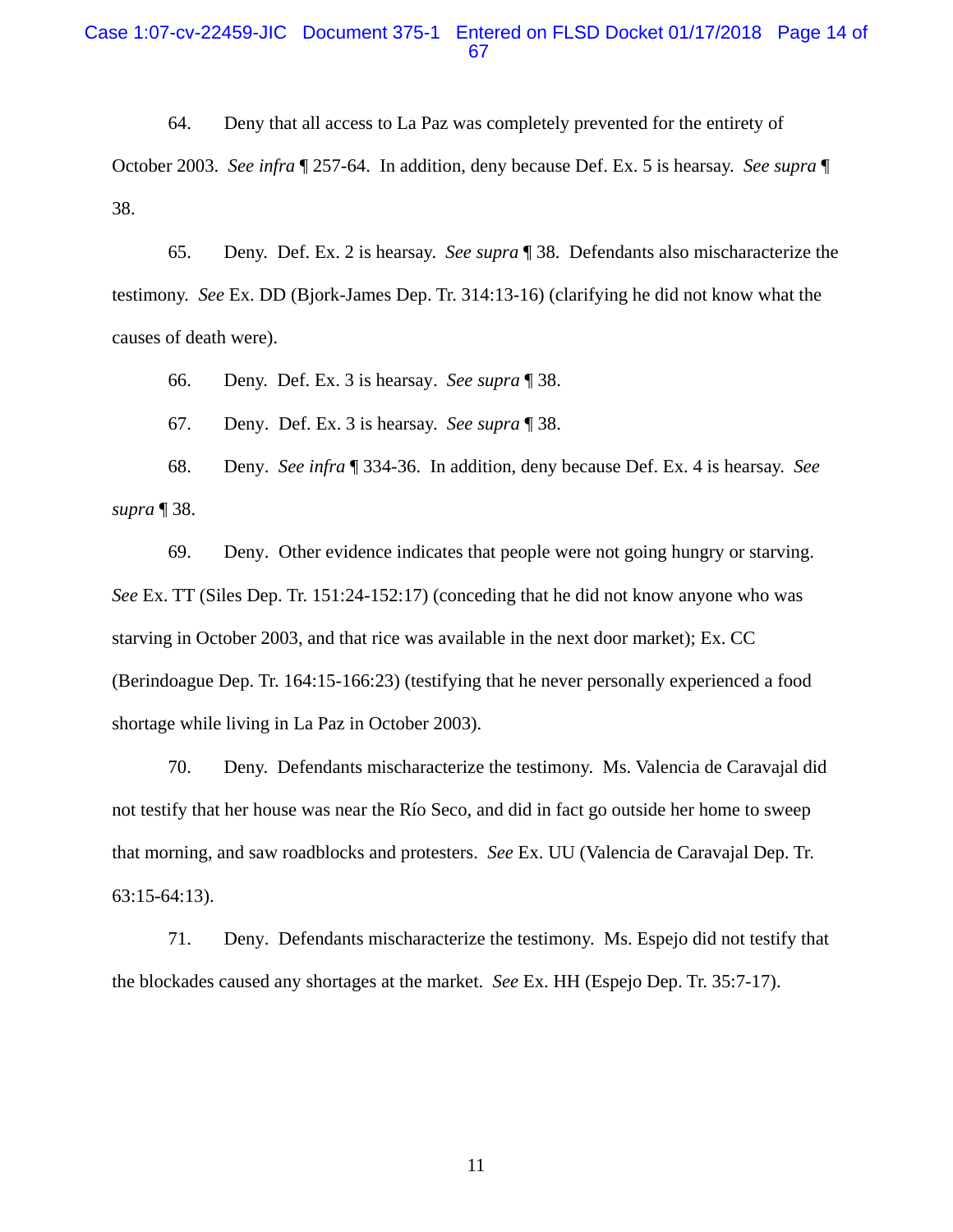#### Case 1:07-cv-22459-JIC Document 375-1 Entered on FLSD Docket 01/17/2018 Page 15 of 67

72. Deny. Defendants mischaracterize the testimony. Mr. Apaza Cutipa testified that he was not sure about the exact date of blockades in El Alto. *See* Ex. DDDD (Apaza Cutipa Dep. Tr. 69:16-70:2).

73. Deny that the blockades prevented Bolivians in El Alto from obtaining food. *See*  Def. Ex. 45 (Baltazar Dep. Tr. 35: 10-12) ("Q. Was it also difficult to obtain food around that time in El Alto? A. Near us, no.").

74. Deny. The deposition testimony of Dr. Harb fails to establish personal knowledge. *See* supra note 4. Further, the deposition testimony of Mr. Berindoague is hearsay. *See* Ex. CC (Berindoague Dep. Tr. 61:4-20) (relaying information received from cabinet meeting). Finally, Def. Ex. 4 is hearsay. *See* supra ¶ 38.

76. Deny. The statements in Def. Ex. 11 are hearsay. *See supra* ¶ 27. The decree itself cannot be used to support Defendants' assertion. Further, Mr. Berindoague testified only to his understanding of what the decree commanded, not what it actually did. *See* Ex. CC (Berindoague Dep. Tr. 170:19-25).

77. Deny. The decree itself does not state that the "gas drivers would not drive trucks otherwise." Further, the testimony is based on statements made to the deponents, and therefore hearsay. *See supra* note 4.

78. Deny. Def. Ex. 2 is hearsay. *See supra* ¶ 38.

79. Deny. Def. Ex. 32 is hearsay. *See supra* ¶ 45. Further, Defendants mischaracterize the testimony. Mr. Bjork-James did not testify to any protesters using Molotov cocktails during the events described. *See* Ex. DD (Bjork-James Dep. Tr. 194:21-195:8).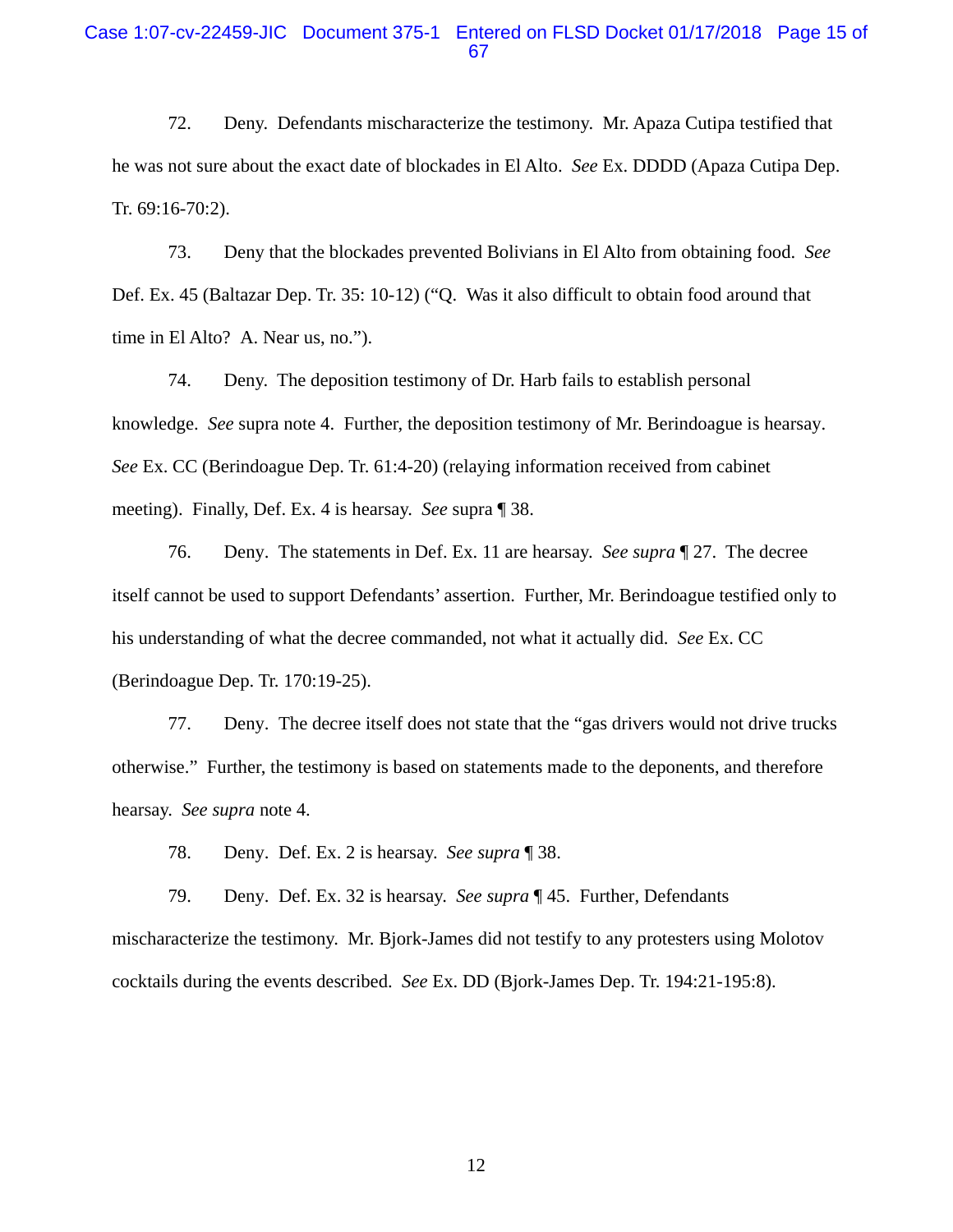#### Case 1:07-cv-22459-JIC Document 375-1 Entered on FLSD Docket 01/17/2018 Page 16 of 67

80. Deny. The statements in Def. Ex. 11 are hearsay. *See supra* ¶ 27. The deposition testimony, which relays what Mr. Berindoague "heard" from "information coming down to the residency" is also hearsay. *See* Ex. CC (Berindoague Dep. Tr. 180:21-181:24).

- 81. Deny. Def. Ex. 11 is hearsay. *See supra* ¶ 27.
- 82. Deny. Def. Ex. 3 is hearsay. *See supra* ¶ 38.
- 83. Deny. Def. Exs. 15, 32, and 33 are hearsay. *See supra* ¶ 45.
- 84. Deny. Def. Exs. 15, 32, and 33 are hearsay. *See supra* ¶ 45.
- 85. Deny. Def. Ex. 11 is hearsay. *See supra* ¶ 27.

87. Deny. Defendants mischaracterize the testimony. Ms. Espejo Villalobos never testified that fuel was unavailable "because of the blockades." *See* Ex. HH (Espejo Dep. Tr. 31:7-8, 42:12-17).

89. Deny. *See infra* ¶¶ 282-85.

90. Deny. Defendants mischaracterize the testimony. Mr. Hayden did not reach the conclusion that it was "not possible" to establish the stated details about the bullet that struck Mr. Gandarillas, and testified that he did not know why the Bolivian investigator reached that conclusion. *See* Ex. KK (Hayden Dep. Tr. 506:22-25).

91. Deny. Defendants mischaracterize the testimony. Mr. Hayden merely acknowledged that there was no investigative report finding that the shooting was intentional. *See id*. at 526:8-17). Given the proximity of multiple shootings, Mr. Hayden concluded that the shooting was likely intentional. *See id.* 530:10-15; Ex. Y (Hayden Rpt. ¶ 129).

93. Deny. Defendants mischaracterize the testimony. Mr. Apaza Cutipa testified that he could not narrow down the time his sister was shot. *See* Ex. DDDD (Apaza Cutipa Dep. Tr. 12:13-23). He also testified that his sister Roxana was shot on the rooftop of her home, but he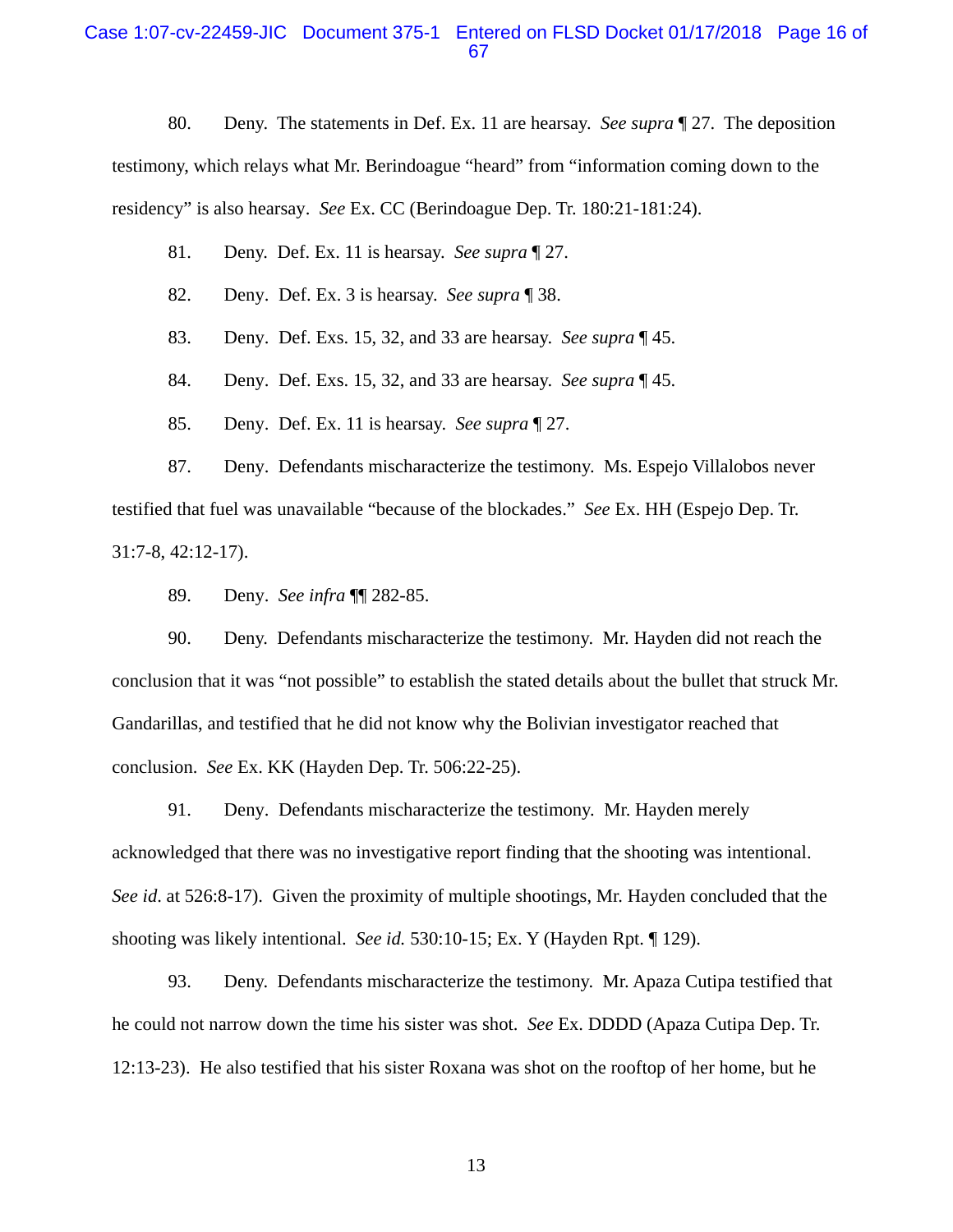#### Case 1:07-cv-22459-JIC Document 375-1 Entered on FLSD Docket 01/17/2018 Page 17 of 67

did not testify that she was "hit by a bullet behind her left ear" or that she was "on the fourthfloor rooftop of her home." *Id.*at 12:13-23. Furthermore, Mr. Apaza Cutipa did not testify that their home was 400 meters from Juan Pablo Avenue or that Juan Pablo Avenue is the main thoroughfare running through El Alto, only that there are seven streets between his house and Juan Pablo. *See id.* at 35:19-36:3.

94. Deny. Defendants mischaracterize the testimony. *See* Ex. KK (Hayden Dep. Tr. 240:22-241:5) (discussing hat color); *see also* Ex. Y (Hayden Rpt. ¶ 79). Further, eyewitness accounts confirm that it was light enough outside to see. *See* Ex. KK (Hayden Dep. Tr. 293:25- 294:5); *see also* Ex. C (Apaza Cutipa Decl. ¶ 11). Mr. Hayden also reviewed several documents and spoke with several individuals demonstrating that the Bolivian military had snipers. *See* Ex. KK (Hayden Dep. Tr. 186:8-11, 189:5-13, 190:3-11); Ex. Y (Hayden Rpt. ¶ 39).

95. Deny. Defendants mischaracterize the testimony. Mr. Hayden merely conceded that he was aware of documents regarding protesters in the area, but did not conclude that this was reliable evidence. *See* Ex. KK (Hayden Dep. Tr. 236:3-6, 237:20-238:7, 263:3-9).

96. Deny. The fact that the Bolivian investigator could not establish the stated details about the bullet that struck Ms. Apaza Cutipa does not mean that is it "not possible" to do so.

98. Deny. Defendants mischaracterize the testimony. Mr. Apaza Cutipa testified that there *were* soldiers on Juan Pablo Segundo and neighboring adjacent streets to the home. *See* Ex. DDDD (Apaza Cutipa Dep. Tr. 24:13-20, 33:11-21).

99. Deny. *See infra* ¶¶ 297-98.

100. Deny. Defendants mischaracterize the testimony. Mr. Apaza Cutipa expressly did not believe that his sister was hit by a stray bullet. *See* Ex. DDDD (Apaza Cutipa Dep. Tr. 117:2- 16). In any event, he testified that he didn't "want to talk about any degree of detail about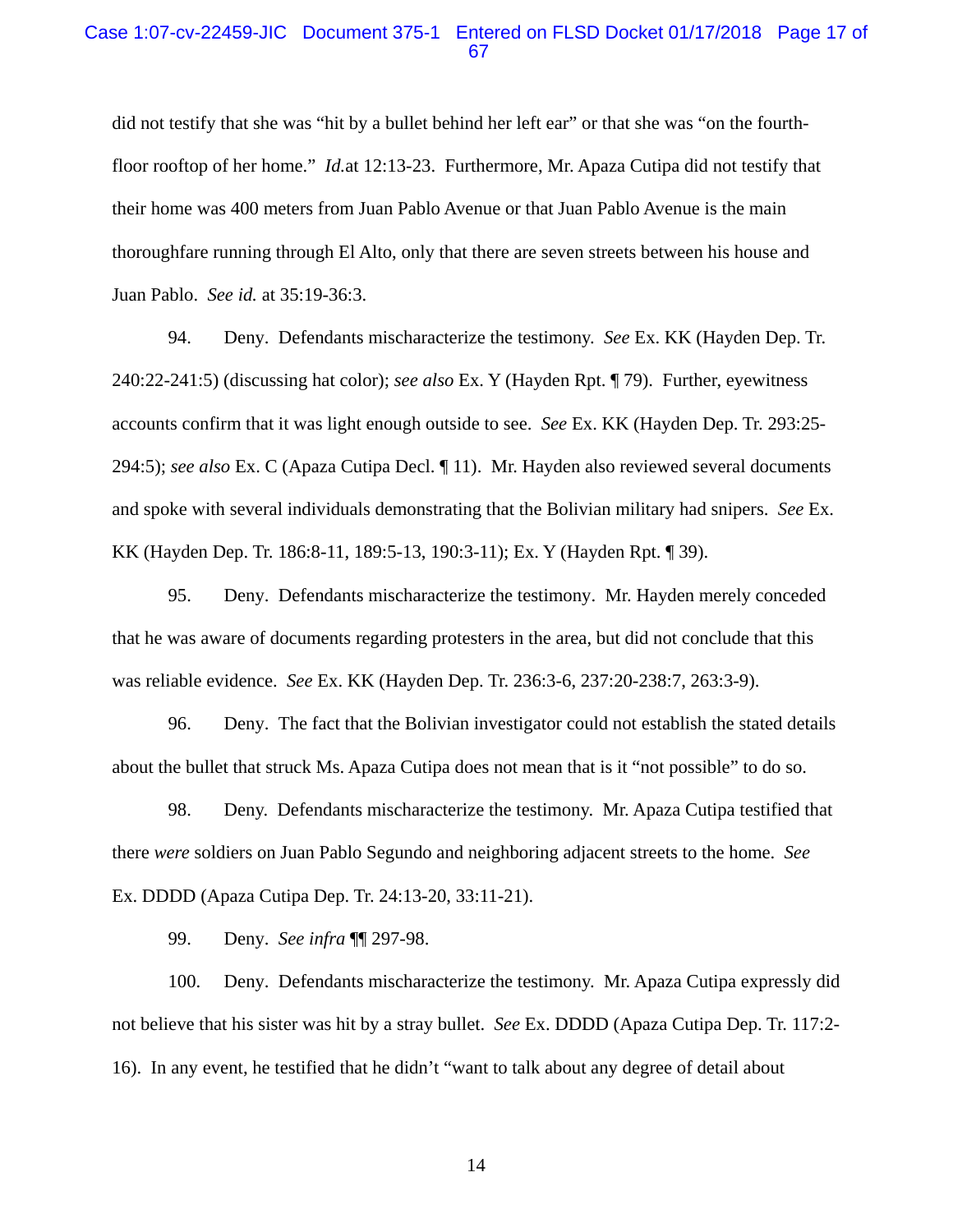#### Case 1:07-cv-22459-JIC Document 375-1 Entered on FLSD Docket 01/17/2018 Page 18 of 67

something that [he wasn't] sure about." *Id*. at 117:16-18. In addition, Mr. Hayden concluded that the possibility of a stray bullet killing Ms. Apaza Cutipa was "very, very remote." Ex. KK (Hayden Dep. Tr. 250:13-18); *see also* Ex. Y (Hayden Rpt. ¶ 88).

103. Deny. Defendants cite no evidence.

105. Deny. *See infra* ¶¶ 288-90.

106. Deny. Defendants mischaracterize the testimony. Mr. Hayden's investigation led him to conclude that the shot that killed Ms. Morales Mamani was intentional. *See* Ex. KK (Hayden Dep. Tr. 329:3-16); *see also* Ex. Y (Hayden Rpt. ¶ 189).

109. Deny. Defendants mischaracterize the testimony. Ms. Valencia de Carvajal heard no sound of any conflict or confrontation in the minutes before her husband was shot. *See*  Ex. UU (Valencia de Caravajal Dep. Tr. 71:14-72:25). In fact, she heard the noises of people that she thought were fleeing from military vehicles that were coming. *See id.*

110. Deny. Defendants mischaracterize the testimony. Ms. Valencia de Carvajal testified that the military were passing her house when her husband was shot. *See id.* at 73:16- 75:9); *see also infra* ¶ 292-96.

111. Deny. Defendants mischaracterize the testimony. Ms. Valencia de Caravajal testified that she only saw soldiers with arms in the area at the time her husband was shot. *See*  Ex. UU (Valencia de Caravajal Dep. Tr. 73:16-75:9). Further, Mr. Hayden was only asked how one would confirm whether the death was accidental or intentional, and concluded, based on his investigation, that the shooting of Mr. Carvajal was intentional. *See* Ex. KK (Hayden Dep. Tr. 486:25-487:12); Ex. Y (Hayden Rpt. ¶ 107).

112. Deny. Defendants mischaracterize the testimony and rely on hearsay statements by Gen. Antezana. By his own admission, Gen. Antezana was not in the chain of command of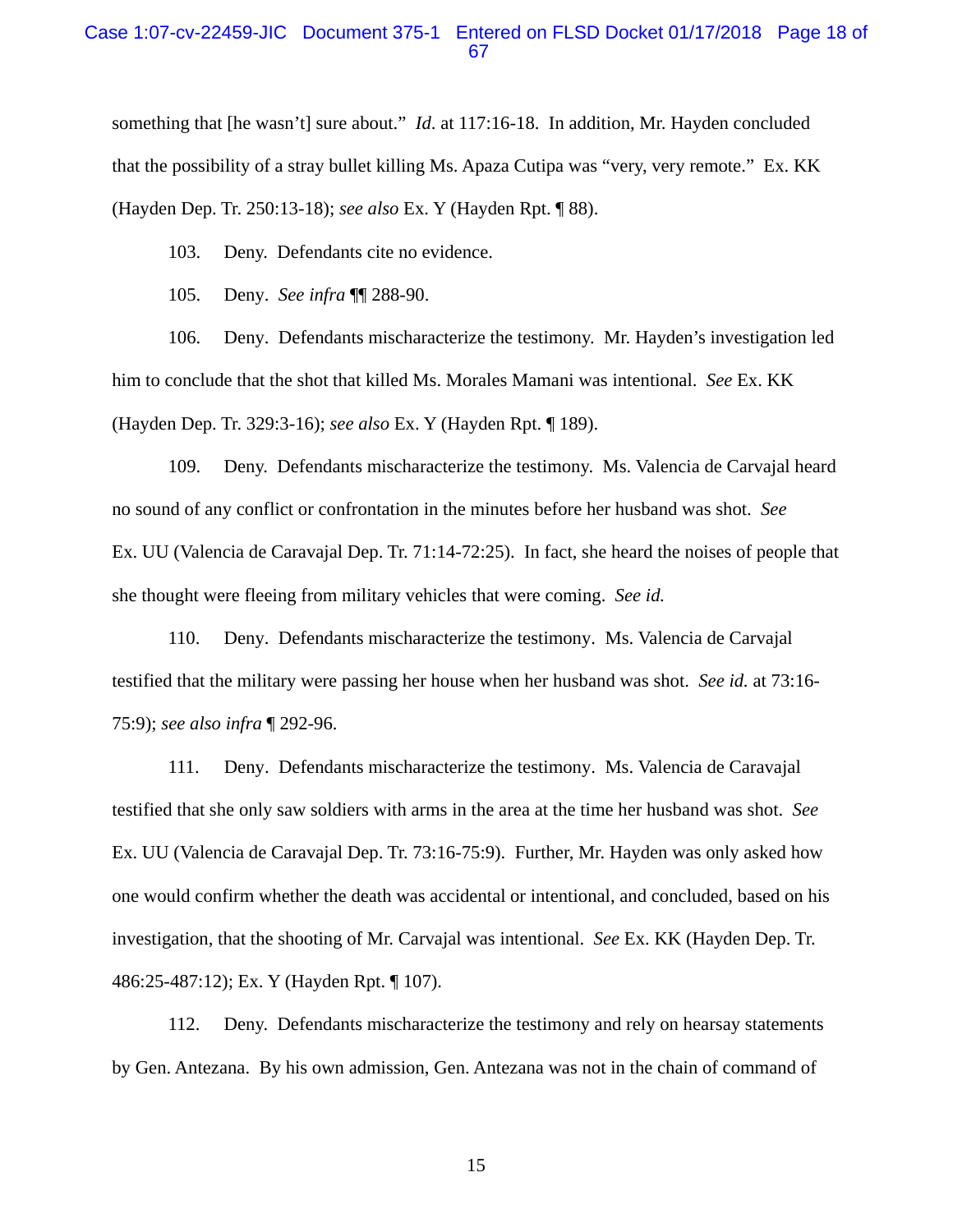#### Case 1:07-cv-22459-JIC Document 375-1 Entered on FLSD Docket 01/17/2018 Page 19 of 67

the troops deployed in the Southern Zone of La Paz in October 2003. Ex. Z (Antezana Dep. Tr. 51:3-8, 78:19-22). Further, Gen. Antezana's testimony is hearsay. *See supra* note 4.

113. Deny. The only information received by Gen. Antezana about the military actions in the Southern Zone, particularly on October 13, 2003, came from Captain Dieter Belmonte. *See* Ex. Z (Antezana Dep. Tr. 78:6-18, 79:7-11); *supra* ¶ 112.

114. Deny. Gen. Antezana's testimony is hearsay. *See supra* ¶ 112*.* In addition, the purported facts in SMF *¶* 114 are immaterial to the killings of Plaintiffs' family members. Gen. Antezana's testimony nowhere establishes that the military activity he describes in this region (via hearsay statements) took place proximate to the killings of Arturo Mamani Mamani, Jacinto Bernabé Roque, and Raúl Ramón Huanca Quispe in the Southern Zone of La Paz. Further, Gen. Antezana certainly could not place the troop movements near the any of the killings on October 13, 2003, and denied that *any* civilian casualties occurred on that date. *See* Ex. Z (Antezana Dep. Tr. 81:8-15, 88:11-24).

115. Deny. There is no testimony establishing the proximity of the locations described here to the killings. *See supra* ¶ 114.

116. Deny. There is no testimony establishing the proximity of the locations described here to the killings. *See supra* ¶ 114.

117. Deny. There is no testimony establishing the proximity of the locations described here to the killings. *See supra* ¶ 114.

118. Deny. Def. Exs. 3, 32 and the testimony of Gen. Antezana are hearsay. *See supra* ¶¶ 38, 45, 112. Further, there is no testimony establishing the proximity of the locations described here to the killings. *See supra* ¶ 114.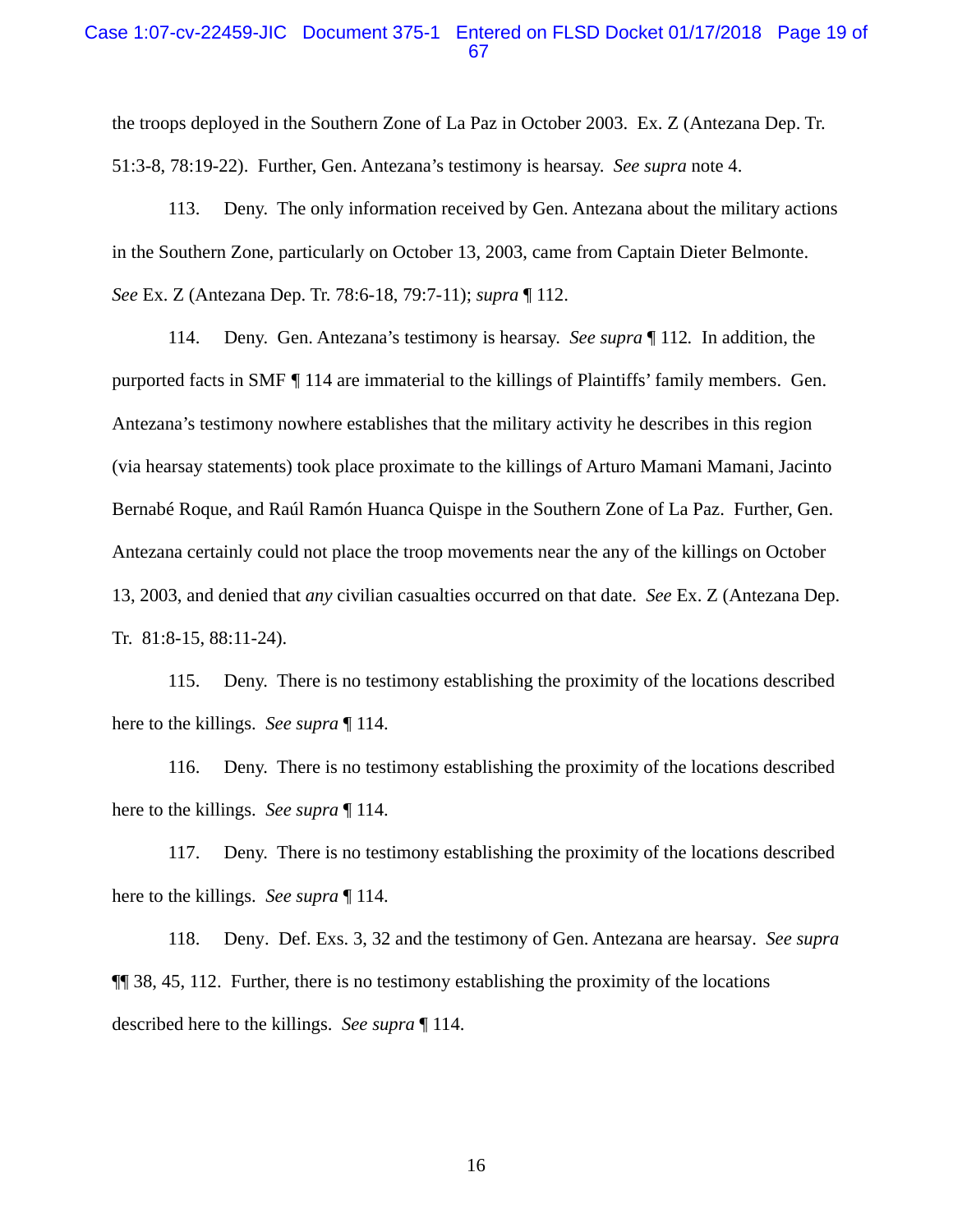### Case 1:07-cv-22459-JIC Document 375-1 Entered on FLSD Docket 01/17/2018 Page 20 of 67

119. Deny. Gen. Antezana's testimony is hearsay. *See supra* ¶ 112. Further, there is no testimony establishing the proximity of the locations described here to the killings. *See supra* ¶ 114.

120. Deny. Def. Exs. 32 and 35 are hearsay. *See supra* ¶ 45. Further, there is no testimony establishing the proximity of the locations described here to the killings. *See supra* ¶ 114.

121. Deny. Def. Exs. 32, 35, and the testimony of Gen. Antezana are hearsay. *See supra* ¶¶ 45, 112. Further, Defendants mischaracterize the testimony. Gen. Antezana did not know the soldier's location or who shot the soldier. *See* Ex. Z (Antezana Dep. Tr. 96:17-25, 170:24-171:14).

122. Deny. Defendants mischaracterize the testimony. Gen. Antezana did not have the authority to order the troops to take action because he was not in the chain of command on that day. *See* Ex. Z (Antezana Dep. Tr. 77:14-19); *see also supra* ¶ 112.

123. Deny. Defendants mischaracterize the testimony. Gen. Antezana did not have the authority to order the helicopter to take action because he was not in the chain of command on that day. *See* Ex. Z (Antezana Dep. Tr. 77:14-19); *see also supra* ¶¶ 45, 112.

124. Deny. Def. Ex. 32 and the testimony of Gen. Antezana are hearsay. *See supra* ¶¶ 45, 112. Further, Def. Ex. 18, which is purportedly still images from the news of October 13, 2003, lacks foundation and is inadmissible.<sup>9</sup>

128. Deny. Defendants mischaracterize the testimony. While Mr. Mamani Aguilar may not have seen the bullet "hit[ting] [his] father," he heard him crying out, saw him slipping,

 $\overline{a}$ 

<sup>&</sup>lt;sup>9</sup> Defendants' attempt to use stills from a news cast for the truth of the contents fares no better than their attempt to use newspaper articles for the same purpose. *See supra* note 5.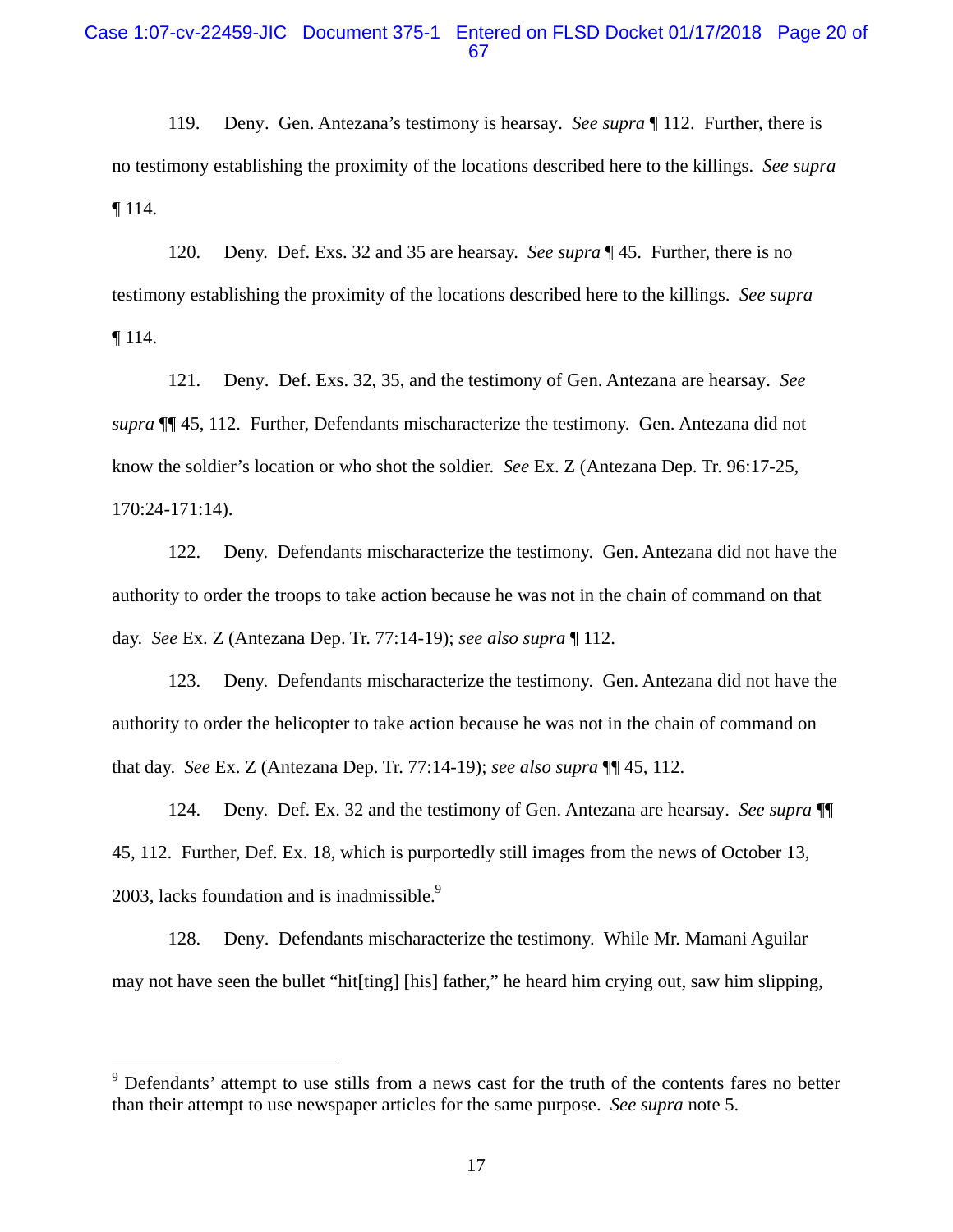### Case 1:07-cv-22459-JIC Document 375-1 Entered on FLSD Docket 01/17/2018 Page 21 of 67

and bleeding all over and testified that he saw his father "get shot." *See* Ex. MM (Mamani Aguilar Dep. Tr. 102:8-25, 115:21-24).

129. Deny. *See infra* ¶¶ 302-312.

131. Deny. Defendants mischaracterize the testimony. Mr. Hayden did not reach the conclusion that it was "not possible" to establish the stated details about the bullet that struck Mr. Mamani Mamani. *See* Ex. KK (Hayden Dep. Tr. 363:5-14).

132. Deny. Defendants mischaracterize the testimony. Mr. Hayden acknowledged Defense counsel's hypothetical as a "possibility" but did not reach that conclusion through his investigation. *See* Ex. KK (Hayden Dep. Tr. 363:5-14). His investigation led him to conclude that the shooting of Mr. Mamani Mamani was intentional. *See* Ex. Y (Hayden Rpt. ¶ 148).

136. Deny. Defendants mischaracterize the testimony. *See infra* ¶ 312.

137. Deny. Defendants mischaracterize the testimony. Mr. Hayden did not reach the conclusion that it was "not possible" to establish the stated details about the bullet that struck Mr. Bernabé Roque, he merely agreed that the Bolivian investigator did not assess the point of origin of that bullet. *See* Ex. KK (Hayden Dep. Tr. 443:4-10). Further Def. Ex. 37 makes no reference to Mr. Bernabé Roque.

138. Deny. *See infra* ¶¶ 302-312.

139. Deny. Defendants mischaracterize the testimony. Mr. Hayden believes the military "could have been shooting at targets of opportunity just to shoot somebody up there," and that the multiple shooting deaths in the same vicinity suggested that the shootings were "intentional." *See* Ex. KK (Hayden Dep. Tr. 444:14-447:20). Mr. Hayden's investigation led him to conclude that the shooting of Mr. Bernabé Roque was intentional. *See* Ex. Y (Hayden Rpt. ¶ 170). Further, there is no evidence that Mr. Bernabé Roque was protesting when he was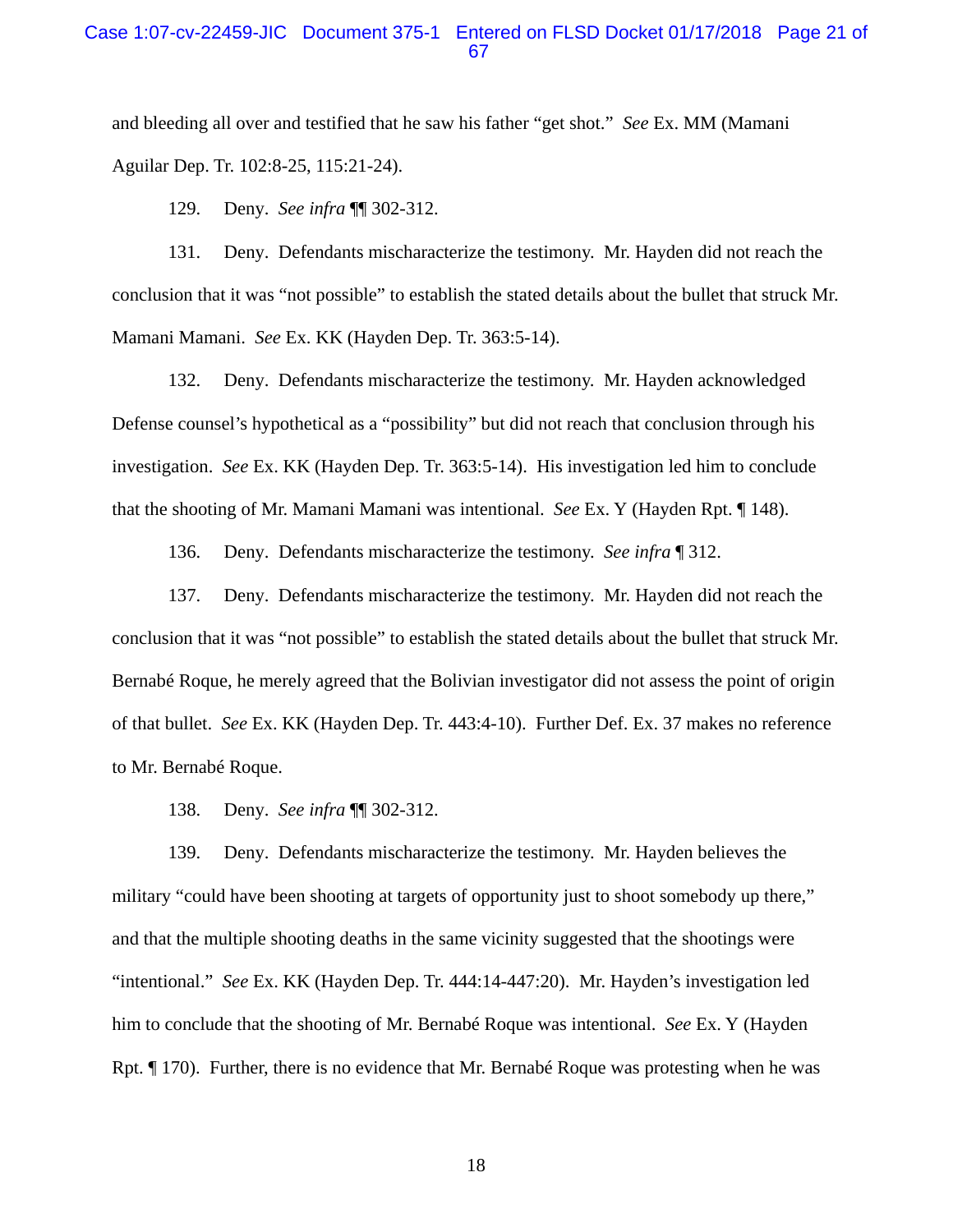#### Case 1:07-cv-22459-JIC Document 375-1 Entered on FLSD Docket 01/17/2018 Page 22 of 67

shot. Eyewitness testimony from Mr. Mamani Aguilar indicates that he was in fact lying down, attempting to hide behind some hay while the military was firing at civilians in the hills. *See* Ex. MM (Mamani Aguilar Dep. Tr. 83:3-85:9); *see also infra* ¶¶ 302-312.

141. Deny. Defendants mischaracterize the testimony. Ms. Huanca Quispe testified only to what "they were saying" regarding a blockade on October 13, 2003, but never identified a specific "blockade on the Animas Valley Road," and in fact did not know if there was a blockade on that date. *See* Ex. LL (Huanca Quispe Dep. Tr. 30:14-16; 33:3-4).

146. Deny. Defendants mischaracterize the testimony. Ms. Huanca Quispe testified that her father believed the store owner would open to sell items to him. *See id.* at 39:18-21.

147. Deny. Defendants mischaracterize the testimony. When first asked if "shots were coming from lots of different directions," Ms. Huanca Quispe testified that the shots were coming from "*caymanes*." *See id.* at 46:24- 3. A caiman (or "*caymanes*") is a type of military truck. *See* Ex. N (García Decl. ¶ 6).

149. Deny. Defendants provide no support for the purported facts in SMF ¶ 149.

150. Deny. Def. Ex. 23 is hearsay. *See supra* ¶ 45. Evidence from eyewitnesses suggests Mr. Huanca Márquez was unarmed and hiding when he was shot. *See infra ¶¶* 313-14.

151. Deny. *See infra ¶¶* 313-14.

152. Deny. Defendants mischaracterize the testimony. Mr. Hayden did not reach the conclusion that it was "not possible" to establish the stated details about the bullet that struck Mr. Huanca Márquez, he merely agreed that the Bolivian investigator did not assess those details about that bullet. *See* Ex. KK (Hayden Dep. Tr. 588:20-589:2).

153. Deny. Defendants mischaracterize the testimony. None of the citations to Mr. Hayden's testimony support Defendants' assertion in SMF ¶ 153. *See* Ex. KK (Hayden Dep. Tr.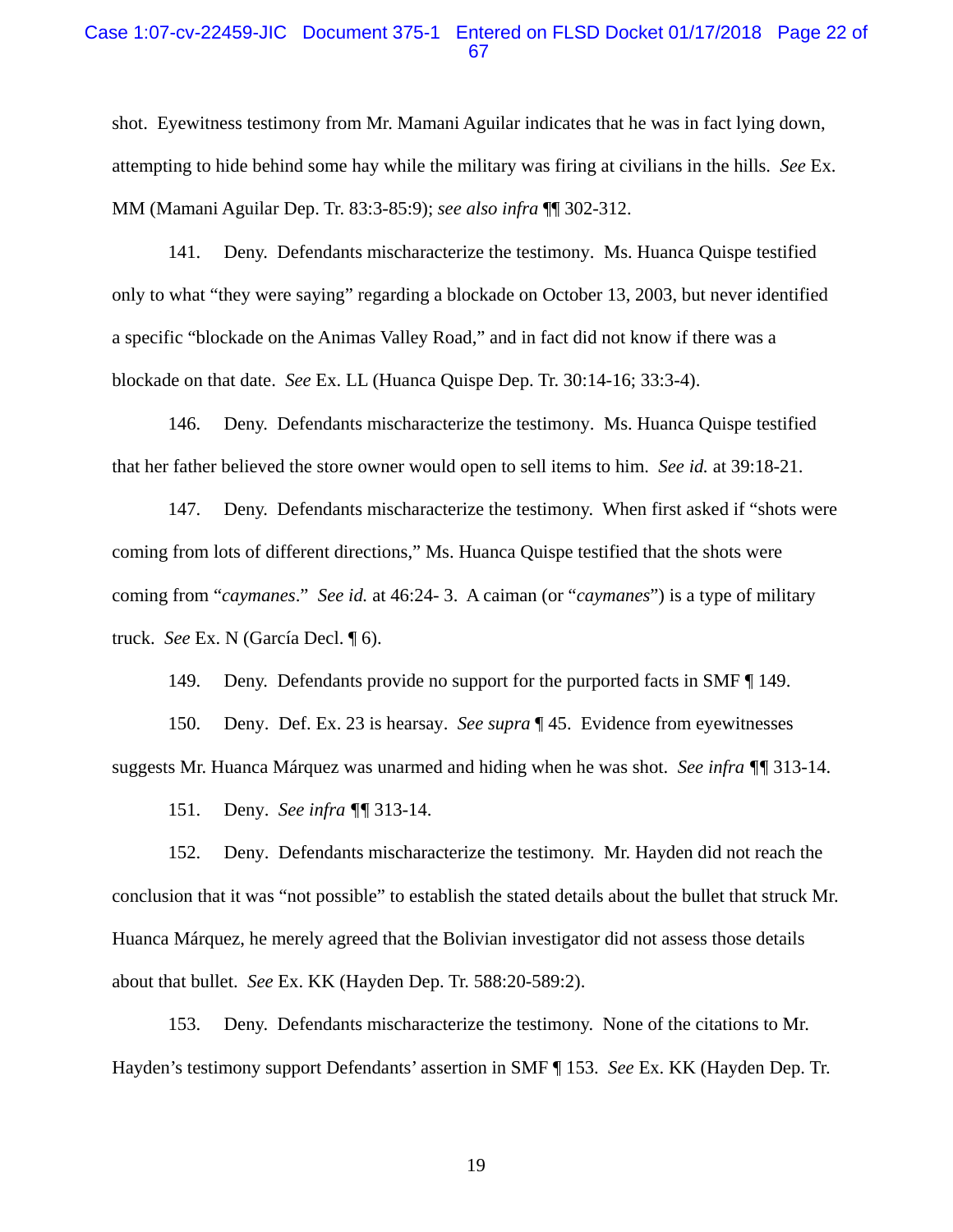#### Case 1:07-cv-22459-JIC Document 375-1 Entered on FLSD Docket 01/17/2018 Page 23 of 67

547:19-21, 551:10-13, 583:17-584:2, 588:20-589:2). Based on his investigation, Mr. Hayden concluded that Mr. Huanca Márquez's shooting was intentional. *See* Ex. Y (Hayden Rpt. ¶ 160).

159. Deny. The "Command in Chief," to which Article 36 of the Organic Law of the Armed Forces of Bolivia refers, is a decision-making organ composed of the Commander in Chief, the Head of the General Staff, the Inspector General, the General Staff, and the Cabinet of the Commander in Chief. *See* Def. Ex. 36 (MAMANI0009992, at 998) (Art. 36, Organic Law of the Armed Forces of Bolivia). The Commander in Chief takes orders from the President of the Republic. *See* Def. Ex. 36 (MAMANI0009992, at 999) (Art. 39, Organic Law of the Armed Forces of Bolivia).

160. Deny. Def. Ex. 20 is not evidence of the truth of its contents. Defendants further mischaracterize the stated testimony. When asked "[d]id you ask somebody to -- to prepare this order," Defendant Sánchez de Lozada stated only that he "asked for this order to be prepared by the legal – the counsel. Without stating that, but it's understood it should be seen by the legal counsel." *See* Ex. RR (Sánchez de Lozada Dep. Tr. 230:2-11) (May 15, 2015). He further testified that had no "specific knowledge" that the order was "reviewed by a lawyer" before he signed it. *See id.* at 231:11-17.

161. Deny. Def. Ex. 6 is not evidence of the truth of its contents.

162. Deny. Def. Exs. 6 and 20 are not evidence of the truth of their contents. Further, Defendants mischaracterize the testimony. Mr. Borrelli refused to opine as to the application of Bolivian law, but rather testified that the orders issued by Sánchez de Lozada and Sánchez Berzaín were within their "authority" in the command structure of the Bolivian military. *See* Ex. EE (Borrelli Dep. Tr. 164:11-166:4). Further, Mr. Borrelli was not engaged to offer legal opinions. *Id.* at 151:9-21.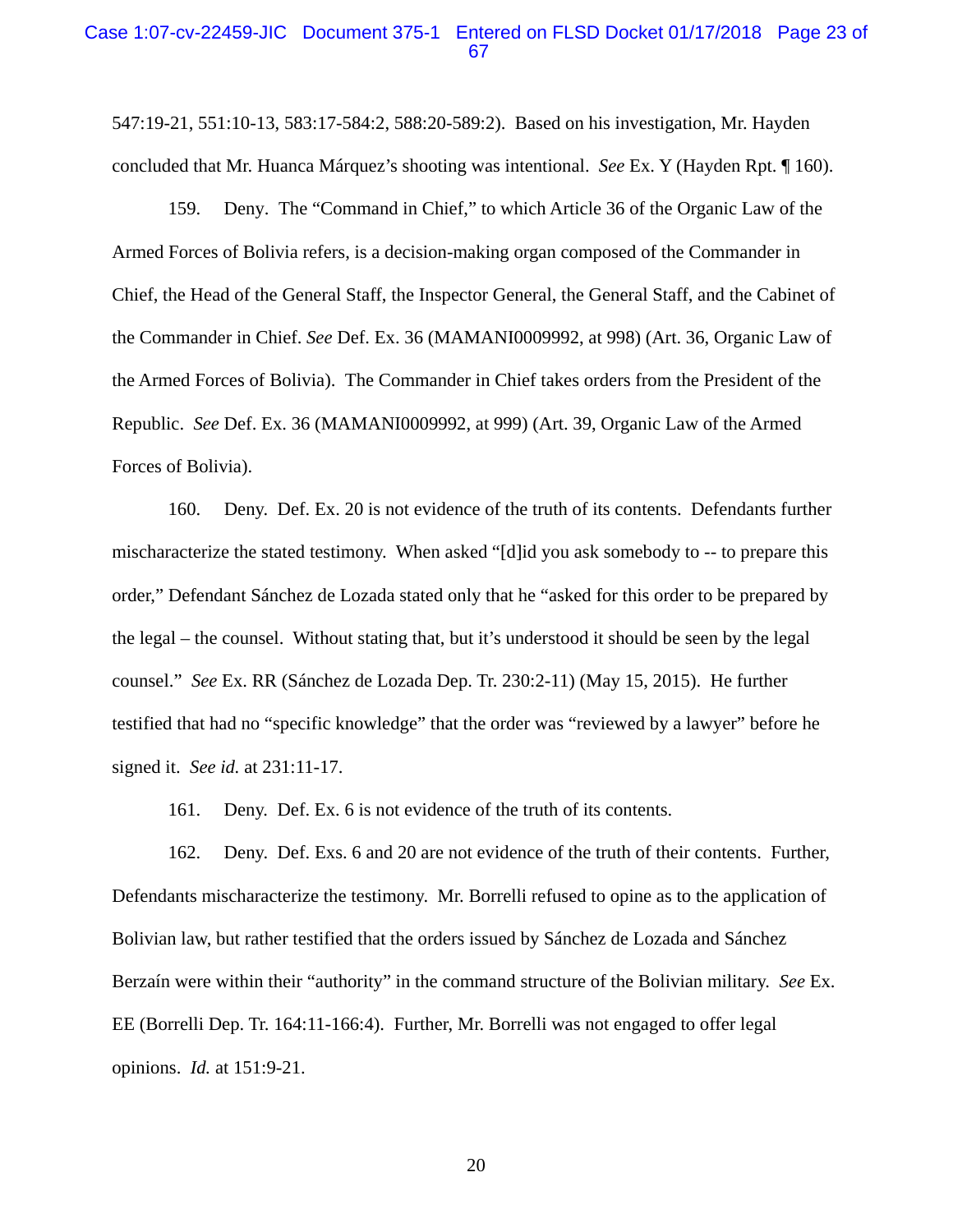#### Case 1:07-cv-22459-JIC Document 375-1 Entered on FLSD Docket 01/17/2018 Page 24 of 67

163. Deny. Defendants' assertion conflates the authority of the office of the President to issue orders with the lawfulness of the given orders. The President indeed does have authority under Bolivian law to issue orders and, specifically, to order the use of military force, including inside of the country. *See infra* ¶¶ 213-20. However, the process for issuing orders says nothing about whether the power was exercised and executed lawfully. *See generally* Ex. W (Borrelli Rpt.).

- 164. Deny. *See infra* ¶¶ 213-20, 240-42.
- 165. Deny. *See infra* ¶¶ 213-20, 240-42.
- 166. Deny. *See infra* ¶¶ 213-20, 240-42.

168. Deny. Def. Ex. 72 is not evidence of the truth of its contents.

171. Deny. Def. Exs. 73 and 74 are not evidence of the truth of their contents.

172. Deny. Def. Ex. 73 is not evidence of the truth of its contents.

173. Deny. Def. Ex. 74 is not evidence of the truth of its contents.

174. Deny. Def. Exs. 73 and 74 are not evidence of the truth of their contents.

175. Deny. The assertion in SMF ¶ 175 is an unsupported legal conclusion.

176. Deny. Defendants mischaracterize the testimony, and ignore the purpose of Mr. Borrelli's expertise. *See supra ¶* 162*.*

177. Deny. Defendants provide no support for the purported facts in SMF ¶ 177, and Plaintiffs dispute this assertion. *See generally infra* Section II.

178. Deny. Defendants provide no support for the purported facts in SMF  $\P$  178, and Plaintiffs dispute this assertion. *See generally infra* Section II.

179. Deny. Defendants provide no support for the purported facts in SMF ¶ 179, and Plaintiffs dispute this assertion. *See generally infra* Section II.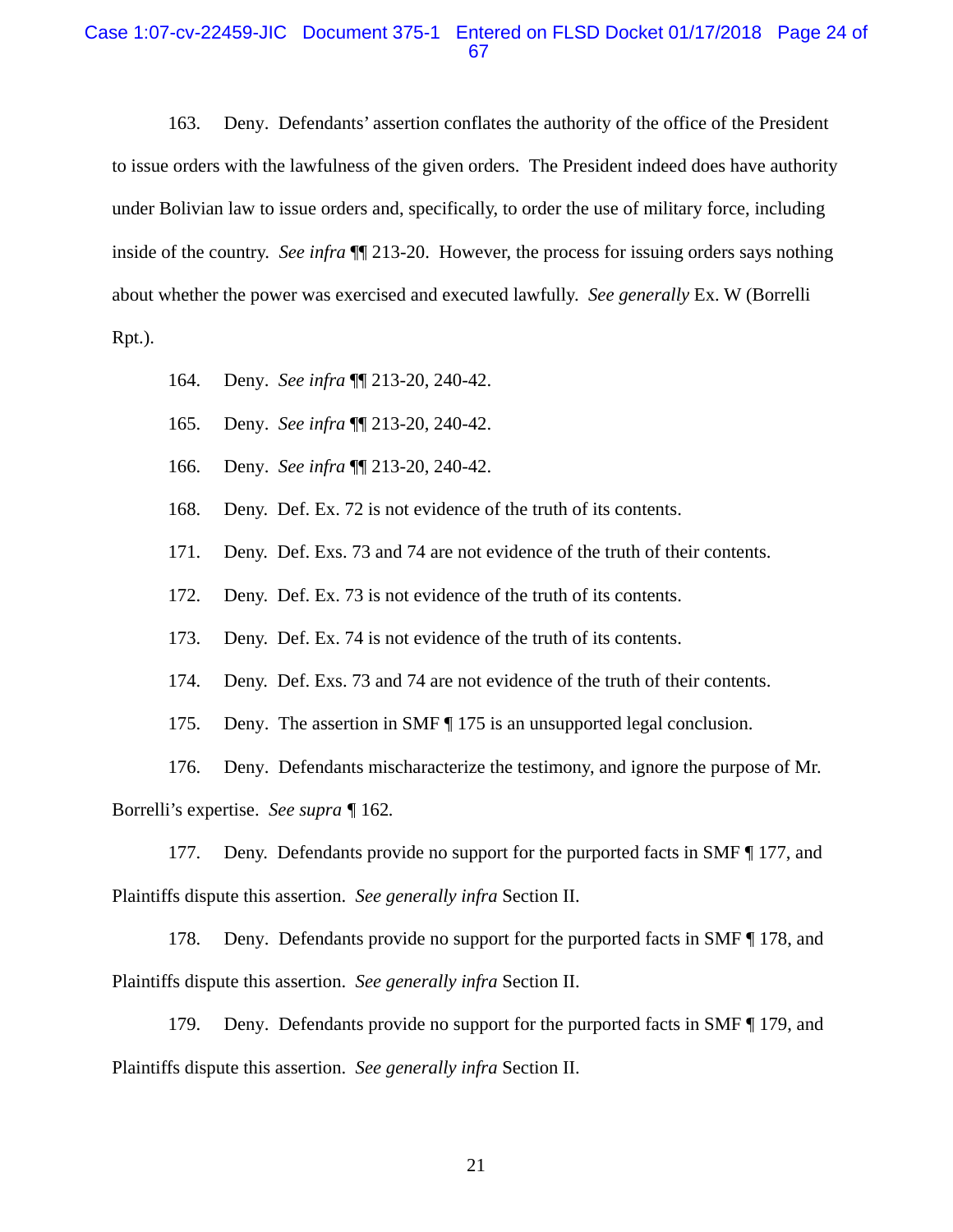#### Case 1:07-cv-22459-JIC Document 375-1 Entered on FLSD Docket 01/17/2018 Page 25 of 67

180. Deny. Defendants provide no support for the purported facts in SMF ¶ 180.

Further, there is ample evidence that both Defendants gave orders that led to the killings of many innocent Bolivians. *See generally infra* Section II.

181. Deny. *See generally infra* Section II.

182. Deny. *See generally infra* Section II.

183. Deny. Defendants provide no support for the purported facts in SMF ¶ 183, and Plaintiffs dispute this assertion. *See generally infra* Section II..

184. Deny. Defendants further mischaracterize the contents of both Def. Ex. 7 and Def. Ex. 16. The section in Def. Ex. 7 cited deals with the issue of prosecution of wrongdoing by the police, and does not address military discipline. *See* Def. Ex. 7 (DEF-0000078, at -90) (May 2003 OAS Rep.). Nothing in Def. Ex. 16 indicates that the president or the defense minister lack authority to investigate or punish military action. *See* Def. Ex. 16 (DEF-0003425, at 3432, 3425) (U.S. State Dep't Country Rep. on Human Rights Practices - 2003). Further, Defendant Sánchez de Lozada testified that "at his request" during his presidency, special prosecutors were appointed to investigate the circumstances surrounding the "reports of unarmed civilians shot by the Bolivian military." *See* Ex. RR (Sánchez de Lozada Dep. Tr. 265:12-14, 285:1-14) (May 15, 2015); *see also infra ¶* 219.

185. The purported facts in SMF ¶ 185 are immaterial to the killings of Plaintiffs' family members and, therefore, irrelevant. *See supra* note 2.

196. Deny. Defendants mischaracterize the website. The website of the U.S. Embassy in Bolivia provides advice to *Americans* seeking to be married in Bolivia, and does not purport to "explain the Bolivian Marriage Laws." *See* Def. Ex. 78 (U.S. Embassy Website)).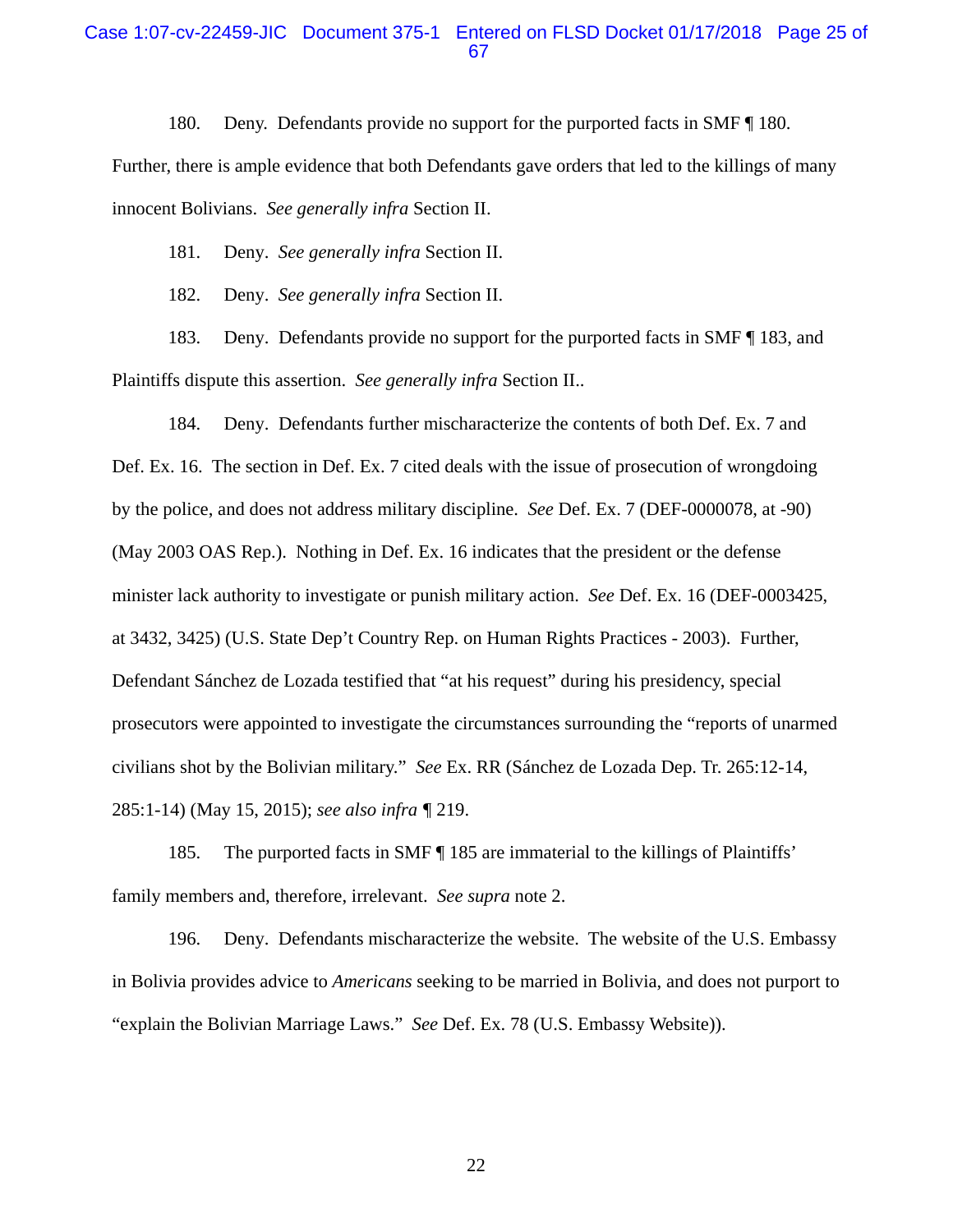### **SECTION II: ADDITIONAL MATERIAL FACTS**

# **I. Even before entering office, Defendants developed a plan to use deadly military force against civilian protests in order to implement their policy agenda.**

197. In 2001, Defendants Gonzalo Sánchez de Lozada and Carlos Sánchez Berzaín

agreed to a plan that "when [they] came to power" they would use massive military force to

suppress civilian protests that might derail their policies and programs. *See* Ex. H (Canelas Decl.

¶¶ 4-7). The Defendants' plan had three key strategic elements:

- Defendants would reverse the Bolivian government's historical practice of negotiating and compromising when faced with civilian protests against unpopular policies. *See id*. ¶¶ 5, 7.
- Massive military force, led by trained troops from Eastern Bolivia rather than conscripts, would be used against civilians. *See id.* ¶¶ 6-7.
- The plan would require the troops to use lethal force against civilians, and it "would be necessary to 'kill two or three thousand people'" to break popular opposition to Defendants' policies. *Id.* ¶¶ 6-7.

# **a. Defendants knew of Bolivia's culture of protest, and believed that the only way they could achieve their policy goals was through military force and violence.**

198. Public protest, including marches, roadblocks, strikes and rallies, has played a key role in Bolivian national politics for decades. *See* Ex. X (Goldstein Rpt. ¶¶ 25, 31); *see also* Ex. V (Bjork-James Rpt. ¶ 63); Ex. VV (Sánchez Berzaín Dep. Tr. 98:20-99:3). Such protests have long been used to make popular demands known to the government and were seen as having broad political legitimacy. *See* Ex. X (Goldstein Rpt. ¶ 31); *see also* Ex. J (Davis Decl. ¶ 5); Ex. V (Bjork-James Rpt. ¶¶ 33-34, 45, 49, 53, 81); Ex. CC (Berindoague Dep. Tr. 87:7-18, 96:7-10); Ex. TT (Siles Dep. Tr. 39:4-40:5); Ex. NN (Meruvia Dep. Tr. 63:24-64:5).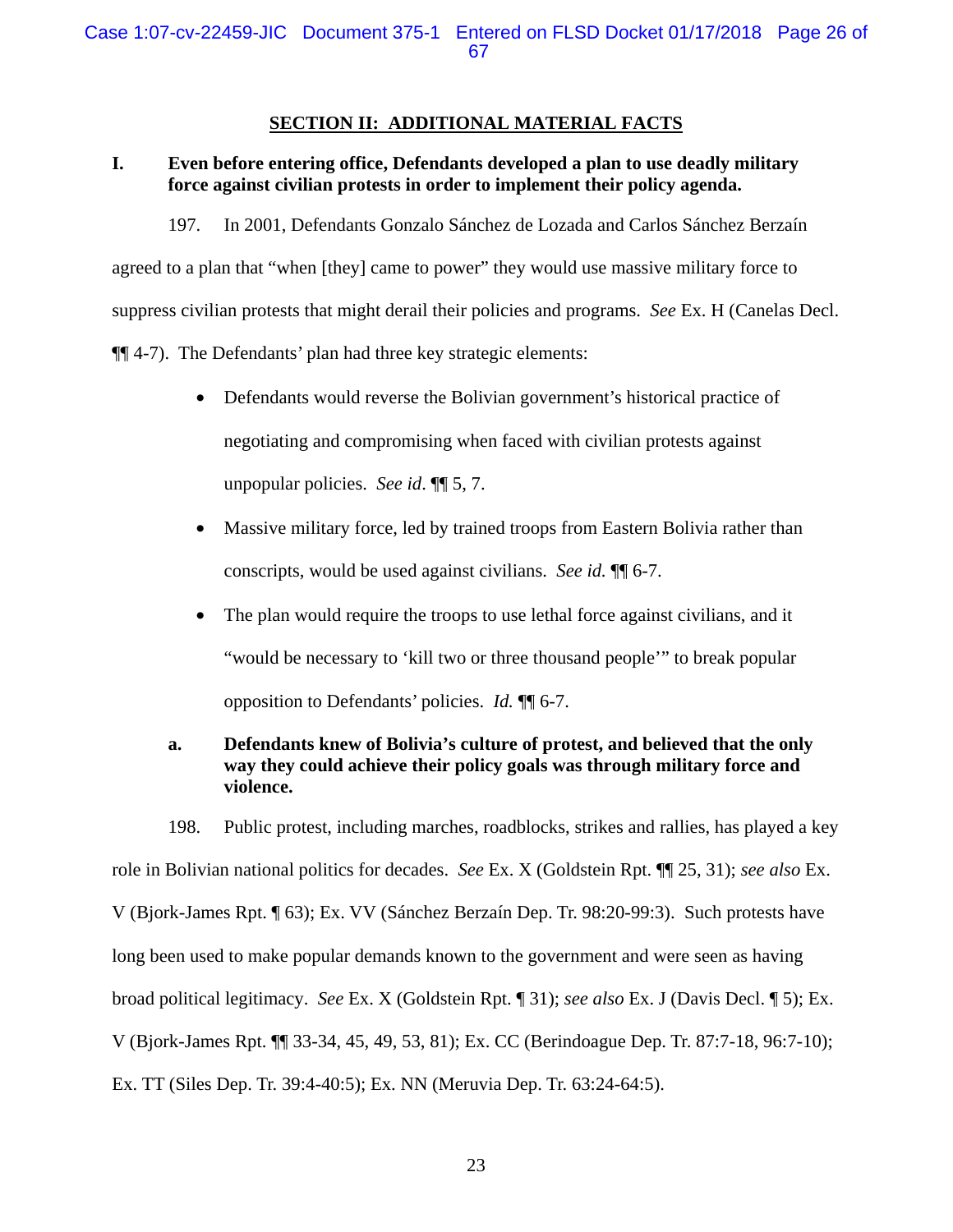### Case 1:07-cv-22459-JIC Document 375-1 Entered on FLSD Docket 01/17/2018 Page 27 of 67

199. Historically, political discussions and negotiations have been used by the government to resolve the demands and end the protests. *See* Ex. X (Goldstein Rpt. ¶¶ 13, 25, 31, 33); Ex. V (Bjork-James Rpt. ¶¶ 41-44, 78-79); Ex. L (del Granado Decl. ¶¶ 6-7); *See* Ex. G (Calla Decl. ¶ 10); *see also* Ex. B (Albarracín Decl. ¶ 10).

200. Defendants were aware that government policy agendas could be heavily influenced by civilian protests. *See* Ex. V (Bjork-James Rpt. ¶ 43); *See* Ex. H (Canelas Decl. ¶¶ 5, 7). Defendants explicitly agreed that they would not repeat the perceived mistakes of the previous administration in responding to the "Water War."10 *See* Ex. H (Canelas Decl*.* ¶¶ 5, 7).

201. Instead of negotiation and pursuing political solutions, Defendants' plan required the use of trained troops from Eastern Bolivia. *See id.* ¶¶ 5-7, 9; Ex. M (Flores Limachi Decl. ¶¶ 5, 35); Ex. A (Aguilar Vargas Decl. ¶ 43).

#### **b. Before taking power in 2002, Defendants had a history of using violence to suppress social opposition.**

202. Defendants had previously resorted to violence rather than negotiation in the face of protest. *See* Ex. G (Calla Decl. ¶ 9); Ex. B (Albarracín Decl. ¶ 11). For example, during the first administration of Defendant Sánchez de Lozada, the Bolivian government violently dislodged two to three thousand protesters from mines in Amayapampa and Capacirca killing nine civilians and one police officer in the process, rather than engage in peaceful negotiations. *See* Ex. B (Albarracín Decl. ¶ 11); *see also* Ex. XXX (MAMANI0000349) (Report On The Situation Of Human Rights In Amayapampa, Llallagua And Capasirca, Northern Potosi).

 $10$  During the "Water War," the government had announced a plan to privatize the water system in Cochabamba, but in the face of massive protests, the government was forced to return the water system to government control. *See* Ex. RR (Sánchez de Lozada Dep. Tr. 53:5-54:8) (May 14, 2015).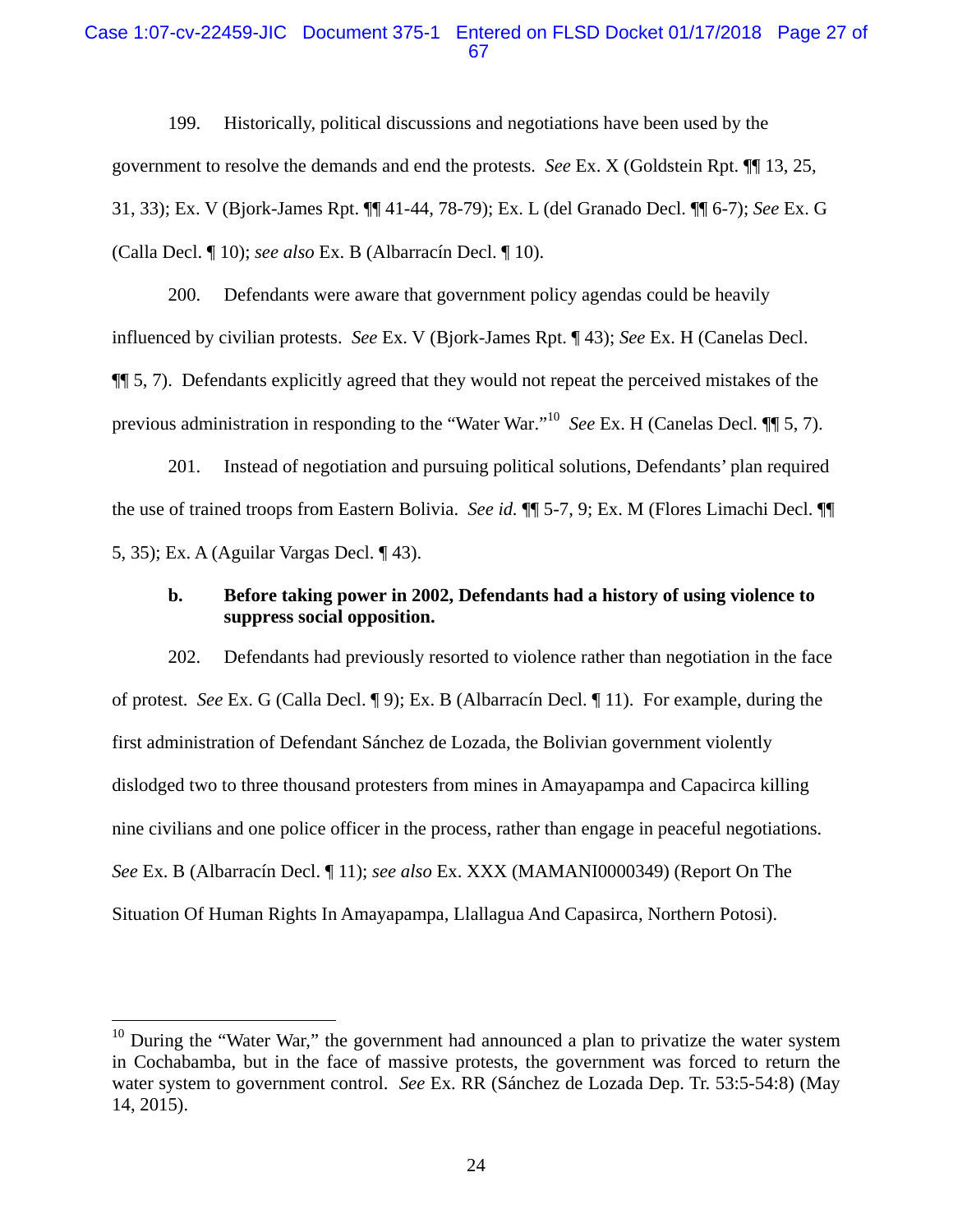203. Defendant Sánchez Berzaín himself gave instructions for the official assault in the face of requests by the Permanent Assembly of Human Rights of Bolivia  $(APDHB)^{11}$  to negotiate peacefully and not open fire. *See* Ex. B (Albarracín Decl. 11).<sup>12</sup>

# **II. Gaining control of Bolivia's political and military institutions, Defendants carried their plan and its strategic objectives into office.**

204. After Defendant Sánchez de Lozada took office in August 2002, Defendants altered the legal framework and military code in order to accomplish their objective of crushing social movements: specifically, the Sánchez de Lozada government revised the Manual on the Use of Force to make all social protest a subversive act and issued the "Republic Plan" ("*Plan República*"), which characterized social movements as "subversives" and authorized the use of military force against them. *See* Ex. YYY (MAMANI0000001) (Manual on the Use of Force), Ex. ZZZ (MAMANI0000032) (Republic Plan); *see also* Ex. W (Borrelli Rpt. ¶ 70). As early as September 9, several days before the festival at Sorata began, the military had been mobilized as part of the "Republic Plan." *See* 

 Ex. NNN (Transcript, Audio Recording of Testimony of Juan Veliz Herrera, at 2-4, Trial of Responsibilities, Sucre, Bolivia (Sept. 15, 2009)).

205. On August 8, 2002, two days after entering office, Defendant Sánchez de Lozada issued Presidential Decree 26757, designating members of the Armed Forces to form his Military High Command: Roberto Claros; Gonzalo Rocabado Mercado; Juan Veliz Herrera; José Quiroga

 $\overline{a}$ 

<sup>&</sup>lt;sup>11</sup> The Permanent Assembly of Human Rights of Bolivia is a nongovernmental human rights organization in Bolivia. *See* Ex. B (Albarracín Decl. ¶ 5).

 $12$  A month after he had publically condemned the government's actions, Waldo Albarracín, the President of the APDHB, was kidnapped and tortured by the police. *See* Ex. B (Albarracín Decl. ¶¶ 13-14). Defendant Sánchez Berzaín was minister of Government and in charge of the police. *See id*. ¶ 15.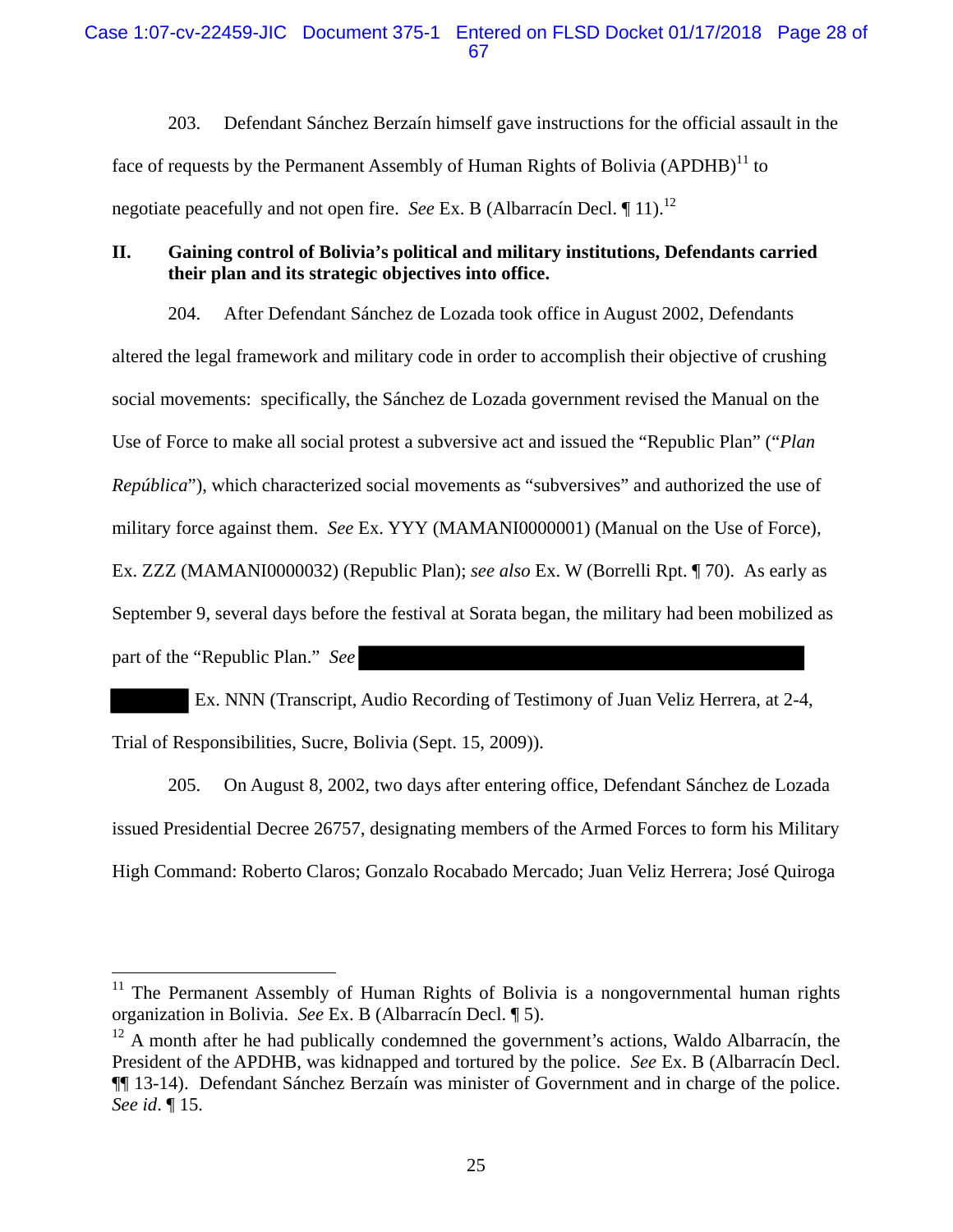### Case 1:07-cv-22459-JIC Document 375-1 Entered on FLSD Docket 01/17/2018 Page 29 of 67

Mendoza; and Alberto Aranda Granados. *See* Ex. RRR (Def. Sánchez de Lozada's Resp. Pls.' First RFA at 162); Ex. AAAA (Def. Sánchez Berzaín's Resp. Pls.' First RFA at 162).

206. By Resolution 11/02 (August 14, 2002), Commander Juan Veliz Herrera approved the "Manual on the Use of Force." *See* Ex. BBBB (MAMANI0005372) (Resolution 11/02). The Manual permits counter-subversive operations against roadblocks, marches, and demonstrations. *See* Ex. YYY (MAMANI0000001, at -14) (Manual on the Use of Force).

207. Five months later, on January 12, 2003, Commander Herrera released the "Republic Plan" which ordered the entire army (including Special Forces) to execute operations to support the stability of the Republic. *See* Ex. ZZZ (MAMANI0000032) (Republic Plan);

Under this plan, the military could be

mobilized in response to civil disturbances and highway roadblocks. *See* Ex. ZZZ

(MAMANI0000032) (Republic Plan). The "Republic Plan" applied principles of "mass and shock" ("*masa y sorpresa*") that called for "maximum combat power" to be deployed. *Id.* at -32; Ex. W (Borrelli Rpt. ¶ 106) (citing Ex. CCCC (MAMANI0021859) (Bolivian Military

Dictionary dated January 1, 2005)).

# **a. Once in power, Defendants repeatedly rejected traditional political and negotiated solutions to civilian protests, instead responding with violence.**

208. In January 2003, Defendant Sánchez Berzaín opposed a preliminary agreement with protesters in Chapare, and Defendant Sánchez de Lozada reversed his position and repudiated the agreement he had negotiated and employed military force, resulting in four deaths and dozens of injuries. *See* Ex. B (Albarracín Decl. ¶ 16);

The Defendants' approach to protests again resulted

in deaths in February 2003 in connection with protests near the national palace. *See* Ex. B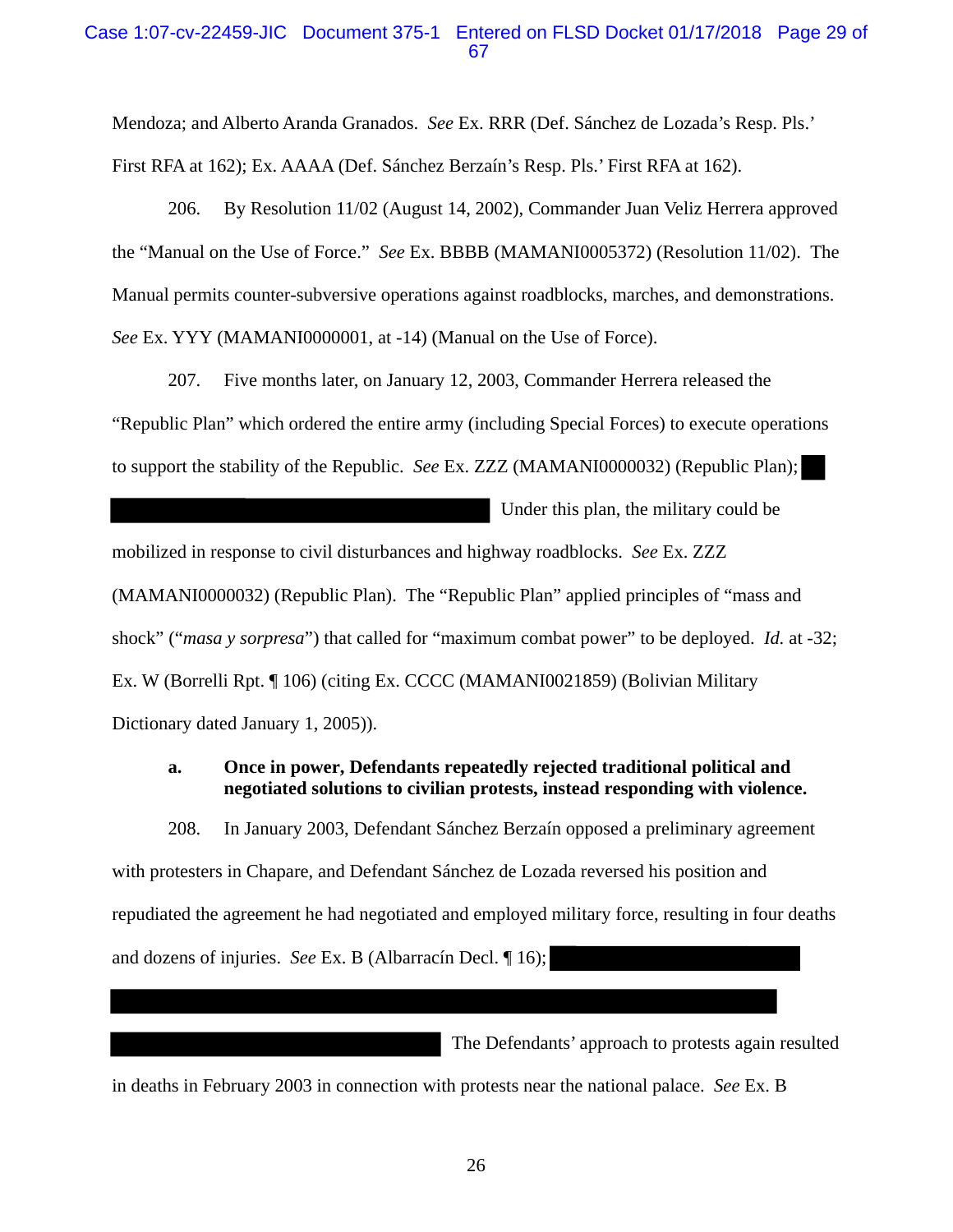#### Case 1:07-cv-22459-JIC Document 375-1 Entered on FLSD Docket 01/17/2018 Page 30 of 67

(Albarracín Decl. ¶ 18); *see also* Ex. KKK (Transcript, Audio Recording of Testimony of Carlos Mesa Gisbert, at 1-2, Trial of Responsibilities, Sucre, Bolivia (Nov. 24, 2009)).

209. When the mayor of La Paz reached out to Defendant Sánchez Berzaín to express concern about this in Feburary 2003 violence and the need to pacify the city immediately, Sánchez Berzaín said, "Mayor, if there are 5 dead, then it doesn't matter if there are 50 more, as long as we solve the problem." Ex. L (del Granado Decl. ¶ 9); *see also* Ex. A (Aguilar Vargas Decl. ¶ 7).

210. Despite an agreement between the government and protesters early on February 13, military violence continued that day. *See* Ex. B (Albarracín Decl. ¶ 20). The military implemented "tactics of war" instead of "crowd control methods appropriate to dealing with civil protests", and "caus[ed] a massacre in which 33 people were killed, including civilians." *Id*. ¶ 20.

211. In March 2003, Ricardo Calla, a former government minister, told Defendant Sánchez de Lozada that non-violent negotiation with protesters should be the government's method to resolve disputes. *See* Ex. G (Calla Decl. ¶ 5-11). Mr. Calla told Defendant Sánchez de Lozada that he "was going to taint his hands with blood." *Id*. ¶ 7. Mr. Calla warned him that the brutal and "trigger happy" hardliners in his government, including Defendant Sánchez Berzaín, would cause a "massacre" if Defendant Sánchez de Lozada gave him "power to make decisions." *Id.* ¶ 8; *see also* Ex. KKK (Transcript, Audio Recording of Testimony of Carlos Mesa Gisbert, at 1-2, Trial of Responsibilities, Sucre, Bolivia (Nov. 24, 2009)) (asking Sánchez de Lozada to remove Sánchez Berzaín from the cabinet).

212. After the violent events of February 12 and 13, Defendant Sánchez Berzaín left the government. *See* Ex. (Sánchez Berzaín Dep. Tr. 106:5-13).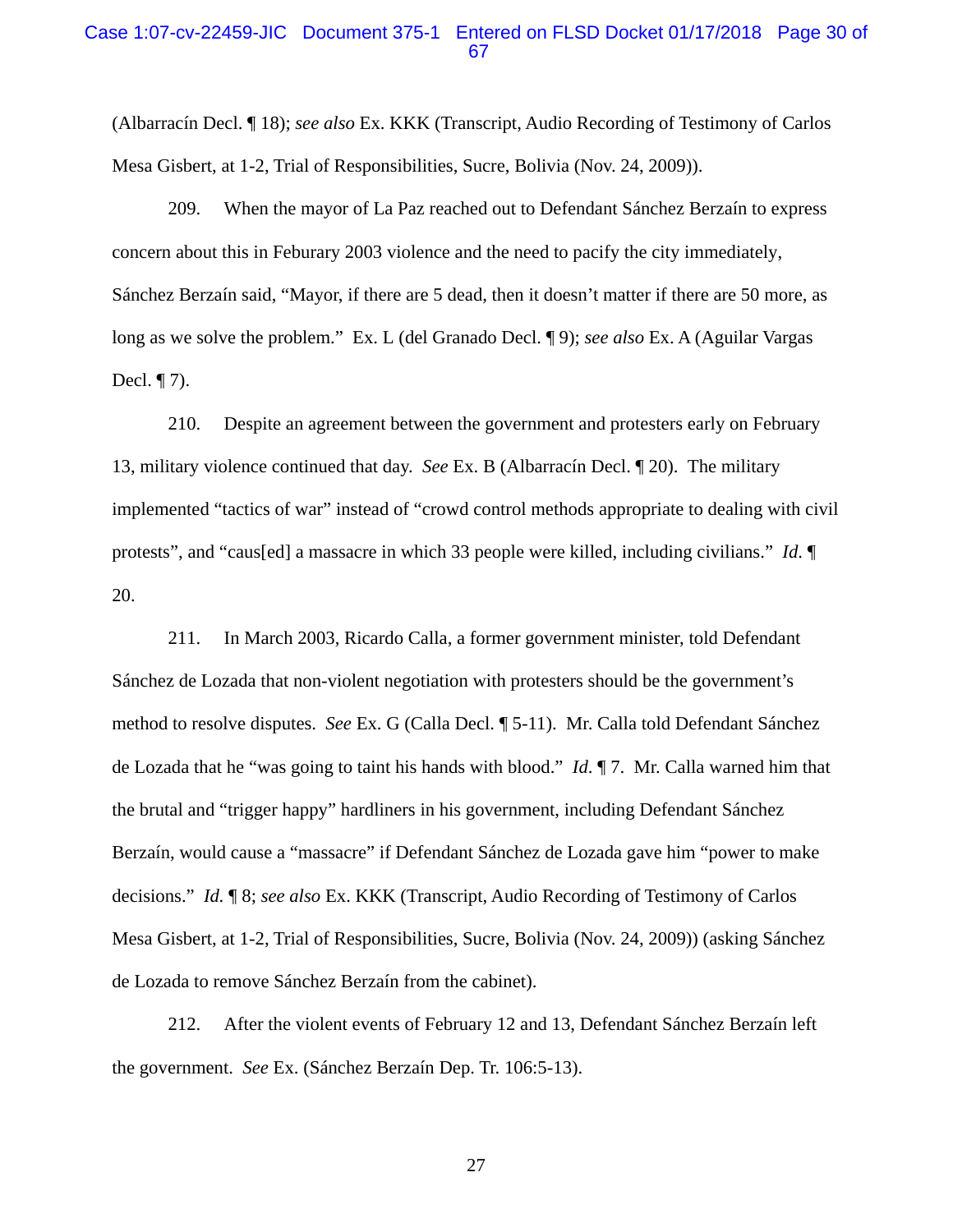### **b. From their respective offices, Defendants exercised effective control over the military and set that institution's strategic objectives.**

213. Defendant Sánchez de Lozada exercised de jure control over the Bolivian military on both administrative and operational issues. *See* Ex. W (Borrelli Rpt. ¶¶ 47, 51-53) (citing, *inter alia*, Bol. Const. (1995), arts. 97, 210); Ex. VV (Sánchez Berzaín Dep. Tr. 94:5, 113:11- 114:14, 143:7-20). Under the Bolivian Constitution in effect in 2002-2003, the President is the Captain General of the Armed Forces and the Armed Forces are subordinate to the President of the Republic. *See* Ex. W (Borrelli Rpt. ¶¶ 47, 51-53) (citing, *inter alia*, Bol. Const. (1995), arts. 97, 210);  $\blacksquare$  The Armed Forces receive their

orders from the President through the Minister of Defense and the Army Commander in Chief. *See* Ex. RR (Sánchez de Lozada Dep. Tr. 155: 9-11, 154:17-19) (May 15, 2015). The law regulating the Bolivian Armed Forces, the Organic Law of the Armed Forces, states that the President is the highest military authority and that both the President and the Minister of Defense are members of the Military High Command, the highest decision-making body of the Armed Forces. *See* Def. Ex. 36 (MAMANI0009992) (Arts. 9, 19, 21, Organic Law of the Armed Forces of Bolivia). The President has explicit authority under Bolivian law to issue orders and, specifically, to order the use of military force, including inside of the country. *See* Ex. W (Borrelli Rpt. ¶ 47, 49); Def. Ex. 36 (MAMANI0009992) (Art. 8, Organic Law of the Armed Forces of Bolivia); *see also* Ex. RR (Sánchez de Lozada Dep. Tr. 196:10-197:5, 210:16-21, 230:12-18, 233:24-234:6, 248:10-16) (May 15, 2015); Ex. SS (Sánchez de Lozada Dep. Tr. 42:2- 8, 46:23-47:5, 114:7-14) (Oct. 4, 2017).

214. Defendant Sánchez Berzaín had de jure control over the Bolivian military on administrative matters and supervisory responsibilities for its domestic activities. *See* Ex. W (Borrelli Rpt. ¶ 47) (citing Bol. Const. (1995), art. 210). He can "plan, organize, direct, and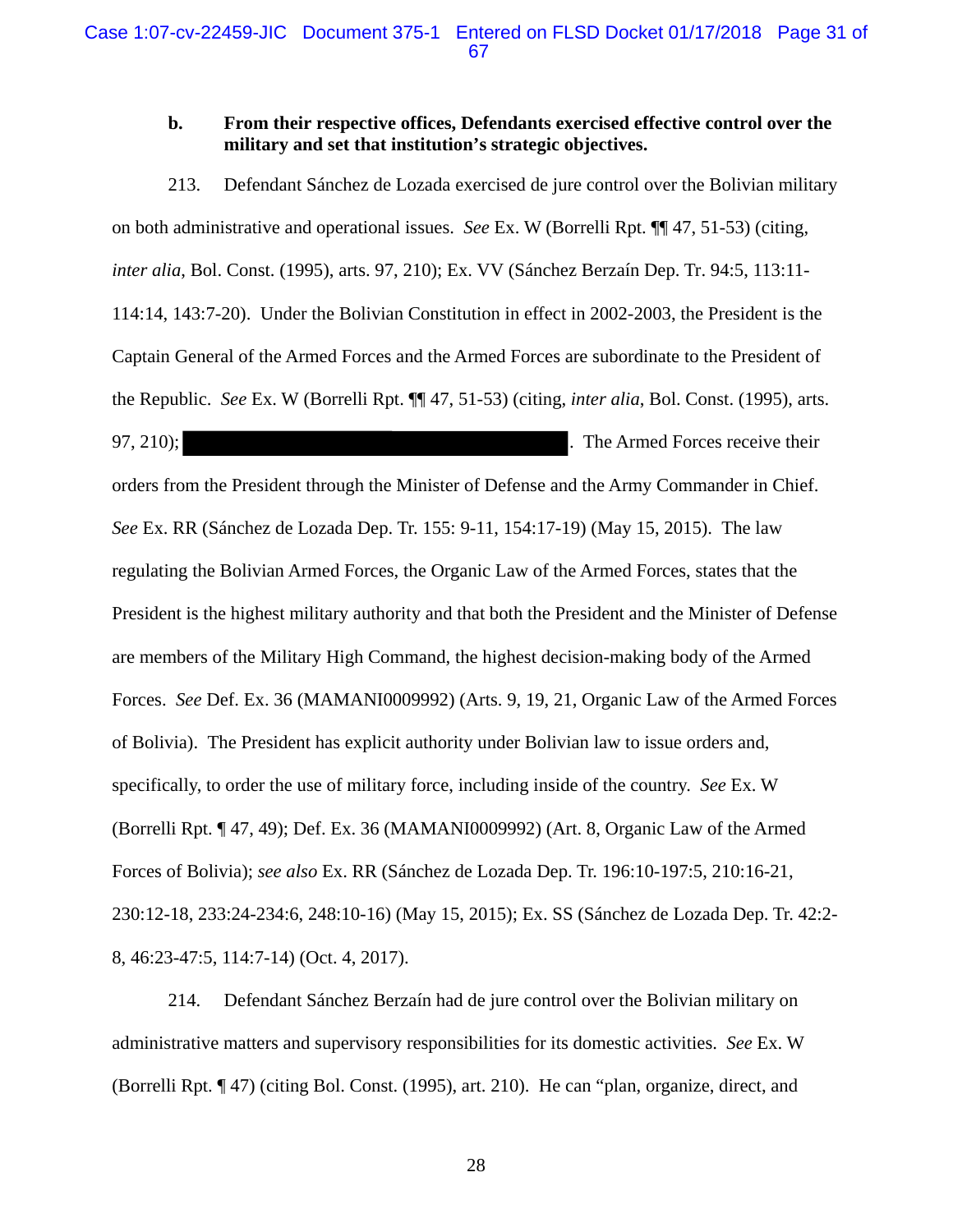#### Case 1:07-cv-22459-JIC Document 375-1 Entered on FLSD Docket 01/17/2018 Page 32 of 67

supervise" civil defense nationally. *Id. ¶* 59; *see also* Def. Ex. 36 (MAMANI0009992) (Art. 22 Organic Law of the Armed Forces of Bolivia). Defendant Sánchez de Lozada gave an order that put Sánchez Berzaín in charge of operations in El Alto in October 2003. *See* Def. Ex. 6 (DEF-0000069) (Supreme Decree 27209). Sánchez de Lozada also gave orders to the officer corps through Sánchez Berzaín. *See* Ex. RR (Sánchez de Lozada Dep. Tr. 230:12-233:12) (May 15, 2015); Ex. VV (Sánchez Berzaín Dep. Tr. 122:12); *see also* Ex. W (Borrelli Rpt. ¶ 70).

215. The President and Minister of Defense set strategic priorities for the Bolivian Armed Forces which are implemented through the chain of command. *See* Ex. W (Borrelli Rpt. ¶¶ 52, 72, 75).

216. Defendants had laid out strategic objectives: to "use the superior and overwhelming might of the Armed Forces to overcome the civilian social movements as quickly as possible." *See* Ex. W (Borrelli Rpt. ¶ 5). The contours of their strategic objectives were set before the Defendants entered office. *See* Ex. H (Canelas Decl. ¶¶ 5-7); Ex. W (Borrelli Rpt. ¶¶ 100-101).

217. The Commander in Chief takes orders from the President of the Republic. *See*  Def. Ex. 36 (MAMANI0009992, at 998) (Art. 39, Organic Law of the Armed Forces of Bolivia)

218. The "Command in Chief" to which Article 36 of the Organic Law of the Armed Forces of Bolivia refers is a decision-making organ composed of the Commander in Chief, the Head of the General Staff, the Inspector General, the General Staff, and the Cabinet of the Commander in Chief. *See id*.

219. Defendants understood the operation of the chain of command. *See* Ex. SS (Sánchez de Lozada Dep. Tr. 112:25-114:13) (Oct. 4, 2017) ("The Commander in Chief does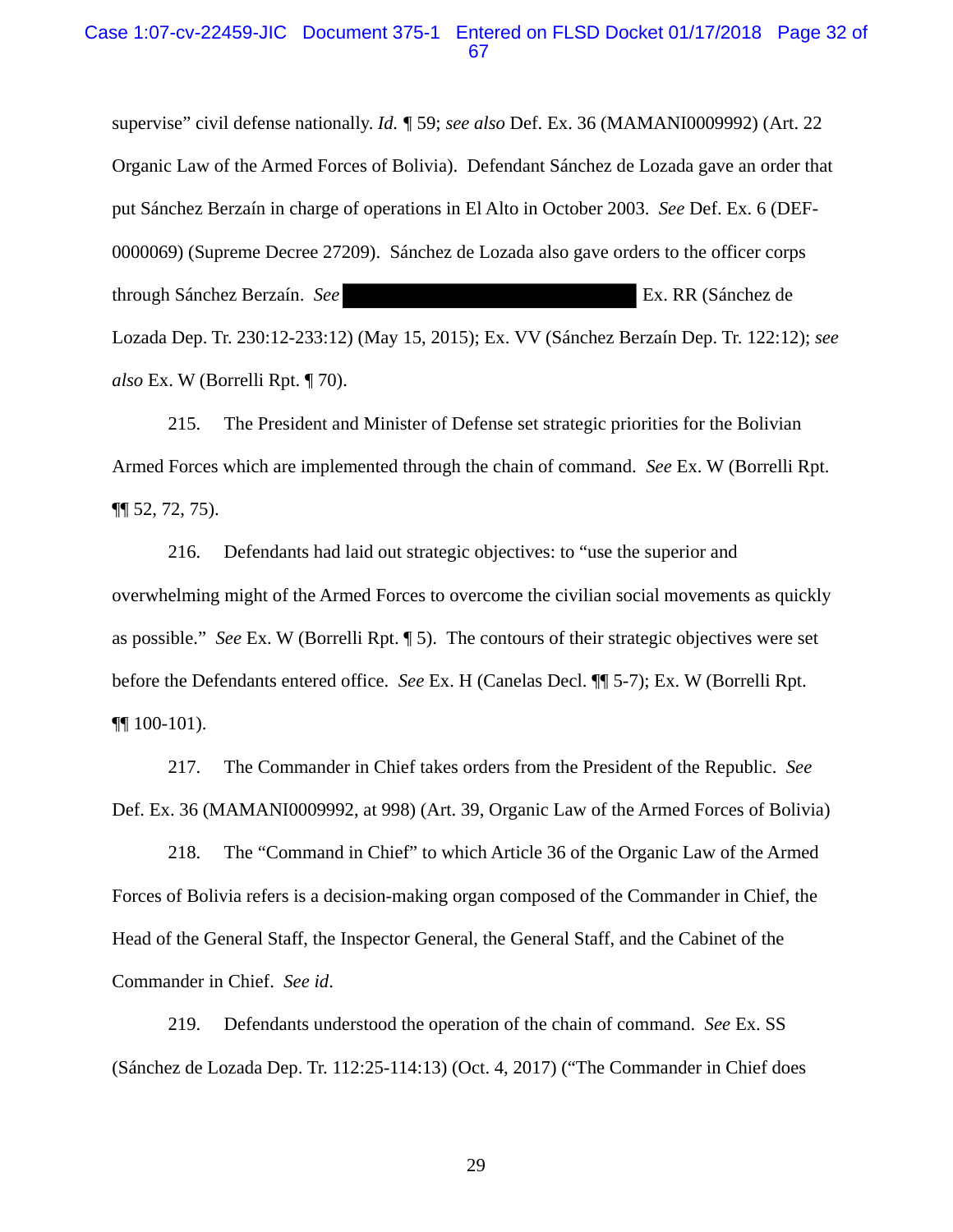### Case 1:07-cv-22459-JIC Document 375-1 Entered on FLSD Docket 01/17/2018 Page 33 of 67

what he has to do to execute these orders, which are very general. . . . Q. But that general order comes from you, as president? A. Yeah."); *see also* Ex. W (Borrelli Rpt. ¶¶ 6, 73-78, 99)

 As the *de facto* and *de jure* commanders of the Bolivian military, Defendants had both an obligation and the authority to investigate and punish all violations of military law. See Ex. W (Borrelli Rpt. ¶¶ 65, 98, 147-149, 161); Ex. RR (Sánchez de Lozada Dep. Tr. 265:12-14, 285:1-14) (May 15, 2015).

220. Certain units in the Bolivian Armed Forces had special forces with specialized equipment and training. *See* Ex. A (Aguilar Vargas Decl. ¶¶ 19-20, 24, 26, 42);

 One particular unit, the Chachapumas (also known as the F-10 or FCTC), took direct command from Defendant Sánchez de Lozada.

 The military had sharpshooters and snipers. *See* Ex. KK (Hayden Dep. Tr. 186:8-11, 189:5-13, 190:3-11); Ex. A (Aguilar Vargas Decl. ¶ 4) (only officers were trained as sharpshooters); *see also* Ex. Y (Hayden Rpt. ¶ 39); Ex. B (Albarracín Decl. ¶ 18). Officers with specialized training played an important role in shooting civilians to implement Defendants' strategic plan. *See* Ex. I (Castaño Decl. ¶ 12).

### **III. In mid-2003, Defendants militarized Bolivia to suppress popular opposition to their policy agenda.**

221. The exportation of natural gas through Chile was a key point of Defendants' political agenda that generated broad popular controversy in Bolivia. *See* Ex.CC (Berindoague Dep. Tr. 118:2-13); Ex. L (del Grando Decl. ¶ 17); *see also* Ex. FF (Comboni Tr. 23:23-25); Ex. BB (Bedoya Tr. 75: 22-78:10); The only economically viable route for the pipeline was through Chile, and any delays in moving the project forward could have resulted in the loss of the opportunity to export to the California market. *See* Ex. CC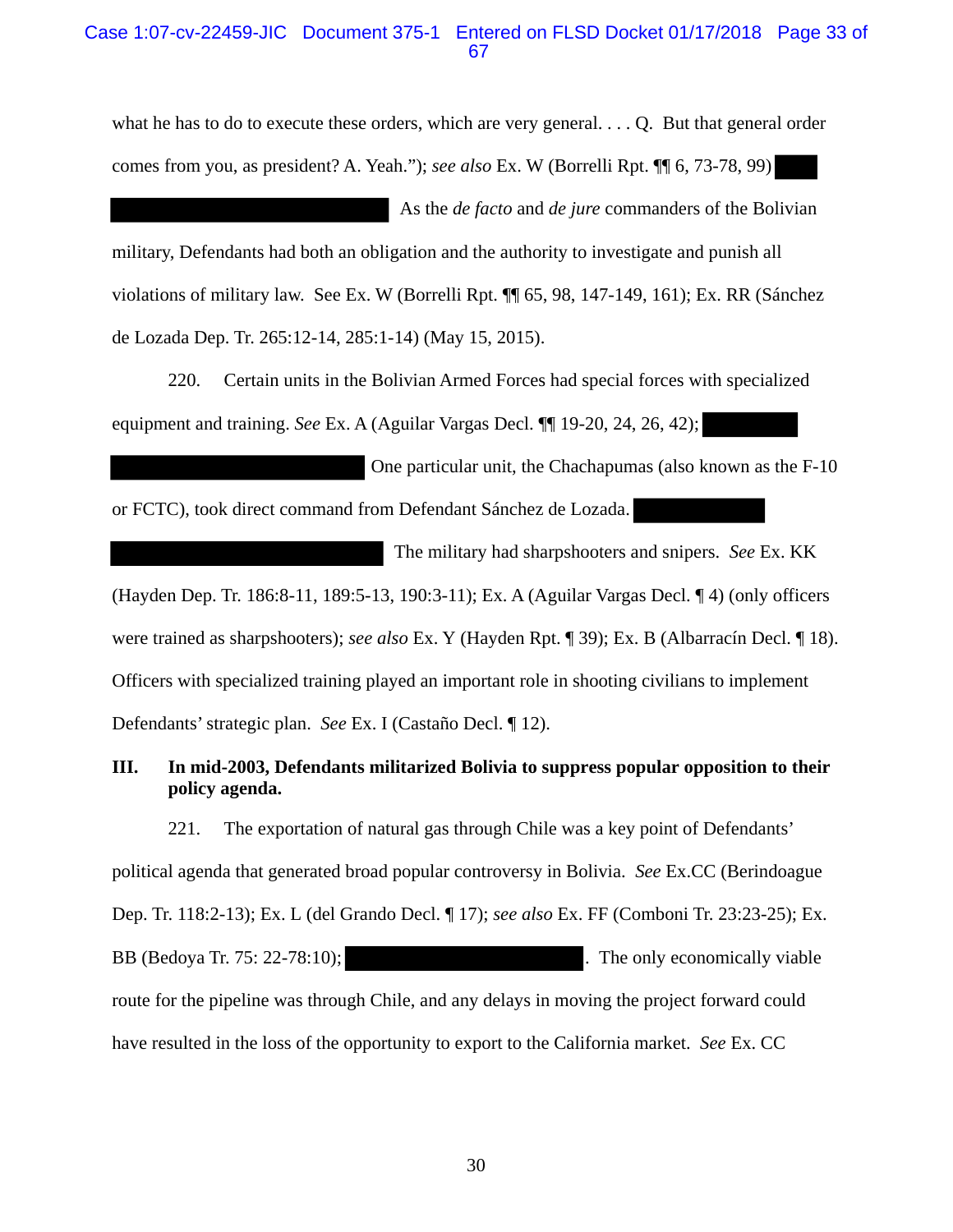### Case 1:07-cv-22459-JIC Document 375-1 Entered on FLSD Docket 01/17/2018 Page 34 of 67

(Berindoague Dep. Tr. 82:11-22; 102:15-25); *see also* Ex. VV (Sánchez Berzaín Dep. Tr. 74:4- 10).

222. In September, protests arose in El Alto regarding a number of issues, including Defendants' plan to export gas through Chile. *See* Ex. L (del Granado Decl. ¶ 11).

223. The government failed to send top officials to meet with the protesters. *See* Ex. JJ (Harb Dep. Tr. 39:19-40:4). In the second week of September, peasant leaders went on a hunger strike in the city of El Alto and began a partial roadblock of some roads in the high plateau region (the "*altiplano*"). *See* Ex. L (del Granado Decl. ¶ 11).

224. Against this backdrop of growing protest, Defendant Sánchez Berzaín had returned to the cabinet as Minister of Defense. *See* Ex. VV (Sánchez Berzaín Dep. Tr. 108:23- 24). On August 4, Congress passed a new statute that increased the criminal penalties for social protests, including roadblocks. *See* Ex. RR (Sánchez de Lozada Dep. Tr. 230:2-11) (May 15, 2015) (discussing Law of National System of Public Safety).

225. On September 11, the Mayor of La Paz initiated contact between more than 100 peasant leaders and two government ministers to open formal talks to end the roadblocks and hunger strike. *See* Ex. L (del Granado Decl. ¶¶ 12-15). The ministers reported the peasant leaders request for dialogue to government, but that same evening, Defendant Sánchez de Lozada refused to authorize the dialogue. *See id*. ¶¶ 14-15.

226. Instead, between September 10 and 12, the Republic Plan was put into effect by the military. *See* Ex. NNN (Transcript, Audio Recording of Testimony of Juan Veliz Herrera, at 2-4, Trial of Responsibilities, Sucre, Bolivia (Sept. 15, 2009)). The Commander-in-Chief ordered a "Red Alert."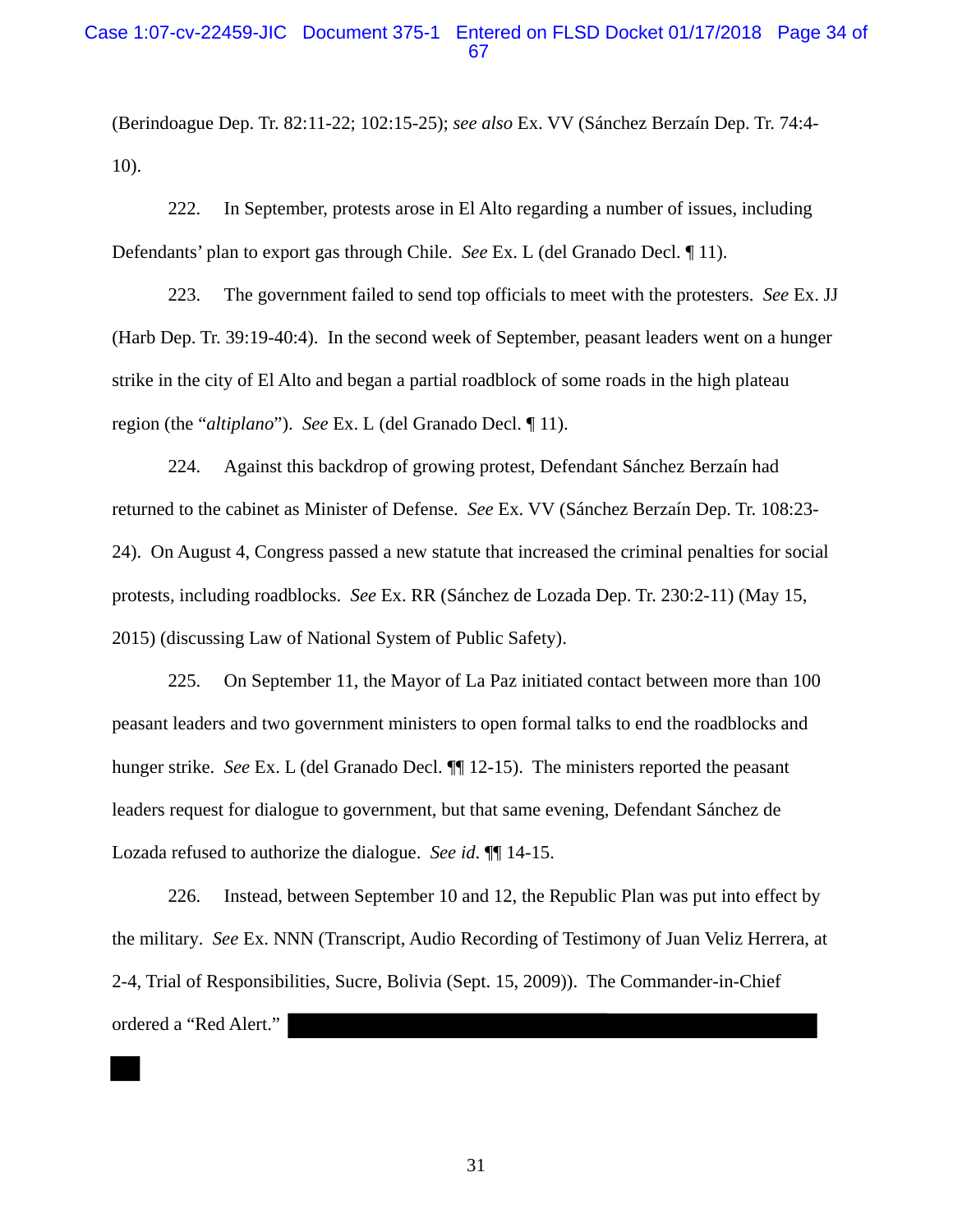227. In the following days, military commanders and soldiers equipped for war were sent to patrol non-violent protests. *See* Ex. A (Aguilar Vargas Decl. ¶¶ 10-11).

### **IV. In September 2003 in Sorata and Warisata, Defendants unleashed the military to carry out their plan to suppress social movements, including with the use of lethal force.**

228. On September 14, Bolivian and international tourists visited Sorata, a small town to the northeast of La Paz, for the start of a local festival. *See* Ex. J (Davis Decl. ¶ 4).

229. On the morning of September 15, farmers from small villages outside Sorata blocked the highway to La Paz, making it difficult to travel to La Paz. *See id*. ¶ 4; *see also* Ex. S (Smith Decl. ¶ 7). Even with the protest, the atmosphere in Sorata was calm. *See* Ex. J (Davis Decl. ¶ 8); Ex. S (Smith Decl. ¶ 10); Ex. N (García Decl. ¶¶ 12-13). Over the next few days, the numbers of travelers and tourists in Sorata diminished as people were able to move past roadblocks. *See* Ex. J (Davis Decl. ¶¶ 7-8); *see also* Ex. S (Smith Decl. ¶¶ 8-9).

230. Local leaders from Sorata met with leaders from Warisata on September 18 to coordinate how to get the remaining tourists and travelers out of Sorata over the coming days. *See* Ex. N (García Decl. ¶ 3). On September 19, Defendant Sánchez Berzaín, on behalf of Defendant Sánchez de Lozada, ordered the military to transport people from Sorata. *See* Ex. NNN (Transcript, Audio Recording of Testimony of Juan Veliz Herrera, at 3-4, Trial of Responsibilities, Sucre, Bolivia (Sept. 15, 2009)).

#### **a. On September 20, Defendants rejected offers to negotiate a political solution in Sorata**

231. Other sectors of the national government as well as local community leaders worked to negotiate a political resolution to the protests and roadblocks in El Alto as well as Sorata. *See* Ex. JJ (Harb Dep. Tr. 33:12-23; 39:8-41:11); *see also* Ex. N (García Decl. ¶ 3).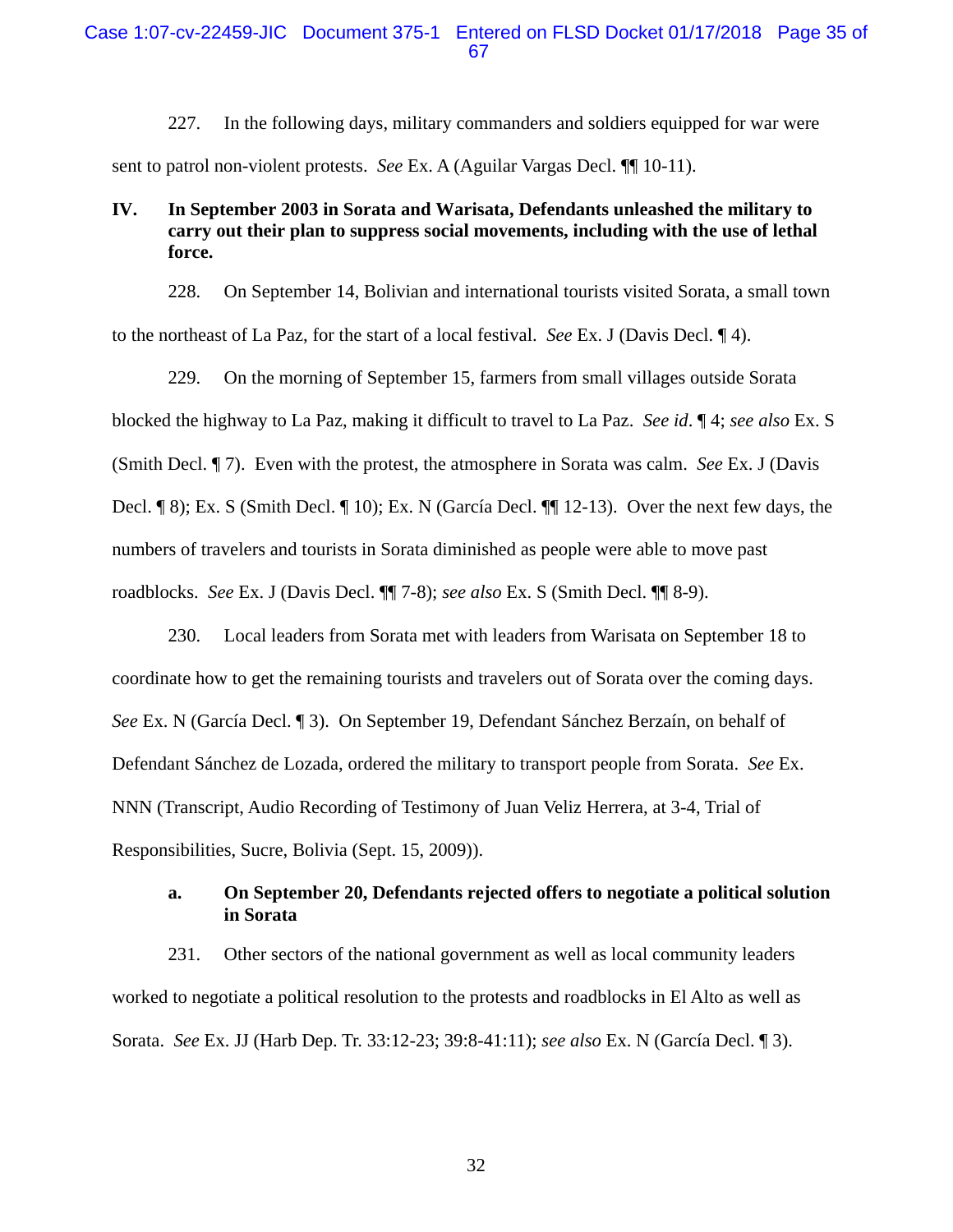#### Case 1:07-cv-22459-JIC Document 375-1 Entered on FLSD Docket 01/17/2018 Page 36 of 67

232. Defendant Sánchez Berzaín, who was in ongoing contact with Defendant Sánchez de Lozada, rejected the non-military alternative. *See* Ex. N (García Decl. ¶ 4); Ex. RR (Sánchez de Lozada Dep. Tr. 216:7-18) (May 15, 2015); Ex. VV (Sánchez Berzaín Dep. Tr. 122:11, 125:7, 138:10-139:5); Ex. JJ (Harb Dep. Tr. 33:12-23; 38:17-39.7, 39:8-41:11) .

233. Defendant Sánchez Berzaín directed the military helicopter to transport him to Sorata over the objections of Commander-in-Chief General Veliz. *See* Ex. NNN (Transcript, Audio Recording of Testimony of Juan Veliz Herrera, at 3-4, Trial of Responsibilities, Sucre, Bolivia (Sept. 15, 2009)). The helicopter arrived in Sorata in the morning of September 20. *See* Ex. N (García Decl. ¶ 6); Ex. VV (Sánchez Berzaín Dep. Tr. 122:11-21). Around the same time, a caravan including the military, police, and buses arrived in Sorata. *See* Ex. S (Smith Decl. ¶ 13). Local leaders invited Defendant Sánchez Berzaín to discuss their plan to transport the tourists safely through the roadblocks, including those in Warisata, without military interference. *See* Ex. N (García Decl. ¶¶ 4, 8-10); Ex. VV (Sánchez Berzaín Dep. Tr. 124:16-125:18). Defendant Sánchez Berzaín stated that there were orders from the government to remove the tourists "the good way or the bad way" and threatened "if you oppose this, you will face consequences." Ex. N (García Decl. ¶ 9). Defendant Sánchez Berzaín dismissed the community representative and stated, "I have nothing to say to you, I have orders from the government." *Id*. ¶ 10.

234. Tourists were not trapped or being held hostage. *See id*. ¶¶ 11-13; Ex. S (Smith Decl. ¶ 10). People were able to leave Sorata on their own, by hiking through or by taking transportation to the roadblocks, walking through them, and boarding public transportation on the other side. *See* Ex. J (Davis Decl. ¶ 7); Ex. S (Smith Decl. ¶¶ 9-10).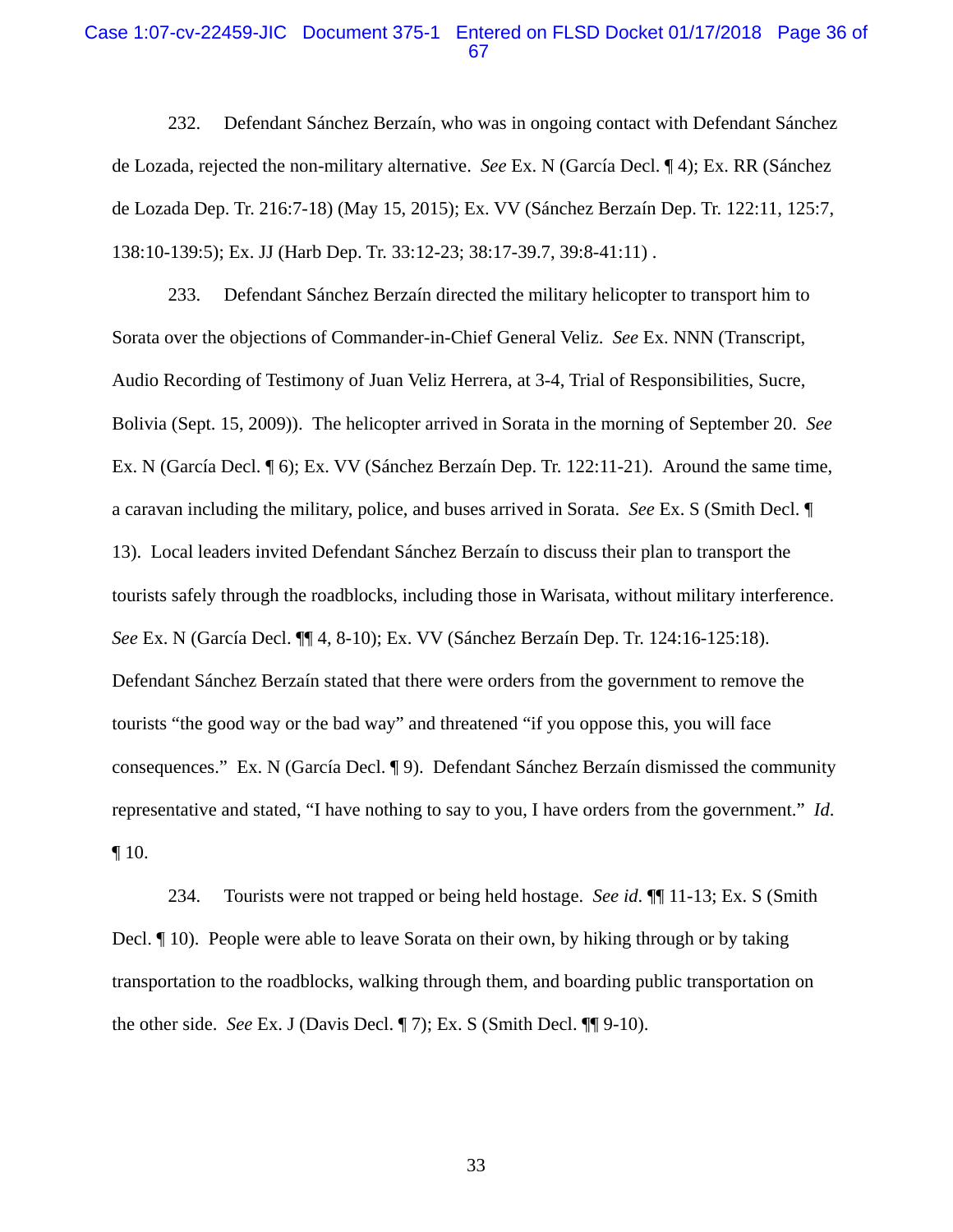235. Defendant Sánchez Berzaín refused the offer to resolve the situation peacefully and responded, "Fucking Indians, I'm going to shoot you. Leave me to do my work." *See* Ex. N (García Decl. ¶ 14).

### **b. On September 20, Defendants initiated and oversaw a military operation in Sorata and Warisata that represented the implementation of their strategic plan to quash social movements with lethal force.**

236. Defendant Sánchez Berzaín commanded the military operation in Sorata and

Warisata on September 20, 2003. *See* Ex. N (García Decl. ¶¶ 8-15) (Sánchez Berzaín gave orders to military officers); *see also* Ex. W (Borrelli Rpt. ¶¶ 87-90). Defendant Sánchez Berzaín carried out "orders from the government" in Sorata on September 20. *See* Ex. N (García Decl. ¶¶ 10, 15). As Minister of Defense, Defendant Sánchez Berzaín received orders from the President. *See* Ex. W (Borrelli Rpt. ¶¶ 70, 88) (Bol. Const. (1995), art. 210).

237. Defendant Sánchez Berzaín reported to Defendant Sánchez de Lozada that things were going well in Sorata although there was a possibility that the military convoy transporting the tourists out of Sorata might be met with an "ambush."

 Defendant Sánchez de Lozada rejected a proposal that the convoy take an alternate route, saying, "the state will never back down."

238. Late that morning, the military convoy accompanying the tourists left Sorata. *See* Ex. N (García Decl. ¶¶ 18-19); Ex. S (Smith Decl. ¶ 13); Ex. VV (Sánchez Berzaín Dep. Tr. 127:9). There were least two military vehicles on each end of the caravan, carrying approximately 20 soldiers or military police each. *See* Ex. S (Smith Decl. ¶ 13).

239. The convoy arrived around 3:00 p.m. to the outskirts of Warisata. *See* Ex. A (Aguilar Vargas Decl. ¶ 15); *see also* Ex.TTT (Map of route from Sorata to Warisata). That afternoon, Defendant Sánchez Berzaín again spoke to Defendant Sánchez de Lozada by phone.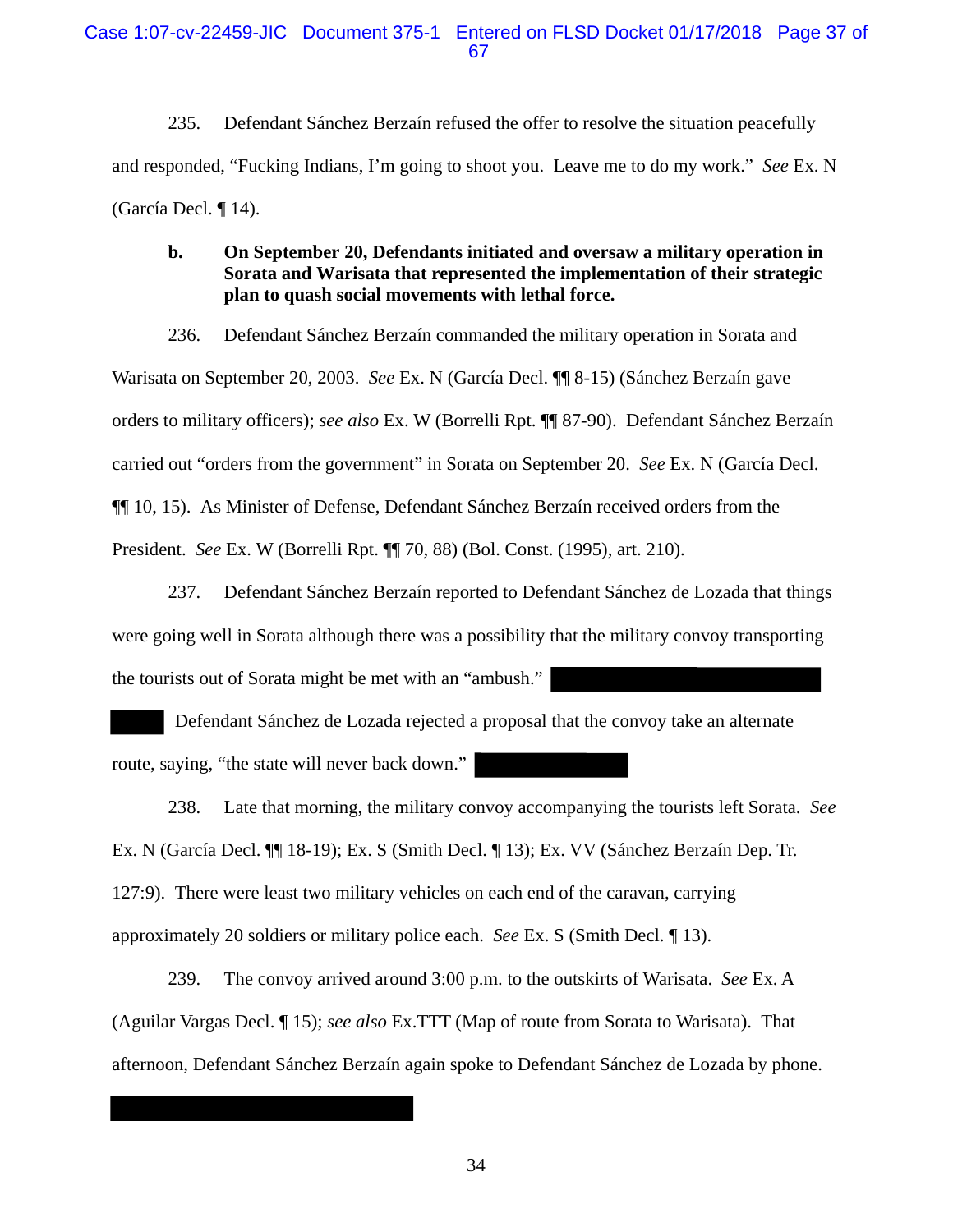#### Case 1:07-cv-22459-JIC Document 375-1 Entered on FLSD Docket 01/17/2018 Page 38 of 67

240. Defendant Sánchez de Lozada then signed a written order dictated by Sánchez Berzaín, which directed General Gonzalo Rocabado, the acting Commander in Chief of the Armed Forces, to use "necessary force" to restore order. *See*

Ex. RR (Sánchez de Lozada Dep. Tr. 230:12-233:12) (May 15, 2015); *see also* Def. Ex. 20 (DEF-0000066) (Letter to Gen. Rocabado). The Order made the false claim that there was a "serious guerrilla attack" although no reports of guerrilla activities were received by the military or police. *See* Ex. LLL (Transcript, Audio Recording of Testimony of Jairo Sanabria Gonzales, at 3, Trial of Responsibilities, Sucre, Bolivia (Oct. 9, 2014)).

241. Gen. Rocabado issued Directive 27/03, which created a Joint Task Force instructed to carry out "Internal Defense of Territory" ("DIT") operations against civilian protesters. *See* Def. Ex. 72 (MAMANI0000080, at -81) (Directive 27/03); Ex. W (Borrelli Rpt. ¶ 73). Field officers' actions aligned with the Defendants' strategic objectives of suppressing civilians through use of lethal force. *See* Ex. N (García Decl. ¶¶ 14, 22); Ex. A (Aguilar Vargas Decl. ¶¶ 18, 20, 22).

242. The Special/Counter Terrorist Forces such as F10/FCTC/Chachapumas, which were present in Warisata on September 20, were only deployable via a direct order from Sánchez de Lozada. *See* Ex. W (Borrelli Rpt. ¶ 71);

## **c. Acting under the Defendants' control, the military indiscriminately shot at civilians on September 20 in the** *altiplano.*

243. Throughout the day on September 20, the military shot indiscriminately at civilians in Sorata and Warisata, as well as at civilians along the route between the two towns. *See* Ex. QQ (Rojas Mamani Dep. Tr. at 75:17-76:21); Ex. J (Davis Decl. ¶ 7); Ex. N (García Decl. ¶¶ 22-25); Ex. A (Aguilar Vargas Decl. ¶¶ 18, 20-21). The military made no distinction between civilians and anyone who they reasonably considered to pose a threat. *See* Ex. QQ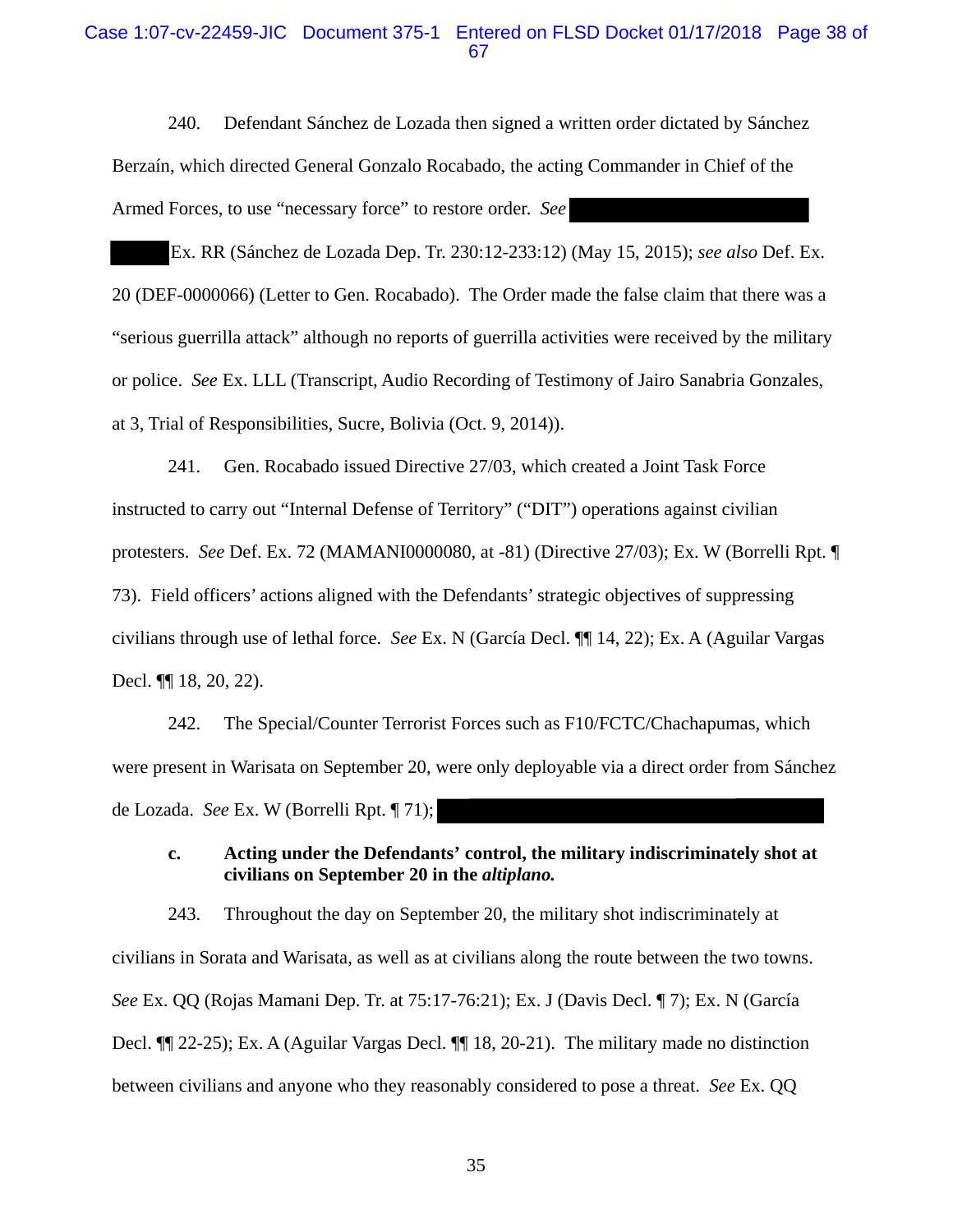### Case 1:07-cv-22459-JIC Document 375-1 Entered on FLSD Docket 01/17/2018 Page 39 of 67

(Rojas Mamani Dep. Tr. at 75:17-76:21); Ex. J (Davis Decl. ¶ 7); Ex. N (García Decl. ¶¶ 22-25); Ex. A (Aguilar Vargas Decl. ¶¶ 18, 20-22).

244. Shortly after stating that he would shoot indigenous leaders in Sorata, Defendant Sánchez Berzaín was seen in a white helicopter while soldiers were shooting out of its side doors at civilians on the ground who were fleeing in the hills. *See* Ex. N (García Decl. ¶¶ 14, 22). Military personnel on the ground also shot indiscriminately at civilians. *See id* ¶¶ 24-25. People in the hills were running, attempting to escape the gunfire. *See id.* ¶¶ 23-25.

245. About an hour after the military caravan accompanying the tourists left Sorata towards the *altiplano*, a soldier or military policeman wearing camouflage, standing approximately 20 feet in front of one of the caravan buses, drew his weapon and fired at a group of individuals up a hillside. *See* Ex. S (Smith Decl. ¶¶ 16, 18). This shooting was unprovoked. *See* Ex. J (Davis Decl. ¶ 13); Ex. S (Smith Decl. ¶¶ 20-21, 23-25). More than once, passengers disembarked from the buses and walked around without fear, as did the soldiers. *See* Ex. J (Davis Decl. ¶ 13); Ex. S (Smith Decl. ¶¶ 23-24).

246. When the convoy stopped at San Isidro, a small town on the road between Sorata and Warisata, soldiers were shooting at farmers up on a hillside although there were no signs of gunfire from the hillside. *See* Ex. J (Davis Decl. ¶ 13); Ex. S (Smith Decl. ¶ 21). Military planes were swooping back and forth. *See* Ex. J (Davis Decl. ¶ 14); Ex. S (Smith Decl. ¶ 21). The helicopter repeatedly came close to the people on the hillside. *See* Ex. J (Davis Decl. ¶ 14).

247. In addition to the convoy, other soldiers arrived in Warisata from the other direction from Achacachi around 3 p.m. *See* Ex. A (Aguilar Vargas Decl. ¶ 15).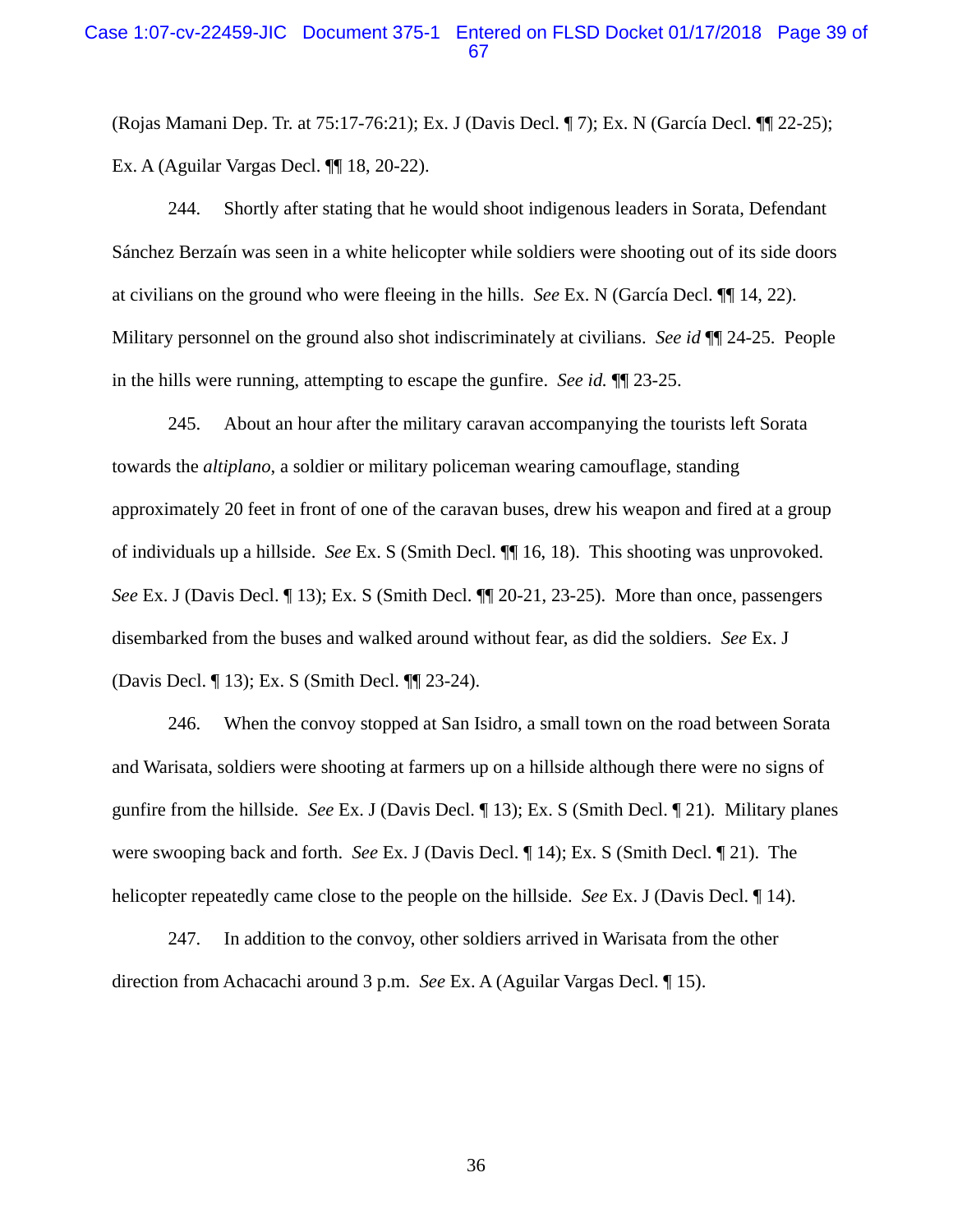#### Case 1:07-cv-22459-JIC Document 375-1 Entered on FLSD Docket 01/17/2018 Page 40 of 67

248. In Warisata, conscripts were armed with high-powered FAL rifles. *See id*. ¶ 20. Also present were special forces from the Ayacucho Eighth Infantry Regiment from Achacachi with "specialized guns," as well as ski masks, radios, and helmets. *See id*. ¶¶ 19-20.

249. Soldiers were not told to avoid civilian casualties or to protect civilians. *See id*. ¶ 5. The soldiers had been ordered not to help injured people. *See id*. ¶ 23.

250. The troops were ordered to switch from non-lethal to lethal munitions and to "shoot at anything that move[d]." *Id.* ¶¶ 17-18, 22.

251. Soldiers in formations moved along a front leading northwardly towards the Warisata town center and surrounding areas. *See* Ex. QQ (Rojas Mamani Dep. Tr. 67:5-14, 68:23-69:8); *see also* Ex. Y (Hayden Rpt. ¶ 49). For three to four hours the military advanced, reaching the Carisa community, near the house of Decedent Marlene. *See* Ex. QQ (Rojas Mamani Dep. Tr. 77:15-23); *see also* Ex. Y (Hayden Rpt. ¶ 50).

252. The Special Forces proceeded through the backside of the town, to take the hill. *See* Ex. A (Aguilar Vargas Decl. 19). They were "like Rambo and 'ready to kill'" and "entered the houses shooting, with no indication that they feared being attacked." *Id*.

253. As the military advanced, people fled north in the direction of the nearby hills to escape the advancing military's gunfire. *See* Ex. Y (Hayden Rpt. ¶ 50). The soldiers were firing at villagers and had abducted at least one man. *See* Ex. QQ (Rojas Mamani Dep. Tr. 74:22-75:3, 76:14-77:3); *see also* Ex. Y (Hayden Rpt. ¶ 50). As the military swept through Warisata, no civilians were shooting at the soldiers. *See* Ex. A (Aguilar Vargas Decl. ¶ 22).

254. Upon seeing civilians in windows, the officers gave orders to shoot at them and themselves shot at civilians, including at civilians who were warning neighbors that the soldiers were coming. *See id*. ¶¶ 20-22. Soldiers were ordered, "If you see a fly, shoot!" *Id.* ¶ 22.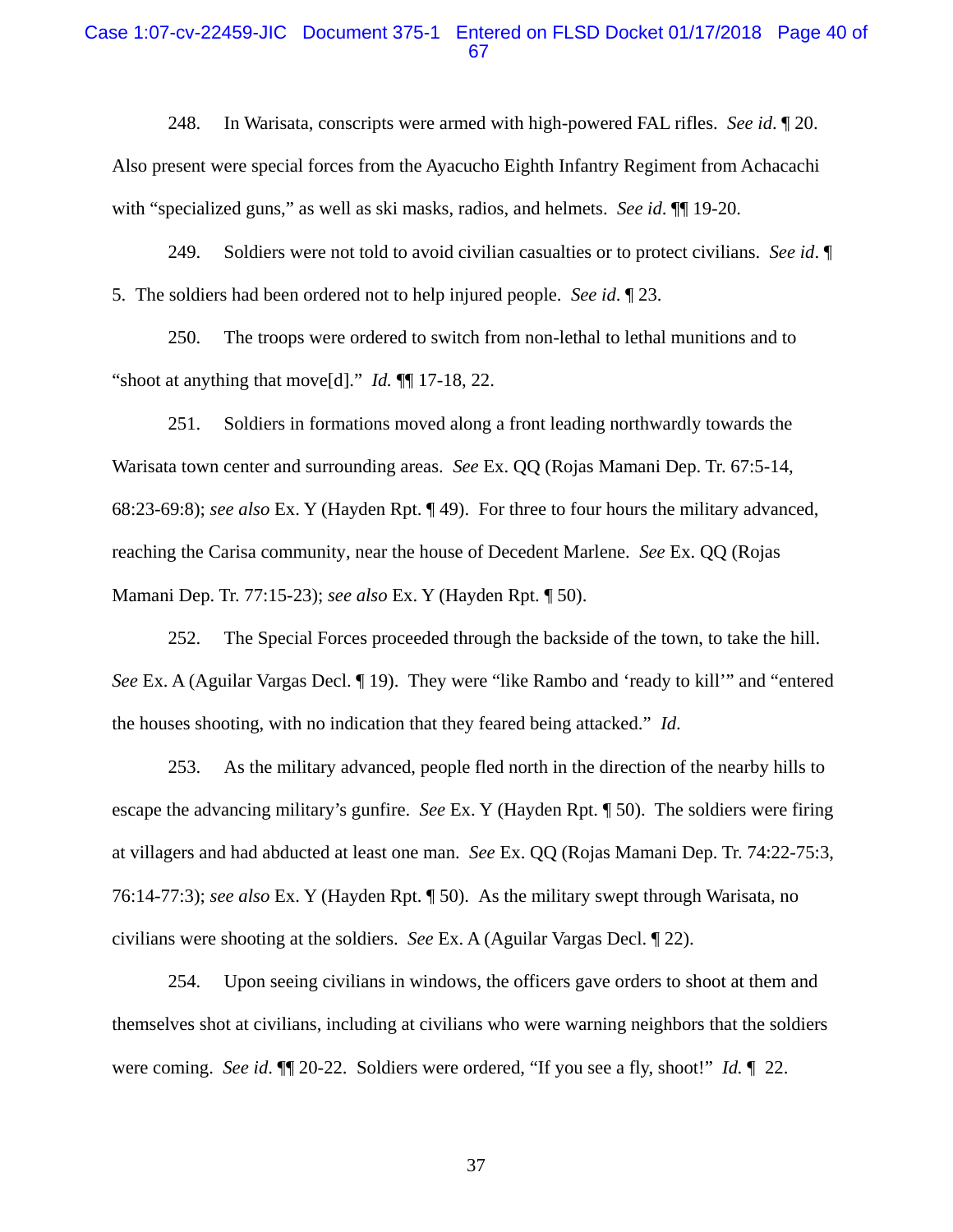#### Case 1:07-cv-22459-JIC Document 375-1 Entered on FLSD Docket 01/17/2018 Page 41 of 67

255. That afternoon, eight-year-old Marlene was fatally shot when standing at the window of her home in Warisata. *See* Ex. PP (Ramos Mamani Dep. Tr. 18:18-25); *see also* Ex. KK (Hayden Dep. Tr. 131:10-21); Ex. GGGG (Map of Warisata on Sept. 20, 2003). Marlene was struck by a 7.62 caliber bullet. *See* Ex. PP (Ramos Mamani Dep. Tr. 15:5-11); Ex. Y (Hayden Rpt. ¶ 52); Ex. VVV (MAMANI0002595T at 2597T) (Ballistics Expert Opinion). A soldier shot Marlene through a window with a single shot. *See* Ex. PP (Ramos Mamani Dep. Tr. 22:17-25, 23:1-25, 24:1-4); Ex. Y (Hayden Rpt. ¶ 52); *see also* Ex. A (Aguilar Vargas Decl. ¶¶ 20-21) (soldiers in Warisata were ordered to shoot into houses and at people in windows, and officers shot at house windows).

256. Soldiers bound and beat civilians. Ex. A (Aguilar Vargas Decl. ¶ 23). They commented "It's these Indians' fault that we're out here." *See id*. In addition to Marlene, at least two other civilians and one soldier were killed that day in Warisata. Ex. RR (Sánchez de Lozada Dep. Tr. 270:1-3, 273:8-10) (May 15, 2015); Ex. A (Aguilar Vargas Decl. ¶ 16).

### **V. Although widespread outrage over the use of lethal force against civilians led to broader protests and a general strike in El Alto, the Defendants proceeded with their plan to deploy the military to suppress civilian dissent.**

257. As a result of the military's actions on September 20, people from Sorata and the surrounding villages who had not been involved in demonstrations began to march by foot to La Paz to protest the violence against their community. *See* Ex. N (García Decl. ¶¶ 28-30).

258. Shortly thereafter, General Rocabado, the acting Commander of the Armed Forces, ordered the creation of a Joint Task Force with instructions to perform DIT operations counter-insurgency measures. Def. Ex. 73 (MAMANI000262, at -263) (Directive 33/03). This Task Force was to be deployed in seven provinces—an area of scope far beyond that of Sorata and Warisata, where the events of September 20 occurred. *See id.*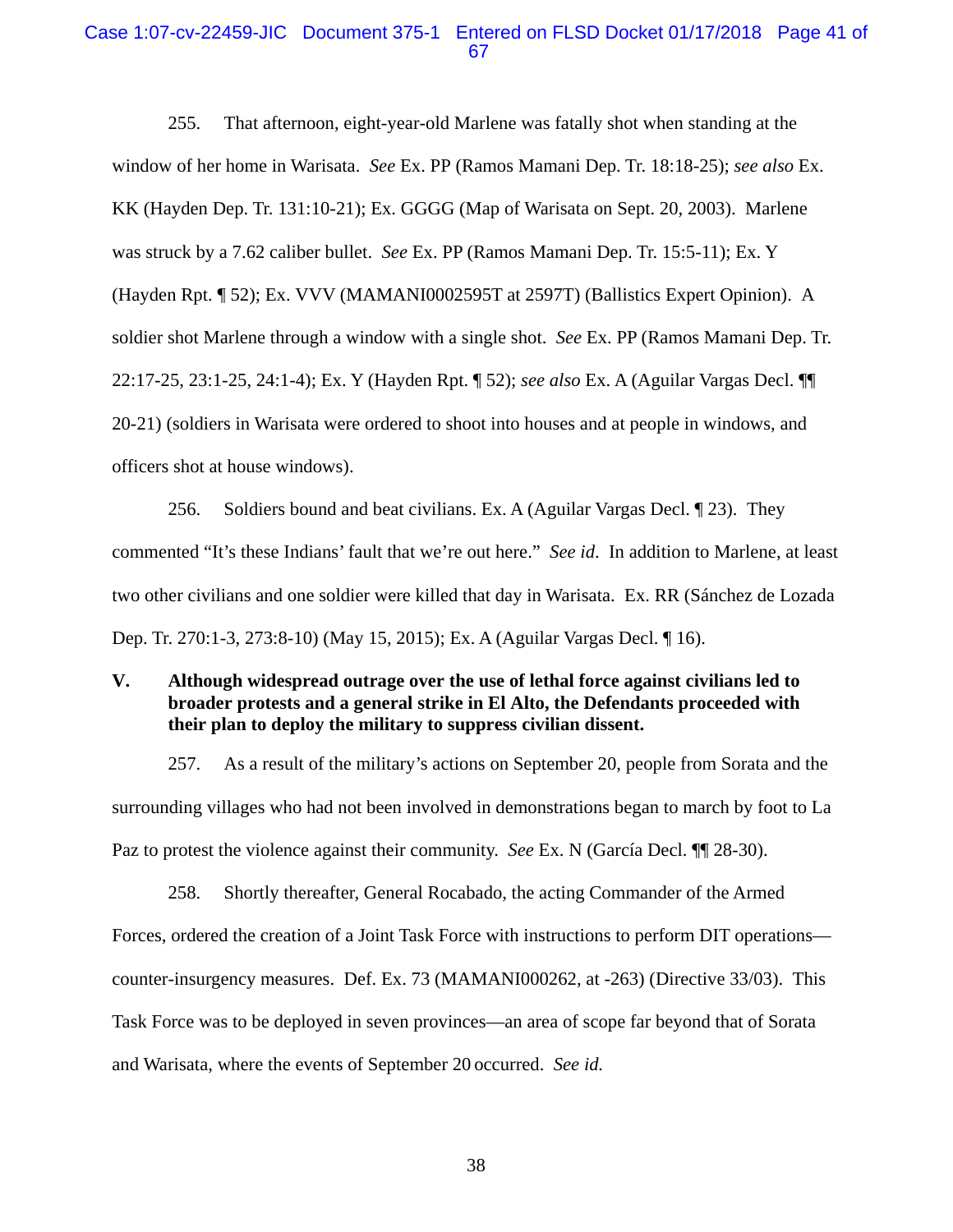#### Case 1:07-cv-22459-JIC Document 375-1 Entered on FLSD Docket 01/17/2018 Page 42 of 67

259. Also on the evening of September 20, Defendant Sánchez de Lozada called a meeting of the Cabinet, other government leaders, and members of the military high command.

260. Also on September 21, some conscripts had their rifles changed from FAL rifles to M-16 rifles, and they were shown how to "switch from single shot to machine gun burst." *See*  Ex. A (Aguilar Vargas Decl. ¶ 25).

261. In the weeks following September 20, new soldiers, rations, and weapons arrived at the "*Ingavi*" Barracks in El Alto. *See id*. ¶ 28. The new soldiers included Green Berets. *See id*. ¶¶ 25, 26. Soldiers were also ordered to work security at the Senkata gas plant. *See id.* ¶ 29.

262. Starting in late September and gaining strength in early October, people in El Alto protested the use of military force against civilians by Defendant Sánchez de Lozada. *See* Ex. T (Soria Decl. ¶ 4); Ex. U (Zabala Decl. ¶¶ 8-9).

263. The protests in October 2003 were organized as protests in a typical manner, at the local level by residents of the community. *See* Ex. V (Bjork-James Rpt. ¶ 81); Ex. X (Goldstein Rpt. ¶¶ 13, 39, 45); Ex. T (Soria Decl. ¶ 5); Ex. E (Aramayo Decl. ¶¶ 11-13). In El Alto neighborhoods, members of the community organized their own meetings and made their own decisions. *See* Ex. E (Aramayo Decl. ¶¶ 12, 14); Ex. T (Soria Decl. ¶ 5). There was no single leader or political organization that told protesters what to do. *See* Ex. E (Aramayo Decl. ¶¶ 11-14); Ex. T (Soria Decl. ¶ 5).

264. Starting around October 8, the people of El Alto had organized a general strike in response to the ongoing killings by the military. *See* Ex. U (Zabala Decl. ¶ 11). At that time, there was no civilian traffic in the streets of El Alto, and the city was largely shut down. *See* Ex. T (Soria Decl. ¶ 6); Ex. U (Zabala Decl. ¶ 11). People put tires, stones and other obstacles in the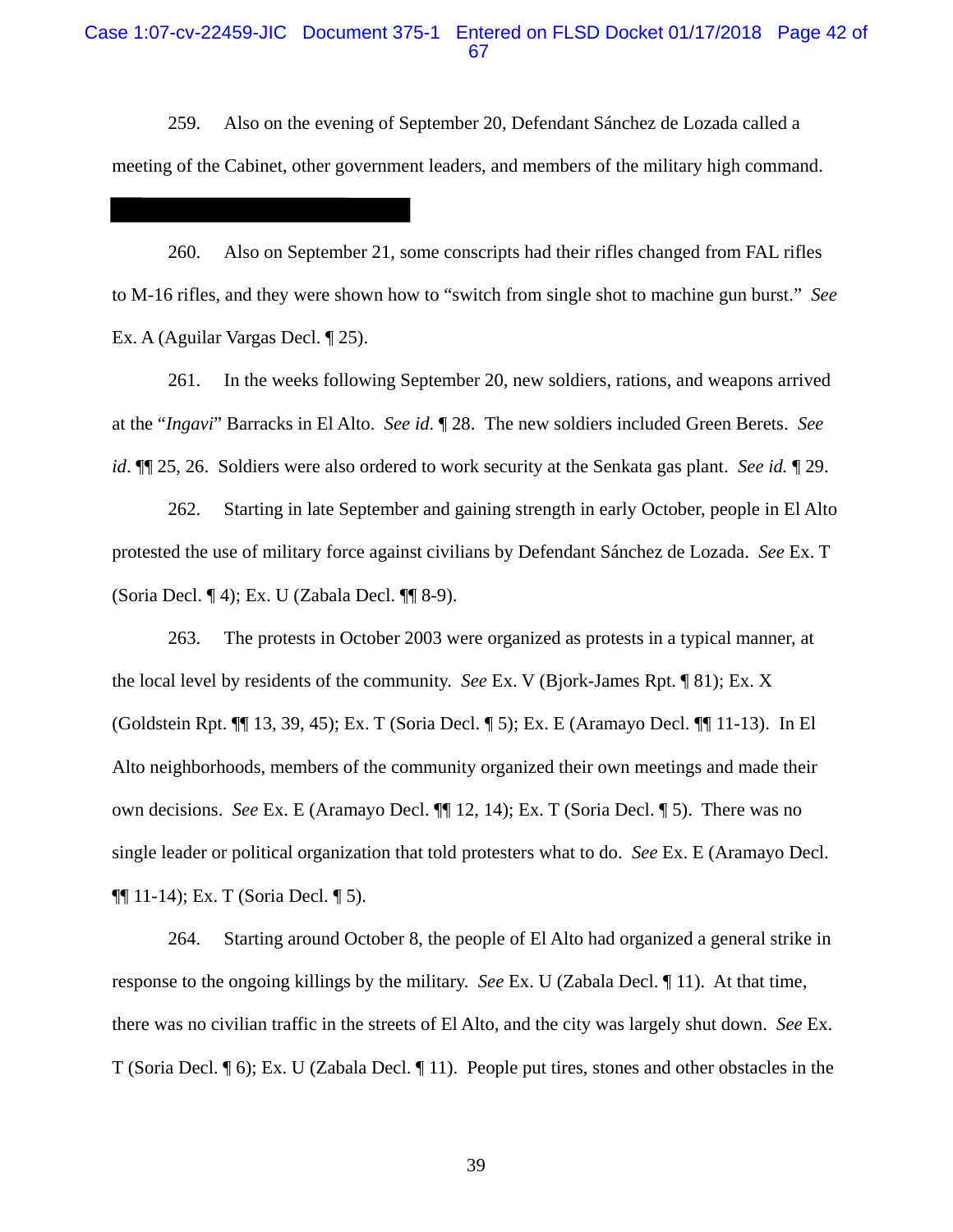#### Case 1:07-cv-22459-JIC Document 375-1 Entered on FLSD Docket 01/17/2018 Page 43 of 67

street to impede traffic. *See* Ex. T (Soria Decl. ¶ 6). There was little public transportation. *See* Ex. U (Zabala Decl. ¶ 11). Although stores and restaurants were closed during these strikes, people were able to buy food and other necessities in small markets that were open from about 3:00 am until about 6:00 or 7:00 am. *See* Ex. T (Soria Decl. ¶ 6); Ex. U (Zabala Decl. ¶ 11). The situation in the city of La Paz was still relatively normal as well, with the Mayor presiding over and attending the weekly Fair of Cultures on Sunday, October 12. *See* Ex. L (del Granado Decl.  $\P$  21).

### **a. Defendants refused to dialogue with civilian protesters and instead militarized El Alto.**

265. In the weeks following September 20, Defendants rebuffed repeated efforts by colleagues and community leaders who sought a peaceful resolution and expressed concern about civilian bloodshed. *See* Ex. L (del Granado Decl. ¶¶ 18-20); Ex. B (Albarracín Decl. ¶¶ 31-37). Defendant Sánchez de Lozada would not negotiate with those trying to mediate the disputes. *See* Ex. L (del Granado Decl. ¶¶ 18-20) (Sánchez de Lozada refused to negotiate; Sánchez Berzaín was making decisions); Ex. B (Albarracín Decl. ¶¶31-38).

266. Starting in early October, military personnel were in the streets of El Alto, especially on Juan Pablo II Avenue. *See* Ex. E (Aramayo Decl. ¶ 8); Ex. T (Soria Decl. ¶ 7). There were also planes flying low over the city. *See* Ex. U (Zabala Decl. ¶ 11).

267. On October 8, the Bolivian military detained civilians on the street and brought them to the Ingavi military barracks, where they were threatened and beaten. *See* Ex. E (Aramayo Decl. ¶¶ 32, 40). At least one detainee was bloodied, insulted with racial slurs and threatened with death, the officers pointing their weapons at him to terrorize him. *See id.* ¶¶ 34- 37, 41.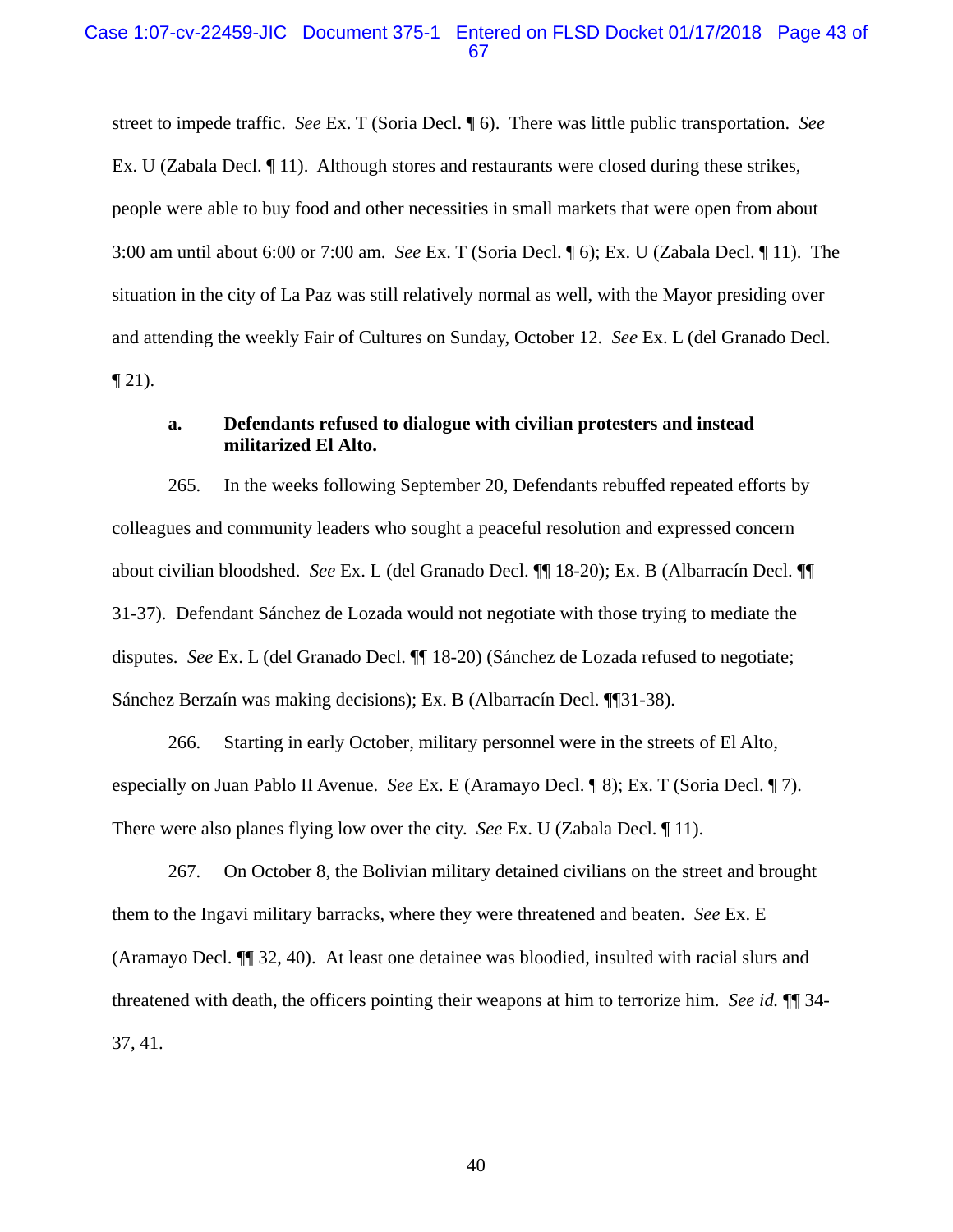#### Case 1:07-cv-22459-JIC Document 375-1 Entered on FLSD Docket 01/17/2018 Page 44 of 67

268. Civilians were treated for gunshot wounds in El Alto on October 11, and community leaders were worried others would be shot because the military was in the area. *See* Ex. T (Soria Decl. ¶¶ 8-9).

269. On October 11, representatives from the APDHB along with leaders from the Catholic Church met with Defendant Sánchez de Lozada (and several ministers) and again petitioned him to seek peace, avoid further acts of repression against the people, and to prevent even a single additional death. *See* Ex. B (Albarracín Decl. ¶¶ 32-33). At the meeting, Defendant Sánchez de Lozada was urged to replace Defendant Sánchez Berzaín and one other minister. *See id*. ¶ 34.

270. Defendant Sánchez de Lozada again refused to negotiate; he reaffirmed his commitment to the Defendants' plan to refuse negotiation and employ military force. *See id*. ¶ 38. When the representatives tried to contact Defendant Sánchez de Lozada the next day, they received no response. *See id.* ¶ 37.

271. On October 10, the police were ordered to withdraw from any security function in El Alto and the military were put in charge of all security. *See* Ex. LLL (Transcript, Audio Recording of Testimony of Jairo Sanabria Gonzales, at 1, Trial of Responsibilities, Sucre, Bolivia (Oct. 9, 2014)). The police were not overwhelmed by the protests and performed their duties until the army was placed in charge of El Alto. *See id.* at 4. The police had been instructed to avoid extreme force and instead used chemical tear gas. *See id.* at 3.

272. On October 12, Vice President Mesa told Defendant Sánchez de Lozada that if he sent in the armed forces, "no matter how good [his] intentions [were], the risk of deaths is high" and that "in the end, the dead people will bury you, because the more people die, the more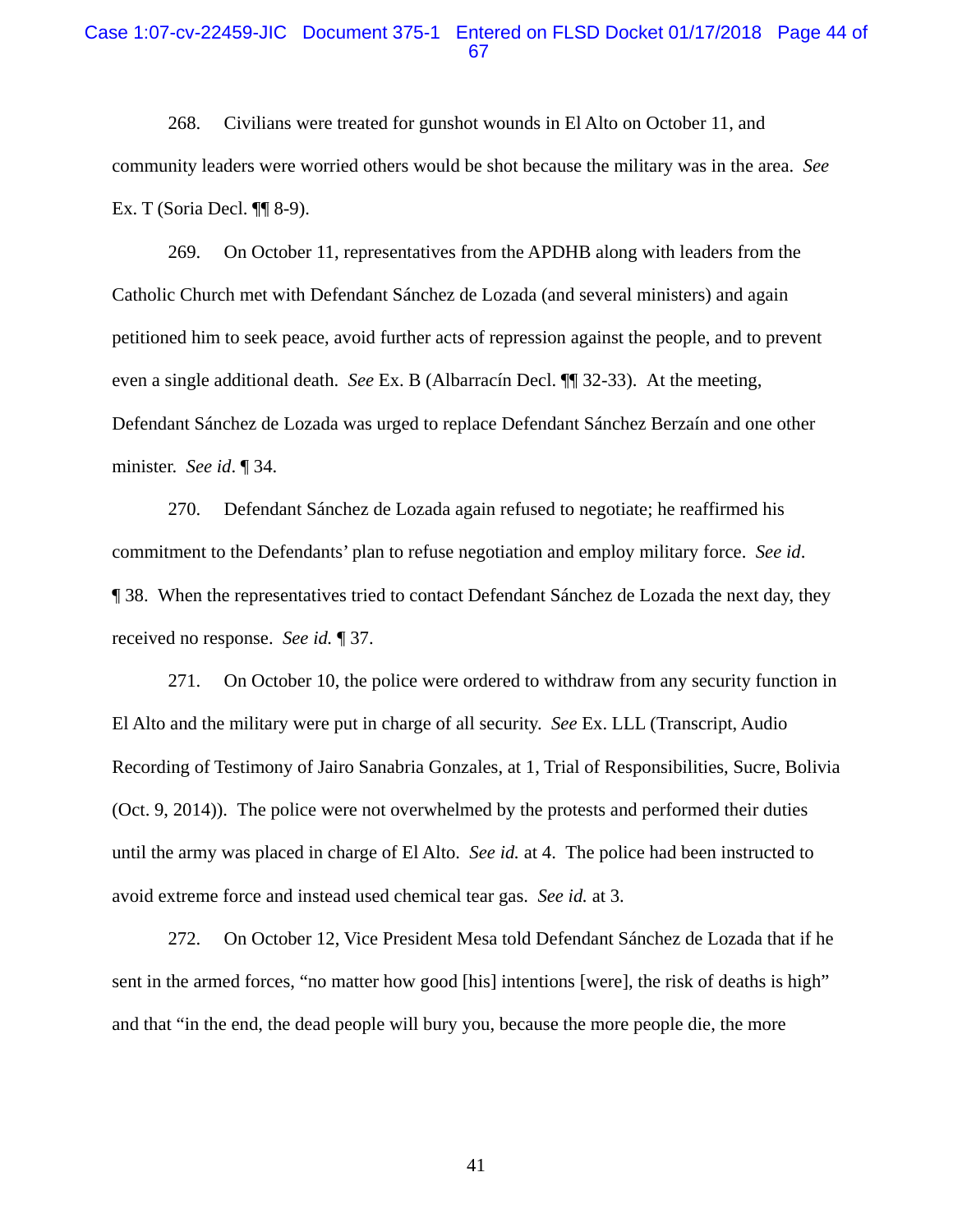#### Case 1:07-cv-22459-JIC Document 375-1 Entered on FLSD Docket 01/17/2018 Page 45 of 67

untenable this situation becomes." Ex. KKK (Transcript, Audio Recording of Testimony of Carlos Mesa Gisbert, at 3-4, Trial of Responsibilities, Sucre, Bolivia (Nov. 24, 2009)).

### **b. On October 12, Defendants oversaw the implementation of their plan to crush social movements in El Alto.**

273. After refusing to negotiate with community leaders, Defendants decided to use the military to bring gasoline from El Alto to La Paz. *See* Ex. O (Loza Decl. ¶ 22).

274. On October 11, 2003, Defendant Sánchez de Lozada issued Decree 27/209, whereby he declared a national state of emergency and placed Defendant Sánchez Berzaín in charge of the operation to "ensure regular distribution and supply of liquid fuels" to La Paz. Def. Ex. 6 (DEF-0000069) Supreme (Decree 27209); Ex. W (Borrelli Rpt. ¶ 93).

275. Decree 27209 followed from a meeting late in the evening on October 10 at the Ministry of Defense. *See* Ex. O (Loza Decl. ¶¶ 12-13, 15-16). Among those present at that meeting were Defendant Sánchez Berzaín, officers of the La Paz Gas Stations Association, and other senior officers. *See id.* ¶ 16).

276. At the meeting, Defendant Sánchez Berzaín grew angry on more than one occasion and stated the gas tankers would get through one way or another; he was told the plan would only supply a few hours of gas for La Paz. *See id*. ¶¶ 7-8, 17-18, 20. Told that having the military transport gas was risky, Defendant Sánchez Berzaín threatened to take operating licenses away from those who did not cooperate. *See id*. ¶¶ 19-20, ¶¶ 24, 26 (administrative decree passed next morning to penalize gas station owners that did not cooperate). After it was explained the operation could cause an explosion at a gas station and result in many deaths, Defendant Sánchez Berzaín responded simply: "There will be deaths, but there will also be gasoline." *See id.*¶ 21.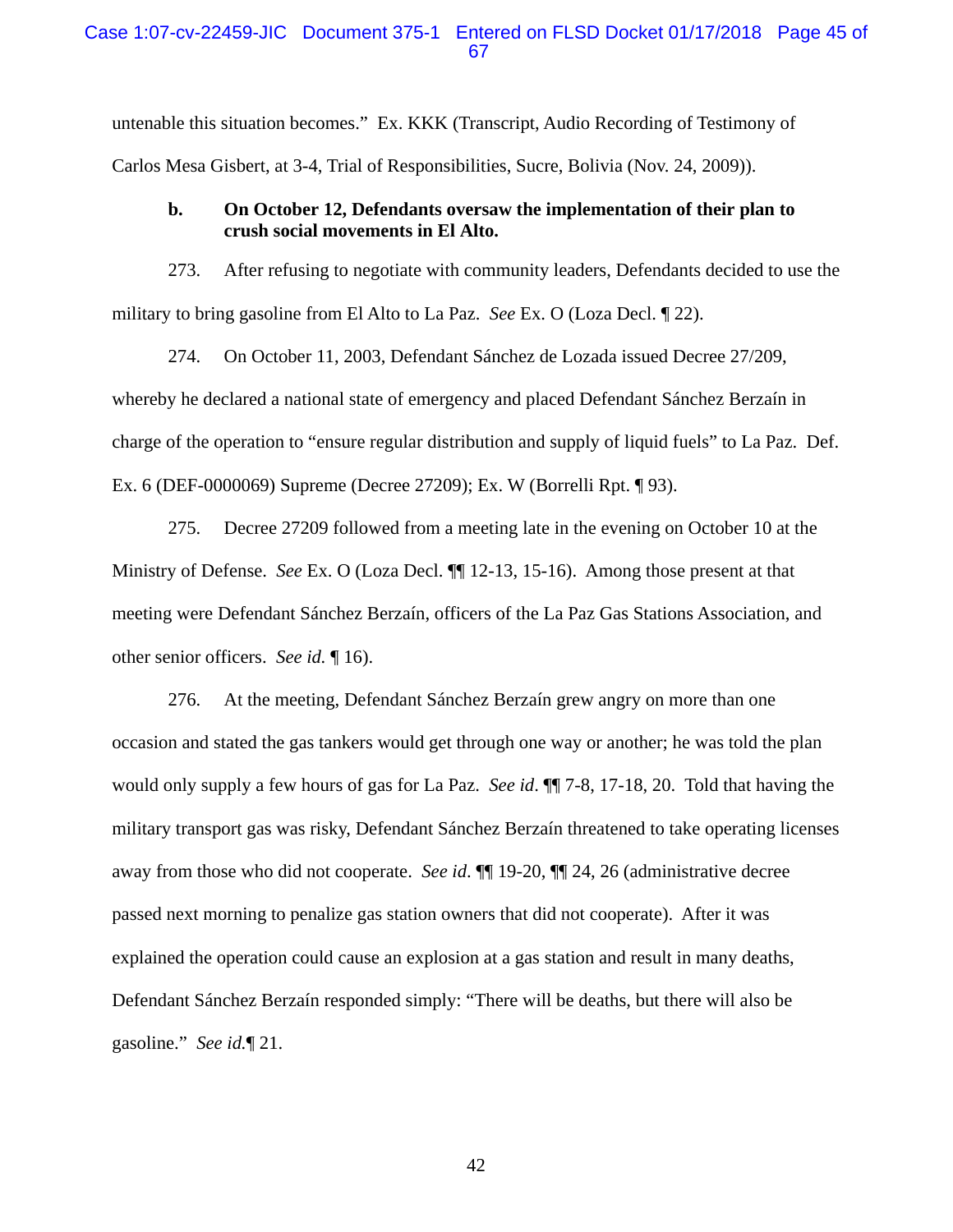#### Case 1:07-cv-22459-JIC Document 375-1 Entered on FLSD Docket 01/17/2018 Page 46 of 67

277. At the meeting, Defendant Sánchez Berzaín approved of the plan for the military to transport the gas directly, and operational planning was done at the meeting. *See id.* ¶ 22.

278. Directives 33/03 and 34/03, issued by Commander in Chief Roberto Flores, translated Decree 27209 into operational military orders. *See* Def. Ex. 73 (MAMANI000262) (Directive 33/03); Def. Ex. 74 (MAMANI0000267) (Directive 34/03); Ex. W (Borrelli Rpt. ¶¶ 74-75, 78-79). On October 12, 2003 at 12:30 p.m., Commander in Chief Roberto Claros Flores issued Directive 33/03, which established six Joint Task Forces to carry out DIT missions. *See* Def. Ex. 73 (MAMANI000262) (Directive 33/03). Also on October 12, 2003, at 3:00 p.m., the Commander in Chief detailed the nature of the actions that the Joint Task Forces would undertake. *See* Ex. W (Borrelli Rpt. ¶ 79). None of these directives included any instructions to minimize civilian casualties or protect civilian lives, even though it would be "routine for a responsible commander to highlight the need to ensure minimal loss of life within the civilian population." *See* Ex. W (Borrelli Rpt. ¶¶ 73, 78-79).

279. In El Alto, field officers' actions aligned with the Defendants' strategic objectives of suppressing civilians through use of lethal force. *See* Ex. A (Aguilar Vargas Decl. ¶ 34) (officer gave orders to shoot civilians in El Alto, and units unwilling to shoot at civilians were replaced); Ex. P (Ortega Decl. ¶¶ 22-28) (officer gave orders to shoot civilians, and officer executed conscript unwilling to shoot civilians and threatened others, who then shot at civilians).

280. Around 4:00 p.m. on October 12, government spokesperson Mauricio Antezana arrived at the presidential residence, looking "very alarmed," and informed the President that nine people had already died that day in El Alto. *See* Ex. KKK (Transcript, Audio Recording of Testimony of Carlos Mesa Gisbert, at 3-4, Trial of Responsibilities, Sucre, Bolivia (Nov. 24, 2009)).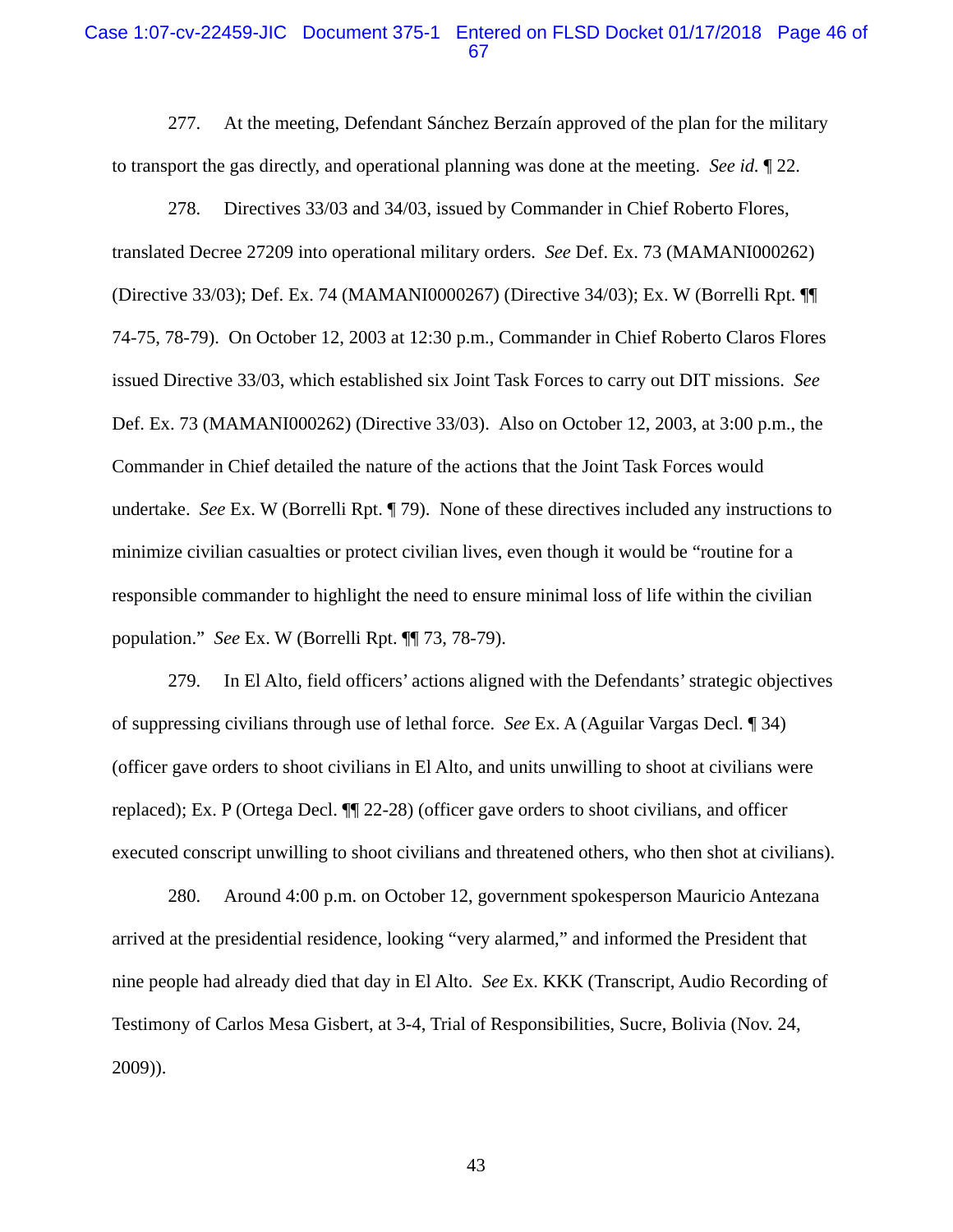### **c. The military, under the Defendants' orders, indiscriminately shot at unarmed protesters and other civilians on October 12 in El Alto.**

281. On October 12, 2003, unarmed protesters gathered on roads in El Alto and La Paz, in particular in two locations: (1) near a gas plant in Senkata, in the south of El Alto, and (2) in the Río Seco area and surrounding neighborhoods, in the north of El Alto. *See* Ex. A (Aguilar Vargas Decl. ¶ 33); Ex. P (Ortega Decl. ¶¶ 7, 11, 18). At both locations, Bolivian military forces, under the Defendants' orders, shot at these protesters indiscriminately, and without provocation. *See* Ex. A (Aguilar Vargas Decl. ¶ 38); Ex. P (Ortega Decl. ¶¶ 19-21, 28); *see also* Ex. HHHH (Maps of El Alto on October 12, 2003).

282. **Senkata Area:** In the Senkata area, protesters gathered near the gasoline fueling station. *See* Ex. I (Castaño Decl. ¶ 14). Armed forces opened fire on unarmed civilians. *See id*. ¶¶ 14, 16-19, 21-23); Ex. A (Aguilar Vargas Decl. ¶¶ 34, 36).

283. Soldiers deployed in Senkata had machine guns and were only carrying lethal munitions. Ex. A (Aguilar Vargas Decl. ¶ 32).

284. The soldiers gave no warning before shooting. *See* Ex. I (Castaño Decl. ¶¶ 16, 19). The civilians began to flee in different directions as the military opened fire.*See id*. ¶¶ 16- 17. A group of military officers chased the fleeing civilians: one officer fired a machine gun down an alley near the *Colegio José Manuel Pando* at unarmed civilians, including children and those who had not been protesting.*See id*. ¶ 17. On this other side of the street, then a group of soldiers lined up in a formation, took aim "the way sharpshooters target people" and shot at hiding unarmed civilians. *See id*. ¶ 18. One of the civilians shot and killed on this street at this time was Decedent Lucio Santos Gandarillas Ayala, who had been traveling through the Senkata area to obtain cooking gas from his brother's house. *See* Ex. K (Espejo Decl. ¶ 4); Ex. HH (Espejo Dep. Tr. 31:3-13, 33:2-3). Mr. Gandarillas, who was wearing a colorful jacket that had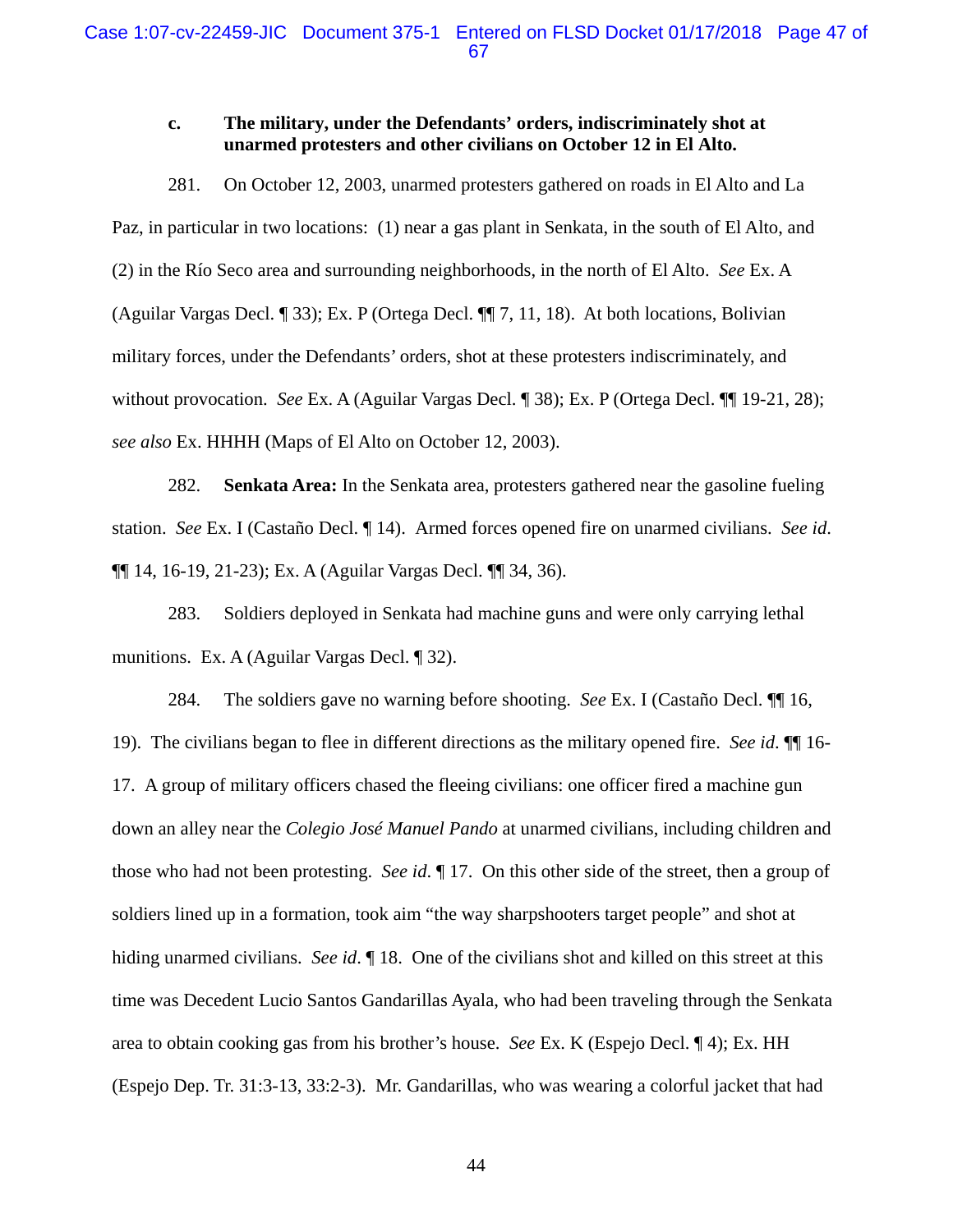### Case 1:07-cv-22459-JIC Document 375-1 Entered on FLSD Docket 01/17/2018 Page 48 of 67

green and yellow, was intentionally shot by a Bolivian soldier; he was unarmed, fleeing, and hiding, was hit in the abdomen by a bullet when he peeked out from behind a kiosk; he later died. *See* Ex. K (Espejo Decl. ¶ 4); Ex. HH (Espejo Dep. Tr. 34:4-6); Ex. I (Castaño Decl. ¶ 19); Ex. (Hayden Rpt. ¶¶ 117-21, 129).

285. In the area near the Bolivia Bridge, soldiers were also ordered to shoot civilians. Ex. A (Aguilar Vargas Decl. ¶ 34). When one unit of soldiers was hesitant to shoot at civilians, they were replaced by another section of the same Squadron. *Id*. ¶ 37. The new section used machine guns and "shot like crazy at the campesinos and women." *Id*. ¶ 38.

286. **Río Seco Area:** On the same day, protesters, including men, women, and children, gathered in the Río Seco area, at the "*Ex Tranca*" and at the Río Seco Bridge. *See* Ex. D (Apaza Morales Decl. ¶ 5); Ex. U (Zabala Decl. ¶¶ 10, 14). The protesters did not have guns. *See* Ex. D (Apaza Morales Decl. ¶ 12).

287. About 200-300 soldiers carrying guns, accompanied by trucks and tanks, advanced down the Avenue Juan Pablo II in two lines towards the Río Seco Bridge. *See* Ex. C (Apaza Cutipa Decl. ¶¶ 9-12); Ex. U (Zabala Decl. ¶ 16). Some soldiers also went up in to the Villa Ingenio neighborhood. *See* Ex. U (Zabala Decl. ¶ 16). Shots were heard coming from the Avenue Juan Pablo II and areas around the Río Seco Bridge and *Ex Tranca*. *See* Ex. T (Soria Decl. ¶¶ 10-13, 16); Ex. U (Zabala Decl. ¶ 16).

288. When the military reached the Ex Tranca, people began to flee the soldiers and the soldiers shot civilians as they fled. *See* Ex. D (Apaza Morales Decl. ¶ 14). The shooting was very intense at times. *See* Ex. T (Soria Decl. ¶¶ 11-13). Civilians hid from the shooting in a church in the area, and wounded civilians who had been shot flooded into the church for treatment along with people carrying the dead. *See id*. ¶¶ 12-14.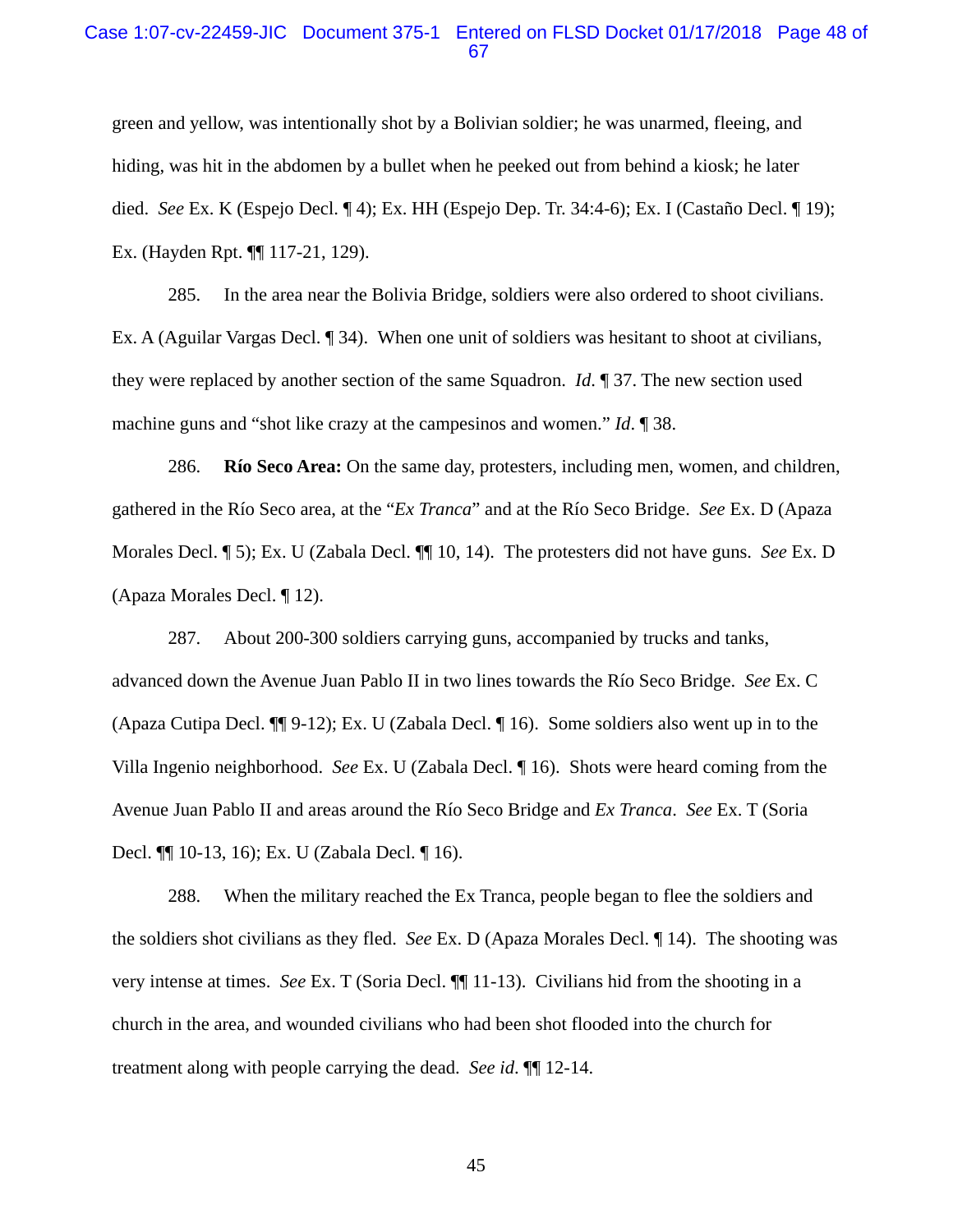#### Case 1:07-cv-22459-JIC Document 375-1 Entered on FLSD Docket 01/17/2018 Page 49 of 67

289. Near the Ex Tranca on Avenue Juan Pablo II, a bullet was fired into the house where Decedent Teodosia Morales Mamani was sitting and she was intentionally and fatally shot. *See* Ex. D (Apaza Morales Decl. ¶¶ 20-22); Ex. KK (Hayden Dep. Tr. 329:3-16); Ex. Y (Hayden Rpt. ¶ 189). Bolivian soldiers were shooting at fleeing civilians in the area, and soldiers were outside of her house at the time Ms. Morales Mamani was shot. *See* Ex. D (Apaza Morales Decl. ¶¶ 9-22); Ex. Y (Hayden Rpt. ¶ 175). On the street, soldiers had raised weapons and pointed them at people's windows, including the window of Ms. Morales Mamani's home. *See*  Ex. D (Apaza Morales Decl. ¶¶ 16, 18). Earlier that afternoon, Ms. Morales Mamani had attempted to leave the apartment but saw a soldier shoot another civilian and came back inside because she was terrified. *See id*. ¶ 17; Ex. Y (Hayden Rpt. ¶ 178). Bolivian soldiers had also already threatened to shoot members of Ms. Morales Mamani's family when they attempted to look out the window. *See* Ex. D (Apaza Morales Decl. ¶ 16); Ex. Y (Hayden Rpt. ¶ 176). Civilians were not armed with guns at the scene of Ms. Morales Mamani's death at the time she was shot. *See* Ex. D (Apaza Morales Decl. ¶ 13).

290. After being shot, Ms. Morales Mamani was put on a stretcher and brought downstairs. *See id*. ¶ 25. Her sister went outside with a white flag that she made from a stick and fabric. *See id*. ¶ 26. She yelled, "Why did you shoot my sister? I don't care. Shoot me. It's my sister." *Id.* ¶ 26. The soldiers ordered her to go back inside the house. *See id.*¶ 26. Ms. Morales Mamani and her unborn child died the next day. *See id.* ¶ 29

291. More protesters had gathered further down the Avenue Juan Pablo II on and around an overpass over the Río Seco, in the north of El Alto. *See* Ex. U (Zabala Decl. ¶ 14). In two groups, the soldiers, accompanied with several trucks and a tank, advanced on the protesters and other civilians, the first one firing at protesters blocking the bridge, and the second marching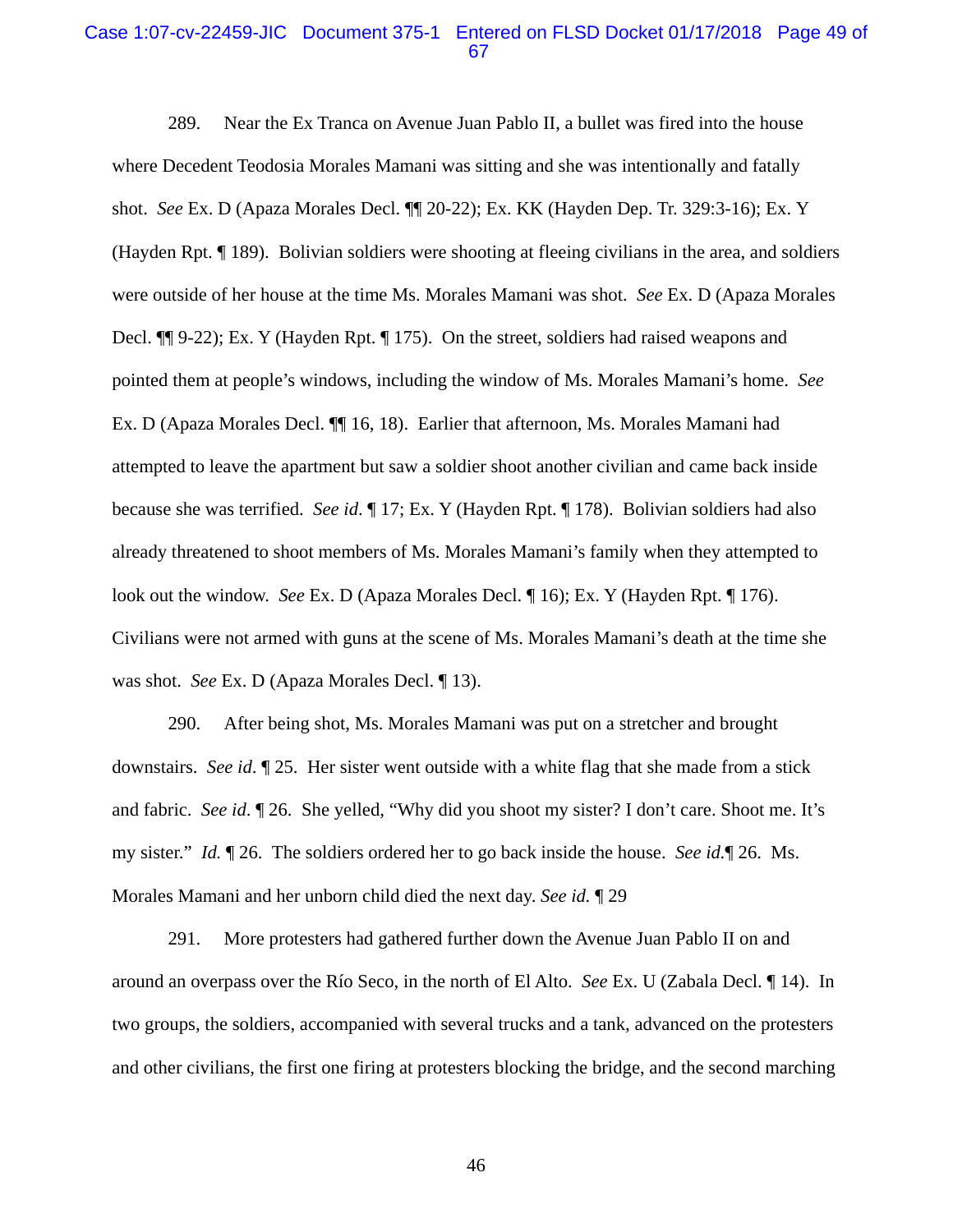### Case 1:07-cv-22459-JIC Document 375-1 Entered on FLSD Docket 01/17/2018 Page 50 of 67

through the neighborhood of *Villa Ingenio*, where few roadblocks existed. *See* Ex. U (Zabala Decl. ¶¶ 14-16); Ex. P (Ortega Decl. ¶¶ 18-22, 28). Soldiers pursued and shot a man who was fleeing. *See* Ex. P (Ortega Decl. ¶¶ 35, 37).

292. Many civilians were killed as a result of the military's aggressive and unlawful tactics in the Río Seco area. *See* Ex. U (Zabala Decl. ¶ 18); Ex. P (Ortega Decl. ¶ 19). In a single church, more than 20 injured were transported in a truck for treatment on October 12, and wounded and dead continued by arrive on October 13. *See* Ex. T (Soria Decl. ¶¶ 15, 18). By October 14, 16 dead bodies were in the chapel. *See* Ex. T (Soria Decl. ¶¶ 15-16, 18, 20); Ex. U (Zabala Decl. ¶ 21) (there were 11 caskets at one funeral service alone in El Alto). In contrast, not a single Bolivian soldier was killed. *See* Ex. U (Zabala Decl. ¶ 19).

293. When a woman in Río Seco came out of her house and said that her daughter had been shot while looking out of the window, the soldiers yelled, "Get in your house. We'll kill you. We don't want to see Indians out here walking." *See* Ex. P (Ortega Decl. ¶¶ 19, 35, 37).

294. Soldiers in the Río Seco area were ordered to shoot at civilians. *See id.* ¶¶ 22, 24. When young soldiers and conscripts refused to follow orders to kill unarmed civilians, they were threatened by their superiors, and one conscript was executed by an officer. *See id.* ¶¶ 25-27; Ex. A (Aguilar Vargas Decl. ¶ 35). After the officer shot the conscript, he told the other younger soldiers, "Let's go, let's go. Take off. If not, you're going to die." Ex. P (Ortega Decl. 1 27). Seeing the murder of the conscript who defied the order, other young soldiers began firing at the civilians who were present in the area. *See id*. ¶ 28.

295. Older soldiers, likely officers, beat up Ela Trinidad Ortega Tarifa, hitting her with the butts of their rifles and kicking her. *See id.* ¶ 32. As they beat her up, the soldiers said to her, "What the fuck are you doing here? These fucking Indians. These fucking local people" and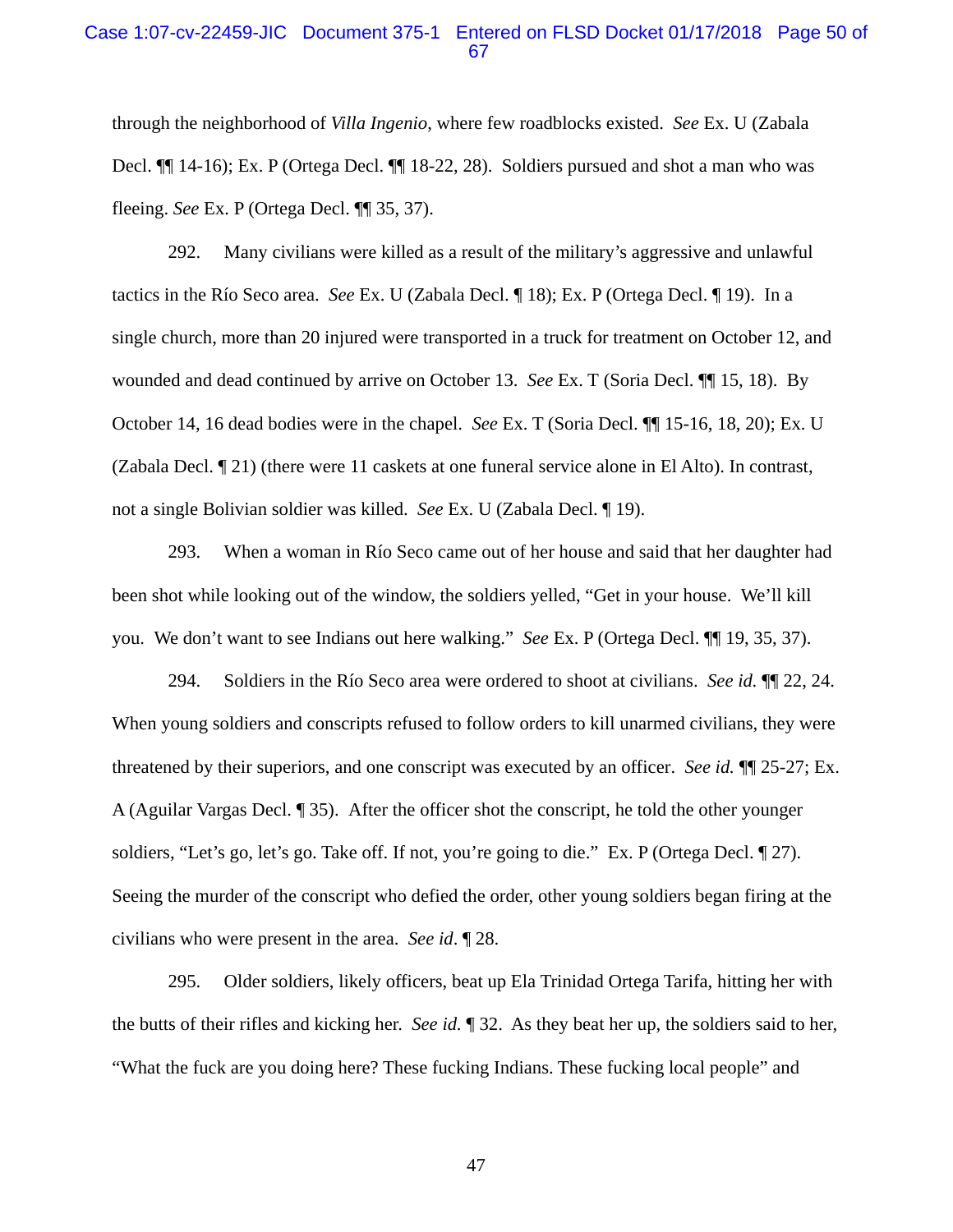#### Case 1:07-cv-22459-JIC Document 375-1 Entered on FLSD Docket 01/17/2018 Page 51 of 67

commented to each other, "We have to get rid of these garbage people, these worthless people. This fucking bitch has to die." *See id.* ¶ 33. Younger soldiers who were ordered to continue beating her up asked Ms. Ortega Tarifa not to move, saying, "We don't want to do this" and "they're forcing us to do this. They are making us kill." *See id*. ¶ 36.

296. Decedent Marcelino Carvajal Lucero was intentionally shot by the Bolivian military when he was reaching close to a window in his home on Avenue Juan Pablo II between 6:30 p.m. and 6:45 p.m. that night. *See* Ex. Y (Hayden Rpt. ¶¶ 94, 107). Bolivian troops were outside of Marcelino's house at the time that he was shot. *See, e.g.*, Ex. Y (Hayden Rpt. ¶ 91) His house was on the Avenida Juan Pablo II, where soldiers had been marching and shooting throughout the afternoon, and the military was shooting in that area of the avenue at the time of Marcelino's death. *See* Ex.C (Apaza Cutipa Decl. ¶¶ 13-15); Ex. Y (Hayden Rpt. ¶ 89); *see also* Ex. U (Zabala Decl. ¶¶ 15, 17); Ex. T (Soria Decl. ¶¶ 7, 10); Ex. D (Apaza Morales Decl. ¶ 9); Ex. P (Ortega Decl. ¶ 16–22).. There are no reports that place civilians armed with guns at the scene of Mr. Carvajal Lucero's death at the time he was shot. *See* Ex. Y (Hayden Rpt. ¶ 91). Another bullet also came through the window and left a second bullet hole very close to the first, suggesting that both shots were targeted. *See* Ex. UU (Valencia de Carvajal Dep. Tr. 77:14- 78:18); Ex. EEEE (MAMANI0002372T at 2372T.0003) (Planimetric Photographs, Lucero).

297. In El Alto that evening, the military fatally shot Decedent Roxana Apaza Cutipa at the family home. *See* Ex. DDDD (Apaza Cutipa Dep. Tr. 12:13-18, 33:11-34:4); Ex. C (Apaza Cutipa Decl. ¶ 8); Ex. Y (Hayden Rpt. ¶ 88). Curious about the sounds outside the home—which sounded to the children like firecrackers—Ms. Apaza Cutipa, her younger brother Guzman, and their cousin's three children went up on the roof to see what was going on. *See* Ex. C (Apaza Cutipa Decl. ¶¶ 9-10). The children were short, and only Ms. Apaza Cutipa was tall enough to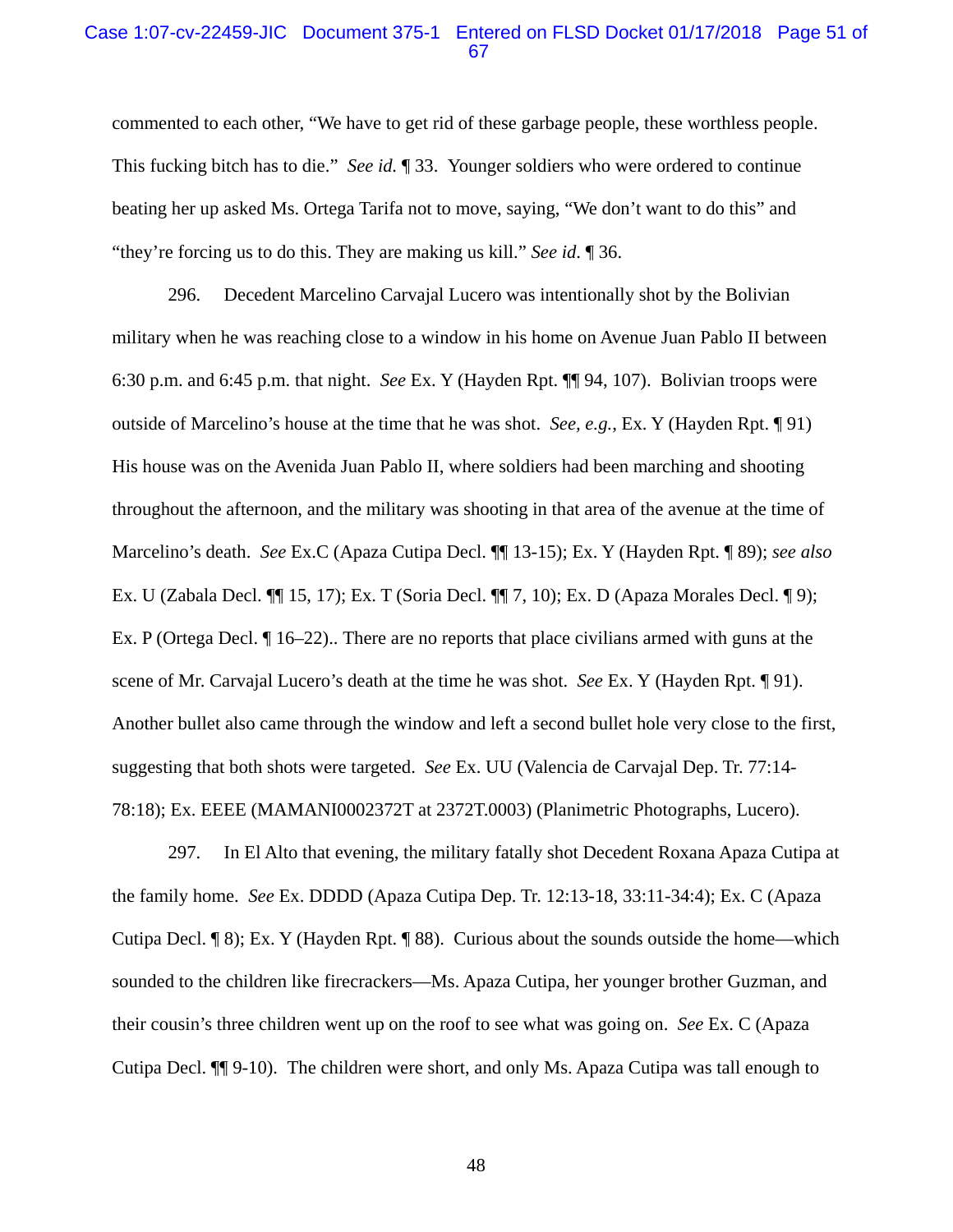### Case 1:07-cv-22459-JIC Document 375-1 Entered on FLSD Docket 01/17/2018 Page 52 of 67

peer fully over the roof's terrace. *See id*. ¶ 11; Ex. Y (Hayden Rpt. ¶ 79). Guzman saw tanks and military trucks on Juan Pablo II Avenue, with soldiers shooting to all sides; he did not see any civilians with guns. *See* Ex. C (Apaza Cutipa Decl. ¶¶ 12-15). As she was peering over the terrace, Ms. Apaza Cutipa was fatally struck by a bullet in the head. *See* Ex. C (Apaza Cutipa Decl. ¶ 18). The sound of the shot came from the direction of Juan Pablo II Avenue. *See id*. She died instantly. *See id*.

298. Soldiers were marching through the streets, firing on unarmed civilians. *See id*. ¶¶ 13-15. The targeting shooting of Ms. Apaza Cutipa, an innocent bystander in El Alto, and the bullet-hole evidence at the site of her death, suggests that she was intentionally killed. *See* Ex. Y (Hayden Rpt. ¶¶ 87-88). The close proximity of the shots suggests that they were fired by a sniper. *See id*. ¶ 88. At the time that Roxana was shot, it was still light enough outside to see. *See* Ex. C (Apaza Cutipa Decl. ¶ 18).

299. Defendant Sánchez de Lozada then stated that, as President of the Republic and Captain General of the Armed Forces, he was the only one responsible for what was happening. *See* Ex. JJJ (Transcript, Audio Recording of Testimony of Roberto Claros Flores, at 1-2, Trial of Responsibilities, Sucre, Bolivia (Sept. 16, 2009)).

### **VI. The pattern of violence of October 12 continued on October 13 in the Zona Sur of La Paz.**

### **a. Following widespread violence on October 12 Defendants still refused to negotiate, even when approached by government officials including the mayor of La Paz.**

300. Despite the bloody events of October 12, Defendants continued to refuse to negotiate with the protesters, despite efforts by government officials and community and church leaders. *See* Ex. L (del Granado Decl. ¶¶ 25-26, 28). Over several days, Sánchez de Lozada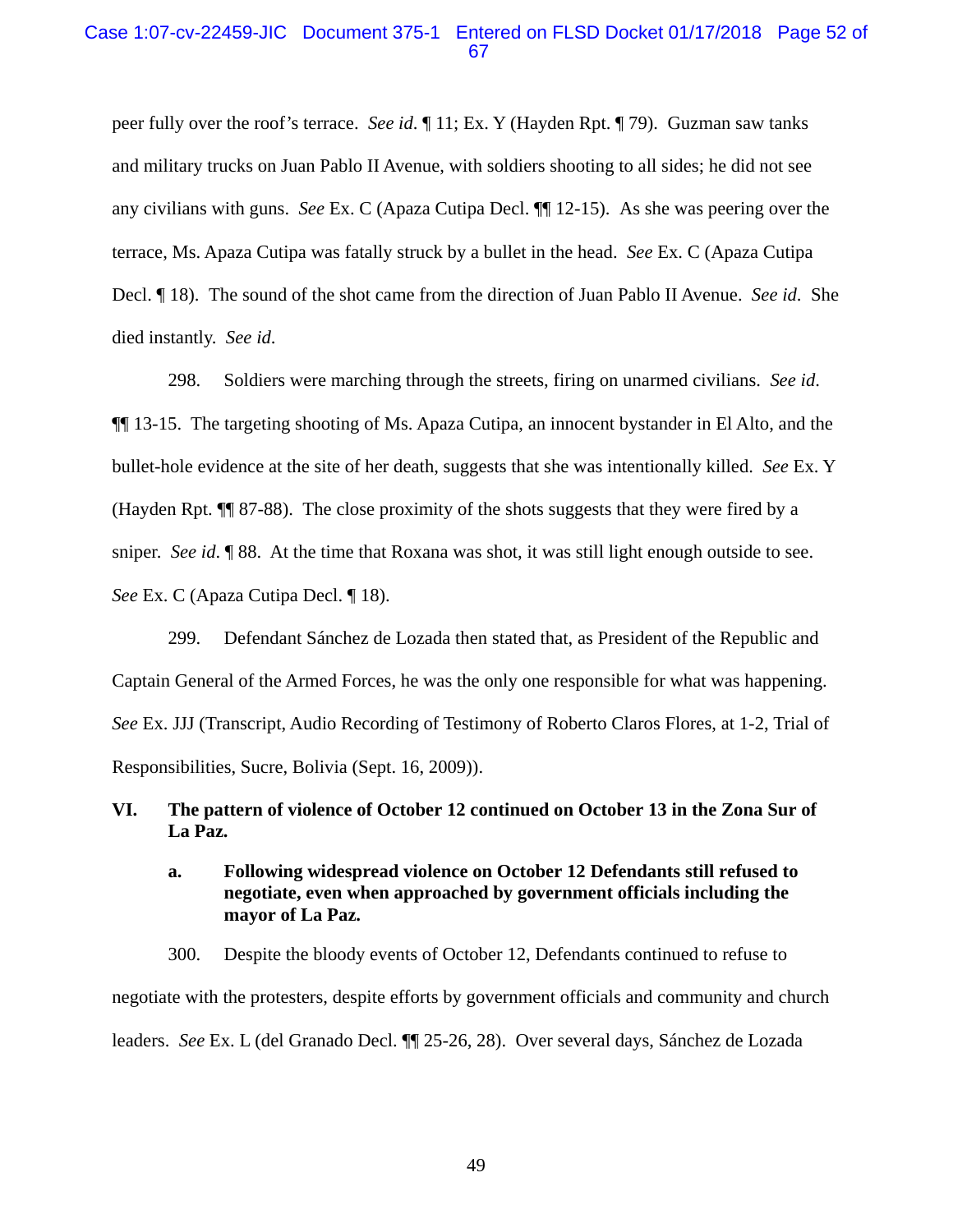ignored efforts by the mayor, representatives of the Church, and other civil leaders for additional dialogue. *See id.* ¶¶ 37-38; Ex. B (Albarracín Decl. ¶¶ 22, 36-38).

### **b. On October 13, Defendants oversaw the implementation of their plan to crush social movements in the Southern Zone of La Paz, as the military indiscriminately shot against innocent civilians.**

301. On October 13, 2003, military regiments in the Southern Zone of La Paz continued to shoot indiscriminately at civilians, mirroring prior operations in September and October in Warisata, and El Alto, respectively. *See* Ex. MM (Mamani Aguilar Dep. Tr. 90:20-25, 91:2-3, 102:10-25). Ex. Q (Pari Decl. ¶ 13). These incidents occurred in the localities of the Animas Valley area and Ovejuyo in the Southern Zone of La Paz. *See* Ex. M (Flores Limachi Decl. ¶¶ 2, 4, 5, 14-15, 25-26); Ex. R (Sirpa Decl. ¶¶ 4-5); Ex. MM (Mamani Aguilar Dep. Tr. 90:20-25, 91:2-3, 102:10-25). Ex. Q (Pari Decl. ¶ 13); *see also* Ex. FFFF (Map of Zona Sur on October 13, 2003).

302. **Animas Valley**: The morning of October 13, Bolivian soldiers, who had camped overnight in the Uni area to keep protesters from blocking roads, were ordered to move toward Chasquipampa. *See* Ex. M (Flores Limachi Decl. ¶¶ 4-8). The soldiers confronted protesters, aiming their guns at them to scare them. *See id.* ¶¶ 8-9. The protesters, who included men, women, children, and babies, were unarmed. *See* Ex. R (Sirpa Decl. ¶¶ 4-5, 8). No civilians were seen with arms. *See id.* ¶¶ 8, 45; Ex. M (Flores Limachi Decl. ¶ 39).

303. A soldier was killed by an unknown shooter. *See* Ex. M (Flores Limachi Decl. ¶¶ 10-12); *see also* Ex. Z (Antezana Dep. Tr. 96:4-16).

304. Officers ordered soldiers to switch to lethal ammunition and "shoot anything that move[d]." *See* Ex. M (Flores Limachi Decl. ¶ 13). Soldiers followed orders, shooting at fleeing civilians and those hiding in the hills and cliffs for almost an hour. *See id.* ¶¶ 13-15; Ex. R (Sirpa Decl. ¶¶ 7, 10).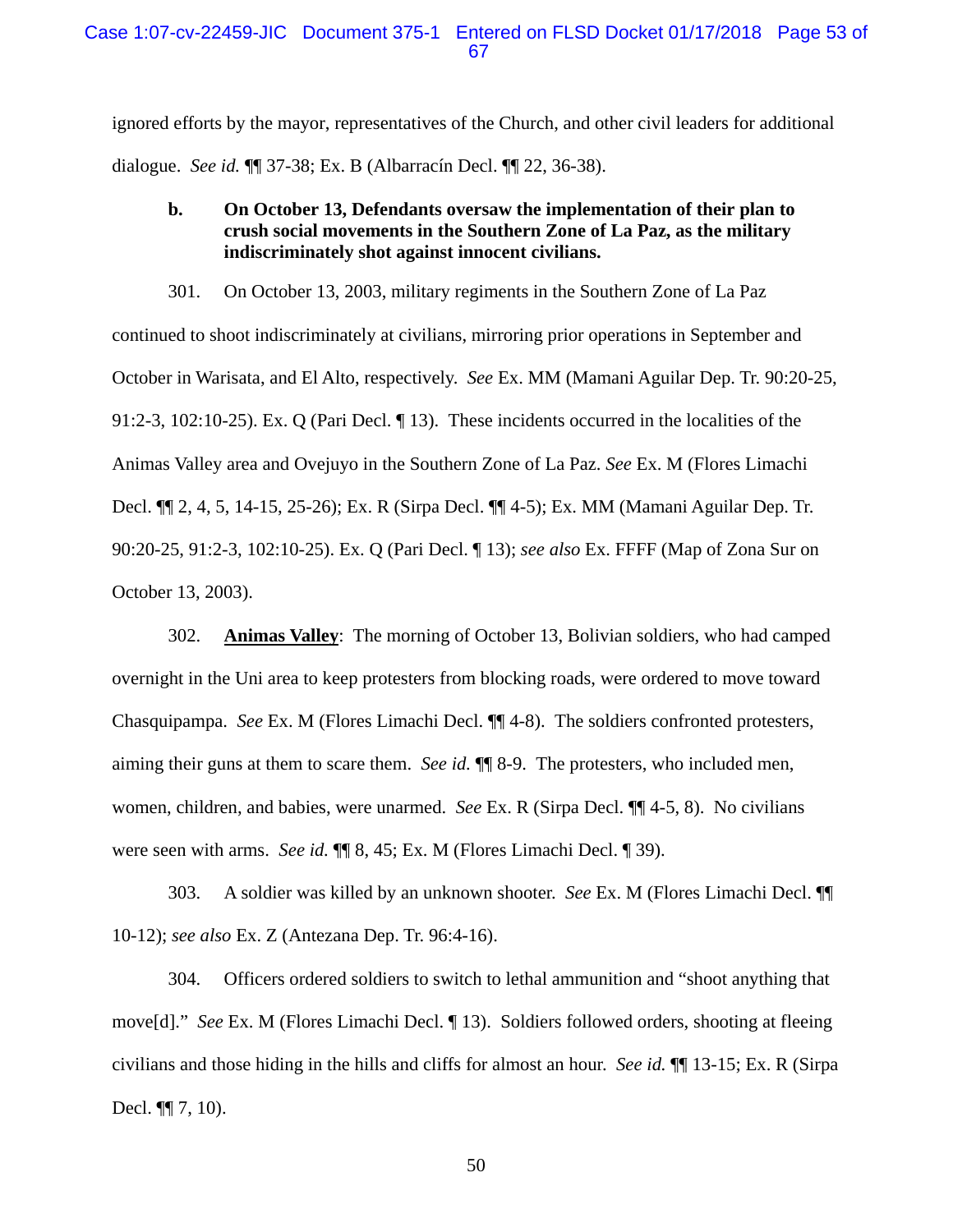#### Case 1:07-cv-22459-JIC Document 375-1 Entered on FLSD Docket 01/17/2018 Page 54 of 67

305. The protesters fled into the hills, and the soldiers shot at them as they fled. *See* Ex. R (Sirpa Decl. ¶¶ 11-14). The soldiers were not being attacked and they did not assume a defensive position, but rather were shooting at the civilians in the open from the road. *See id*.

306. A helicopter arrived and replenished the soldiers' stock of lethal ammunition. *See* Ex. M (Flores Limachi Decl. ¶ 16). Officers told the soldiers to climb into the hills and to shoot at civilians, ordering "Whatever head you see, you need to shoot." *Id*. ¶¶ 18-20.

307. Officers ordered the soldiers not to stop to help wounded civilians as they took the hill. *See id*  $\P$  21. The soldiers also captured civilians in the hills as they descended the hill, including individuals who had been shot. *See* Ex. R (Sirpa Decl. ¶ 15); Ex. M (Flores Limachi Decl. ¶ 22). Soldiers and officers beat some detained civilians, and took them to the military outposts where they were interrogated, beaten to the point of being bloodied, tortured, and called "fucking Indians." Ex. R (Sirpa Decl. ¶¶ 21-24, 28, 29, 34, 36–37, 39, 40); Ex. M (Flores Limachi Decl. ¶¶ 23-24, 31-33).

308. Plaintiff Gonzalo Mamani Aguilar witnessed the shootings of his father, decedent Arturo Mamani Mamani, and another man from his village, decedent Jacinto Bernabé Roque. *See* Ex. MM (Mamani Aguilar Dep. Tr. 90:20-25, 91:2-3, 102:10-25).

309. Mr. Mamani Aguilar had left his home that morning to tend to his family's land, and witnessed the military positioning itself in the valley. *See id.* at 62:2-9, 63:20-25, 64:2-8. He was unable to make it there before the gunfire began, and attempted to hide on an adjacent hilltop. *See id*. 71:4-13).

310. Mr. Mamani Aguilar saw Mr. Bernabé Roque attempting to hide behind some straw on the hilltop, and crawled right behind him, lying down behind a the tall straw. *See id.*  82:23-83:3.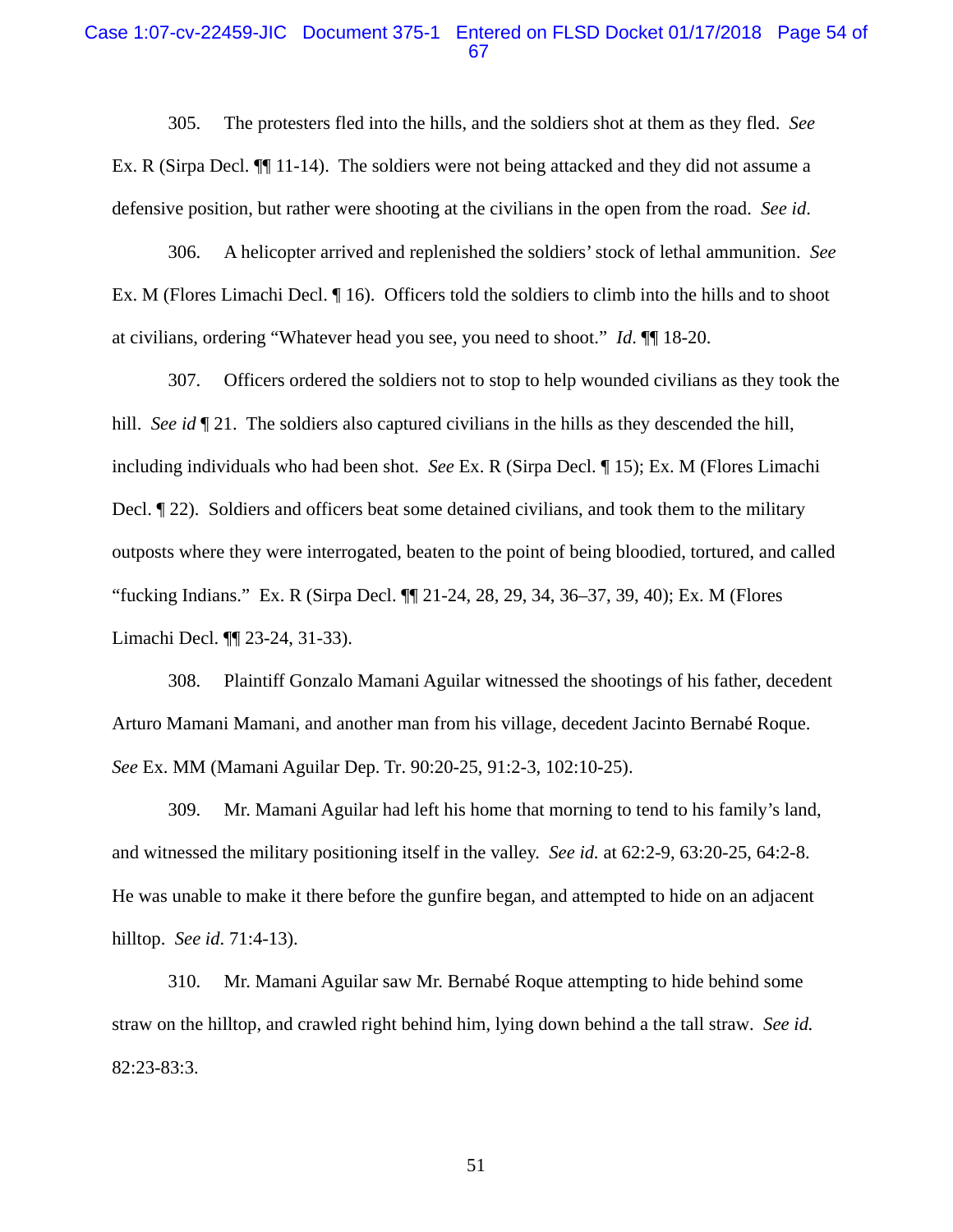### Case 1:07-cv-22459-JIC Document 375-1 Entered on FLSD Docket 01/17/2018 Page 55 of 67

311. While hiding, Mr. Mamani Aguilar saw his father on the hilltop directly across from his position, and witnessed his father get hit by a bullet. *See id.* 74:23-75:2.

312. Mr. Mamani Aguilar also witnessed the shooting of Jacinto Bernabé Roque. *See id.*at 90:6-13, 91:8-13). Mr. Mamani Aguilar testified that he was directly behind Mr. Bernabé Roque when he was shot, and was in fact so close to him that, on impact, Mr. Bernabé Roque's blood "splattered on [Mr. Mamani Aguilar's] face." *Id.* at 90:23-91:3. Because Mr. Mamani Aguilar was behind the decedent, he did not see the bullet enter, but witnessed the bullet exiting Mr. Bernabé Roque's body. *See id.* at 92:14-18) (noting he "saw it coming out" and the "droplets of blood"). Further, while he did not see the exact soldier who fired the bullet that hit Mr. Bernabé Roque, he testified that he saw the military shooting "in different directions" and is sure that they were firing towards the both of them. *See id*. at 90:17-25.

313. **Ovejuyo**: As soldiers left the Animas valley in military trucks to head back to their barracks through the locality of Ovejuyo and then Chasquipampa, officers repeatedly ordered them to shoot at civilians, including giving such commands multiple times to shoot at those looking out windows. *See* Ex. M (Flores Limachi Decl. ¶¶ 25-31); Ex. R (Sirpa Decl. ¶ 32). Officers and soldiers did shoot at civilians, including those fleeing. *See* Ex. M (Flores Limachi Decl. ¶¶ 27-31). One officer shot at fleeing civilians with a machine gun. *See id.* ¶ 29. Some soldiers did not want to shoot civilians, and shot into the air, disobeying their commanders. *See id*. ¶¶ 27-28, 30.

314. The same afternoon, in the locality of Ovejuyo, the military shot and killed Decedent Raúl Ramón Huanca Márquez, an elderly man who was walking on a road behind a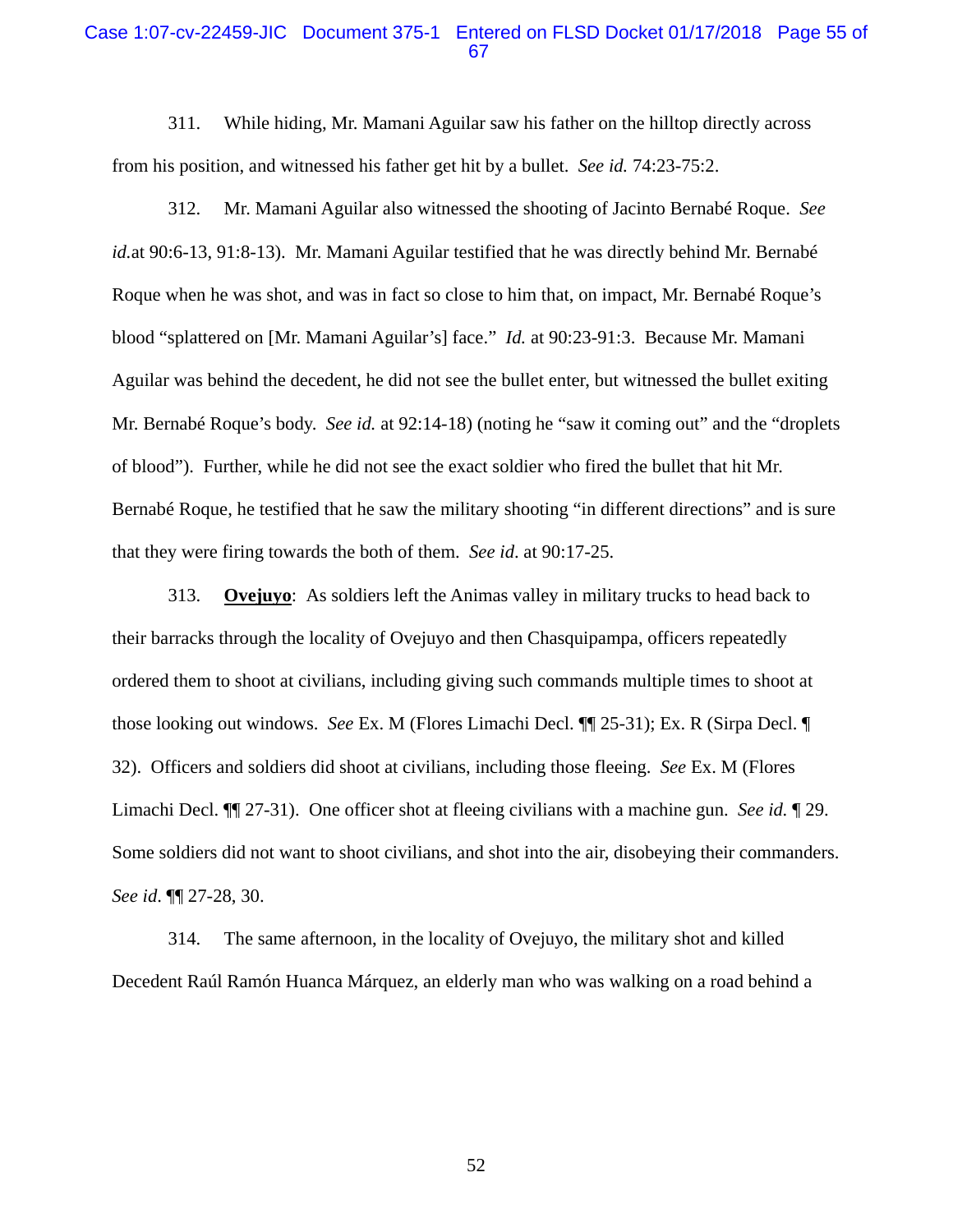### Case 1:07-cv-22459-JIC Document 375-1 Entered on FLSD Docket 01/17/2018 Page 56 of 67

store by the dry riverbed. *See* Ex. Q (Pari Decl. ¶ 8).<sup>13</sup> According to his daughter, Mr. Huanca Marquez had left his home that afternoon to buy some goods at the local store. *See* Ex. LL (Huanca Quispe Dep. Tr. 38:21-25, 39:18-24). He was not protesting, nor was he armed or carrying any object that could be mistaken for a weapon. *See* Ex. Q (Pari Decl. ¶ 10). Eyewitness accounts of that afternoon indicate that soldiers marched through the area, indiscriminately firing at the unarmed civilians in homes and on the road, including Mr. Huanca Márquez, who posed no threat to the military. *See* Ex. Q (Pari Decl. ¶ 9); *see also* Ex. M (Flores Limachi ¶ 25-17); Ex. R (Sirpa Decl. ¶ 32); Ex. Y (Hayden Rpt. ¶ 153). The soldiers intentionally shot Mr. Huanca Márquez in the abdomen, and continued firing at other civilians, leaving him to die in the street. *See* Ex. Y (Hayden Rpt. ¶¶ 159-60); Ex. Q (Pari Decl. ¶ 13-14). Ms. Huanca Quispe found her father's body on the street after soldiers had passed through town. *See* Ex. LL (Huanca Quispe Dep. Tr. 49:20-23).

#### **VII. Clear Patterns of Violence Were Repeated on all Three Days Decedents Were Killed**

315. Unarmed civilians were repeatedly targeted resulting in injuries and dozens of deaths at least six different locations on at least four different days. See Ex. N (García Decl. ¶¶ 14, 22-25) (Sorata); Ex. S (Smith Decl. ¶¶ 18, 26) (Sorata); Ex. PP (Ramos Mamani Dep. Tr. 18:18-25) (Warisata); Ex. RR (Sánchez de Lozada Dep. Tr. 273:8-10) (May 15, 2015); Ex. U (Zabala Decl. ¶ 18, 21) (Río Seco area, El Alto); Ex. T (Soria Decl. ¶¶ 15-16, 18, 20) (Río Seco, El Alto); Ex. K (Espejo Decl. ¶ 4) (Senkata, El Alto); Ex. I (Castaño ¶¶ 19, 21-22) (Senkata, El Alto); Ex. MM (Mamani Aguilar Dep. Tr. 90:20-25, 91:2-3, 102:10-25) (Animas Valley); Ex. R (Sirpa Decl. ¶¶ 15-17) (Animas Valley); Ex. Q (Pari Decl. ¶¶ 8, 13) (Ovejuyo).

 $13$  Mr. Pari, who witnessed the shooting of Mr. Huanca Marquez, was able to identify Mr. Huanca Marquez as the victim because Mr. Pari later helped to transport Mr. Huanca Marquez's body to a nearby church. *See* Def. Ex. 68 (Pl. Felicidad Rosa Huanca Quispe's Am. Resps. & Objs. Defs.' First Set of Interrogatories, at 7); Ex. KK (Hayden Dep. Tr. 564:13-565:19).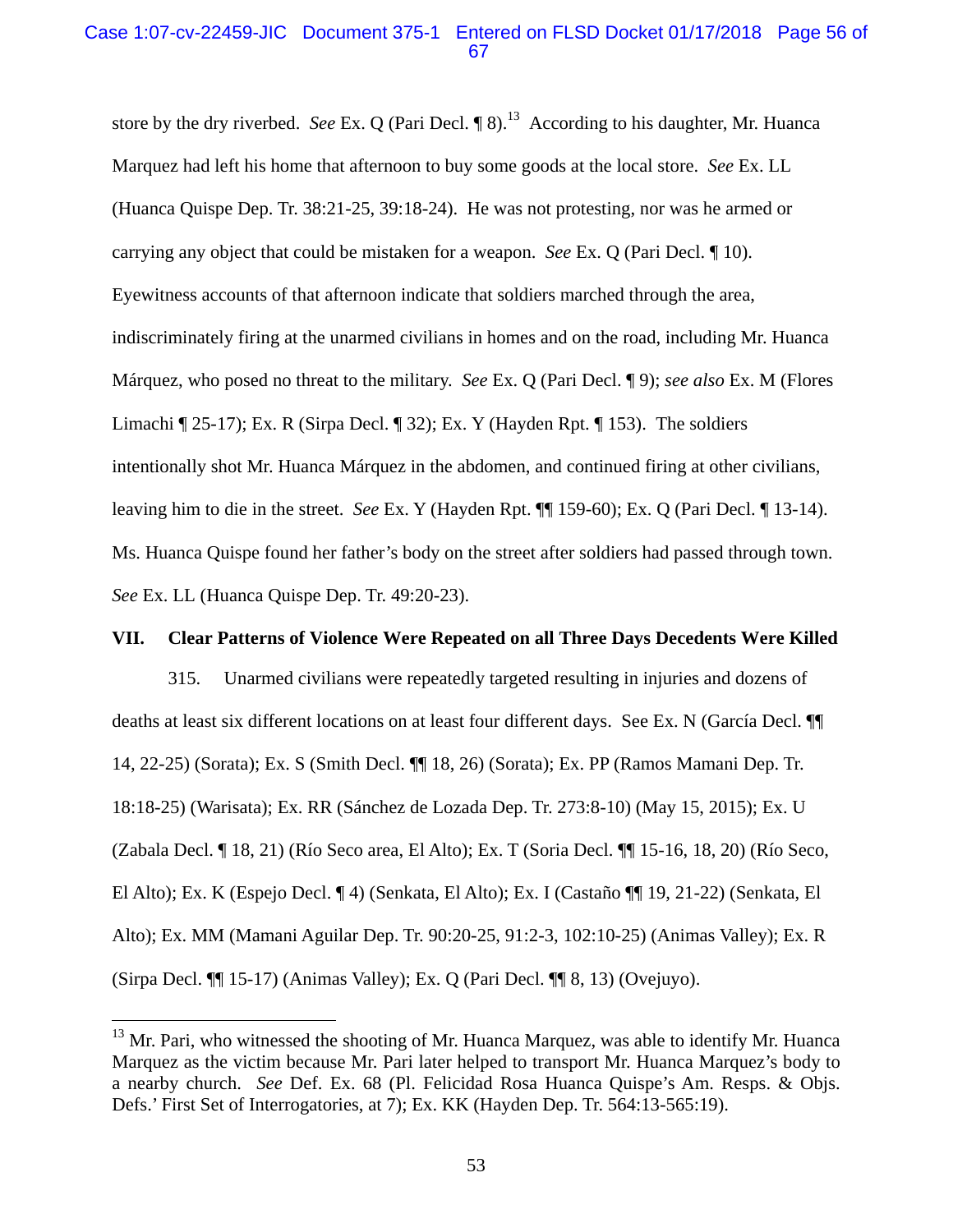#### Case 1:07-cv-22459-JIC Document 375-1 Entered on FLSD Docket 01/17/2018 Page 57 of 67

316. In at least four different locations, including all areas where decedents were killed, officers gave orders to soldiers to shoot at civilians. *See* Ex. A (Aguilar Vargas Decl. ¶¶ 18, 20, 22, 34-35); Ex. M (Flores Limachi Decl. ¶¶ 13, 20, 26, 30); Ex. J (Davis Decl. ¶ 7); Ex. P (Ortega Decl. ¶¶ 22, 25, 27).

317. In at least four different locations, including all areas where decedents were killed, witnesses saw soldiers shoot unarmed civilians. *See* Ex. J (Davis Decl. ¶ 7); Ex. D (Apaza Morales Decl. ¶¶ 14, 17); Ex. C (Apaza Cutipa Decl. ¶¶ 12–16); Ex. N (García Decl. ¶¶ 22-25); Ex. P (Ortega Decl. ¶¶ 11, 19-21, 28); Ex. M (Flores Limachi Decl. ¶¶ 14-15, 19, 28-30); Ex. A (Aguilar Vargas Decl. ¶¶ 19, 20-22, 31, 38, 45; Ex. R (Sirpa Decl. ¶¶ 10, 12-14); Ex. Q (Pari Decl. ¶ 13); Ex. MM (Mamani Aguilar Dep. Tr. 90:6-13, 91:8-13); Ex. S (Smith Decl. ¶ 18); Ex. QQ (Rojas Mamani Dep. Tr. 75:17-76:21, 83:17-86:25).

318. Defendants had knowledge of the civilian deaths, but continued to deploy the military as part of their plan to suppress civilian opposition. *See* Ex. B (Albarracín Decl. ¶¶ 32- 33); Ex. JJJ (Transcript, Audio Recording of Testimony of Roberto Claros Flores, at 1-4, Trial of Responsibilities, Sucre, Bolivia (Sept. 16, 2009)); *see also* Ex. CC (Berindoague Dep. Tr. 155: 2- 13); Ex. B (Albarracín Decl. ¶ 38); Ex. L (del Granado Decl. ¶ 21); Ex. G (Calla Decl. ¶ 12); Ex. RR (Sánchez de Lozada Dep. Tr. 96:15-22) (May 14, 2015).

319. Neither the orders issued by Sánchez de Lozada, nor the implementing directives issued by the military Chain of Command in response to those orders, contained instructions to protect civilians or minimize civilian casualties. *See* Def. Ex. 6 (DEF-0000069) (Supreme Decree 27209); Def. Ex. 73 (MAMANI000262) (Directive 33/03); Def. Ex. 74 (MAMANI0000267) (Directive 34/03); Ex. W (Borrelli Rpt. ¶¶ 73, 78-79). Such instructions would be typical, particularly in the wake of the violence of September 20. *See* Ex. W (Borrelli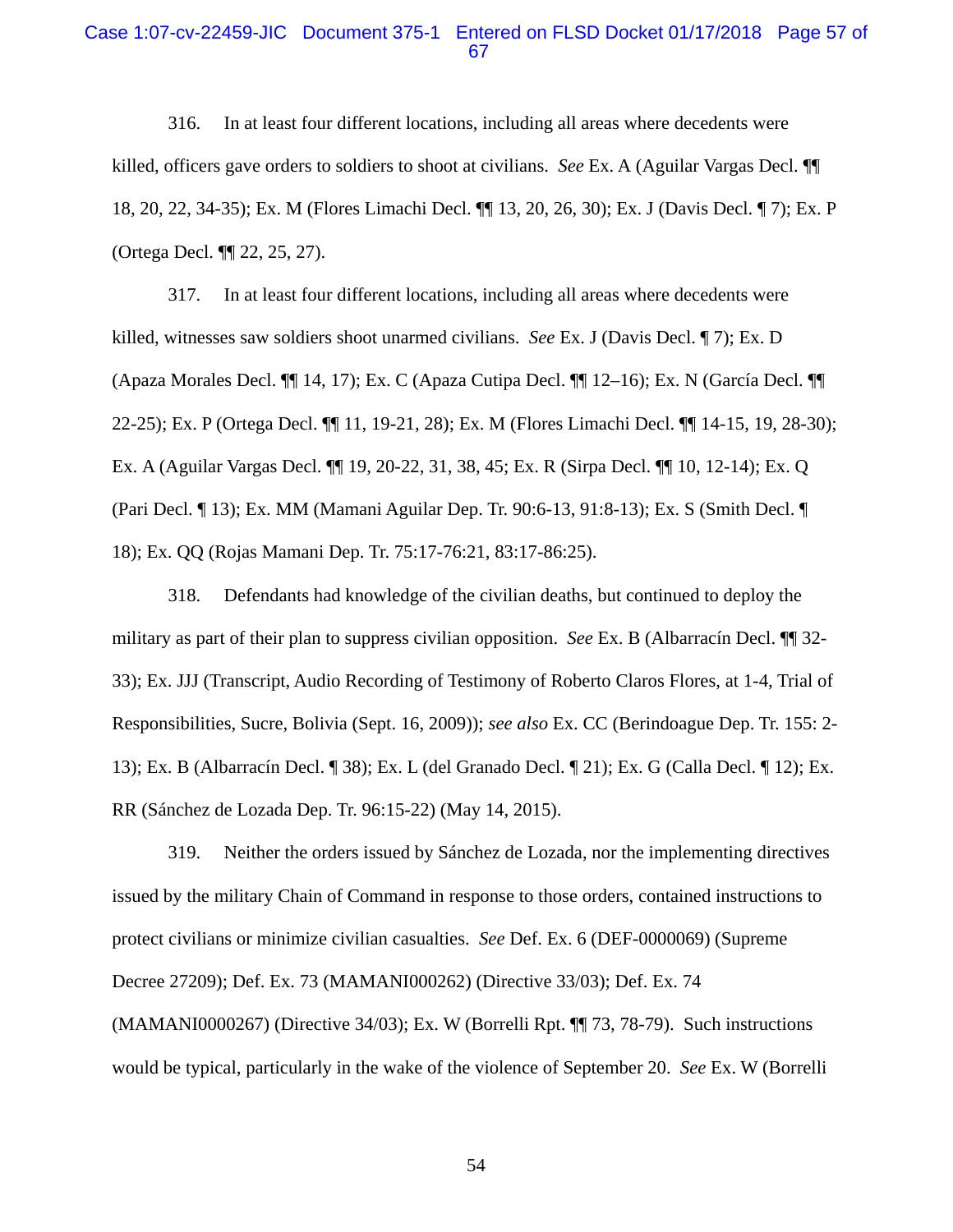### Case 1:07-cv-22459-JIC Document 375-1 Entered on FLSD Docket 01/17/2018 Page 58 of 67

Rpt. ¶¶ 73, 78-79). But the government failed to "specifically" discuss risks to human life. *See*  Ex. CC (Berindoague Dep. 172:25-173:25).

320. In practice, the soldiers that were directly involved in operations in September and October 2003 received no warnings or instructions during those months that they should try to avoid civilian casualties and/or protect civilians. Ex. A (Aguilar Vargas Decl. ¶ 5).

321. In September and October 2003, conscripts were repeatedly ordered to fire at unarmed civilians and were even punished for failing to do so. *See id*. ¶¶ 18, 20, 22, 34-37; Ex. P (Ortega Decl. ¶¶ 22-27, 35). Conscripts that resisted shooting at their fellow Bolivians were threatened and/or replaced, and at least one was executed by his superior officer. *See* Ex. A (Aguilar Vargas Decl. ¶¶ 34-37); Ex. P (Ortega Decl. ¶¶ 22-27); Ex. M (Flores Limachi Decl. ¶¶ 13, 20, 26, 27, 30). Under threat, conscripts were told to shoot at civilians; they were told to execute at least one civilian (though they secretly disobeyed the order). *See* Ex. P (Ortega Decl. ¶¶ 22-27, 35-36). Others simply shot into the air. *See* Ex. M (Flores Limachi Decl.¶ ¶ 27-28).

322. In all locations where decedents were killed, soldiers aimed at windows and shot at civilians looking out of windows. *See* Ex. P (Ortega Decl. ¶ 19); Ex. C (Apaza Cutipa Decl.¶ 18); Ex. A (Aguilar Vargas Decl. ¶¶ 20-22); Ex. R (Sirpa Decl. ¶ 32). Officers gave orders to shoot at residents' windows. *See* Ex. A (Aguilar Vargas Decl. ¶¶ 20, 22).

323. The main weapon used by the Bolivian military in 2003, the Assault Léger Rifle ("FAL" or "*Fusil d' Assault Léger*"), used a 7.62 caliber bullet. *See* Ex. Y (Hayden Rpt. ¶ 43);

. FAL rifles fire 7.62 caliber bullets, and Mauser rifles in Bolivia use a different caliber bullet. *See* Ex. Z (Antezana Dep. Tr. 96: 4-16); Robert W.D. Ball, Mauser Military Rifles of the World 57-61 (5th ed. 2011).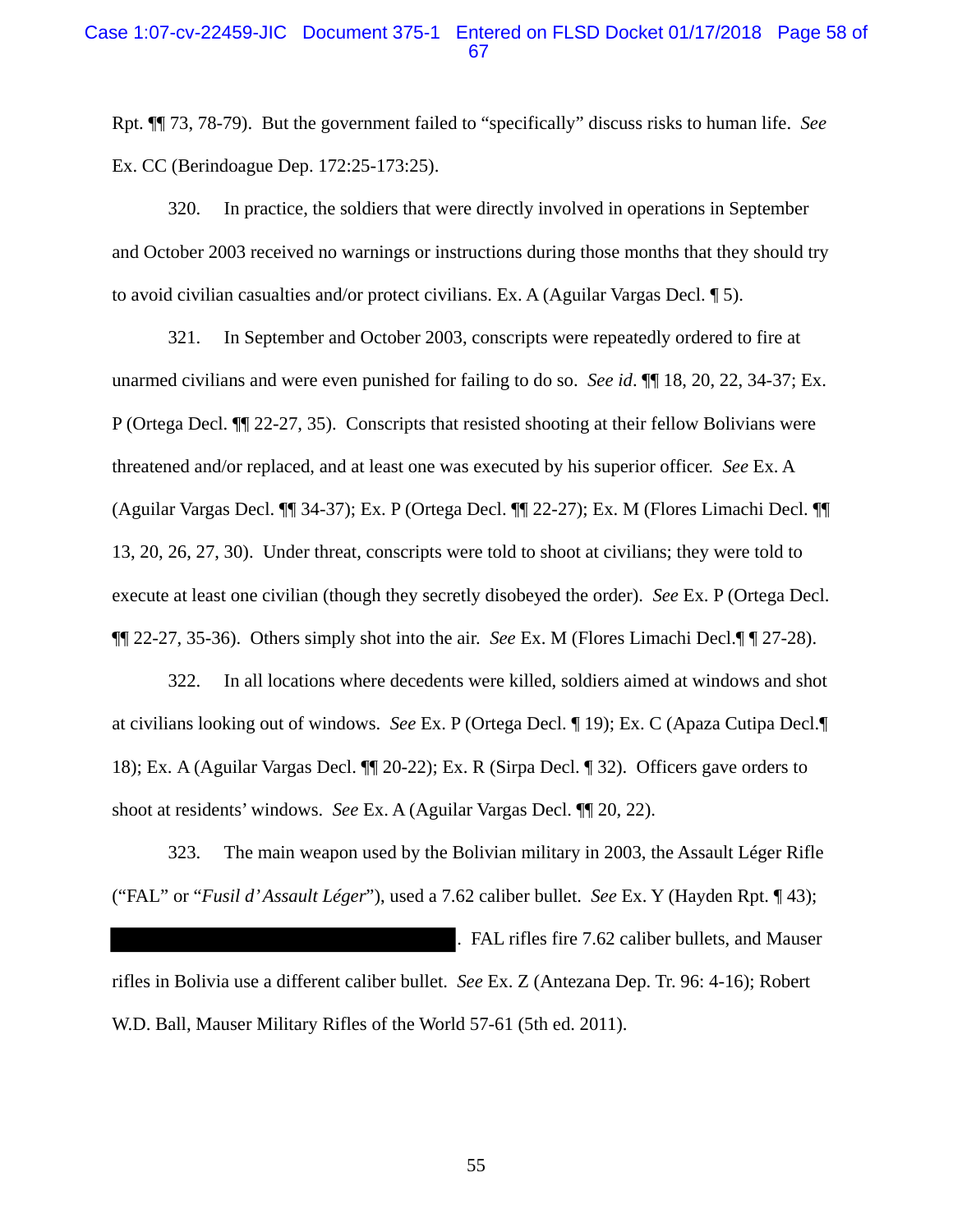#### Case 1:07-cv-22459-JIC Document 375-1 Entered on FLSD Docket 01/17/2018 Page 59 of 67

324. In four different locations, including all areas where decedents were killed, military helicopters were sighted. *See* Ex. N (García Decl. ¶¶ 6, 18-19); Ex. S (Smith Decl. ¶¶ 13, 21); Ex. J (Davis Decl. ¶ 14); Ex. I (Castaño Decl. ¶ 16); Ex. P (Ortega Decl. ¶¶ 6, 15); Ex. A (Aguilar Vargas Decl. ¶¶ 14, 41); Ex. M (Flores Limachi Decl. ¶¶ 16, 24). Soldiers also shot out of helicopters at unarmed civilians. *See* Ex. N (García Decl. ¶ 22); *see also* Ex. W (Borrelli Rpt.  $\P$ [95, 126 (iv)-(v)). Shooting at unarmed civilians from a helicopter who were fleeing and/or not participating in protests, particularly using a machine gun, "would not be an application of lethal force that falls in line with . . . . any other principle of the Manual [on Use of Force] (or accepted military practice)." Ex. W (Borrelli Rpt.  $\P\P$  126(iv)-(v)).

325. Soldiers were ordered to beat civilians, and both officers and soldiers beat civilians. *See* Ex. P (Ortega Decl. ¶¶ 35-36); Ex. A (Aguilar Vargas Decl. ¶ 23); Ex. R (Sirpa Decl. ¶¶ 24, 28, 37); Ex. M (Flores Limachi Decl. ¶¶ 23, 32); Ex. E (Aramayo Decl. ¶¶ 34, 41).

326. Soldiers were also repeatedly ordered to refuse assistance to wounded civilians. *See* Ex. A (Aguilar Vargas Decl. ¶ 23); Ex. M (Flores Limachi Decl. ¶ 21).

327. Soldiers were prohibited from accessing sources of news, and were also forbidden from talking with soldiers from other regiments. *See* Ex. A (Aguilar Vargas Decl. ¶¶ 26, 40, 42).

328. Civilian residents of Sorata and Warisata were not seen with firearms on September 20, 2003. *See* Ex. N (García Decl. ¶ 5); Ex. J (Davis Decl. ¶ 6); Ex. S (Smith Decl.¶ 21); Ex. A (Aguilar Vargas Decl. ¶ 45); Ex. PP (Ramos Mamani Dep. Tr. at 22:17-25, 23:1-25, 24:1-4).

329. Civilian residents of El Alto were not seen with firearms in October 2003. *See* Ex. A (Aguilar Vargas Decl. ¶ 45); Ex. D (Apaza Morales Decl. ¶ 12); Ex. C (Apaza Cutipa Decl.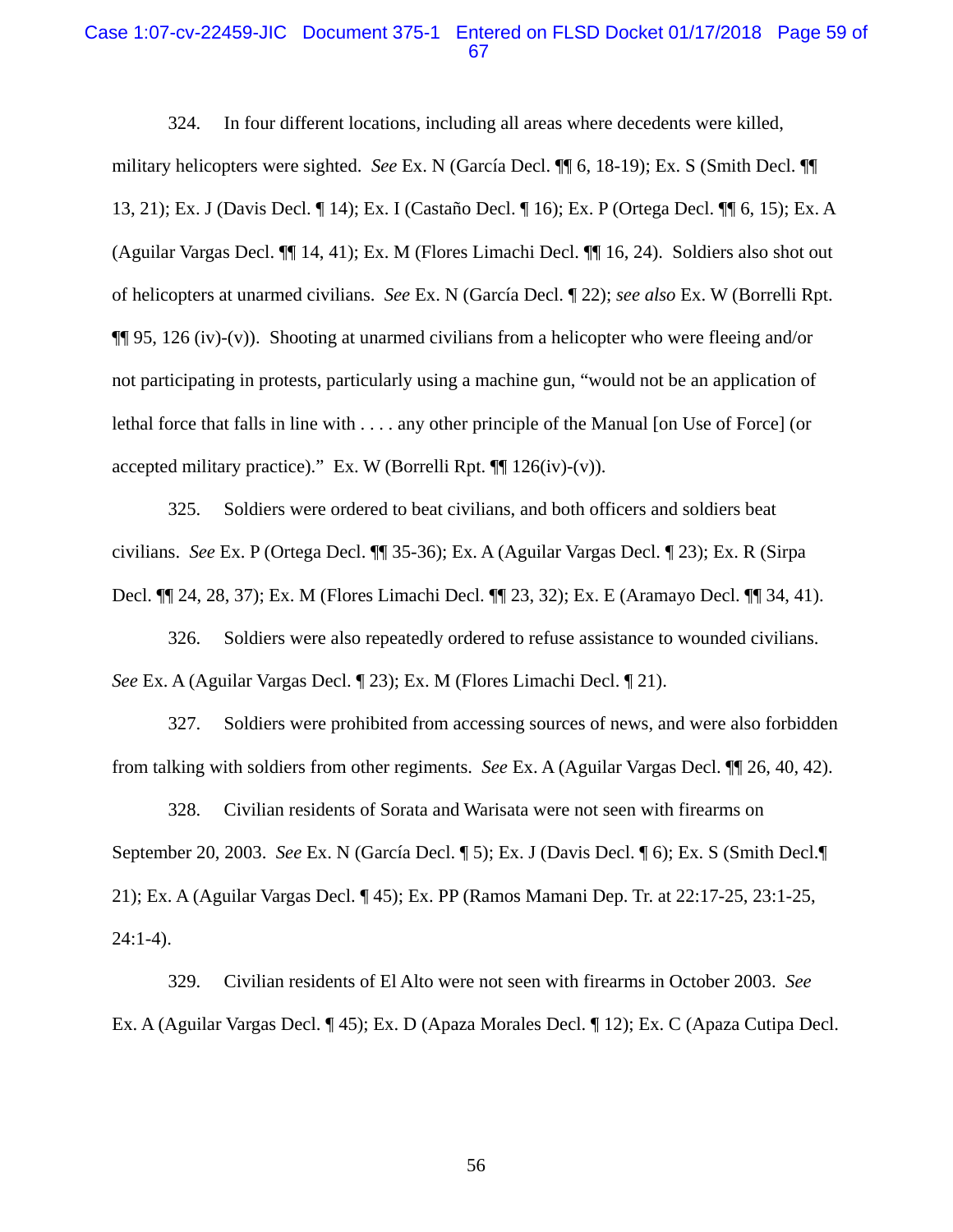¶ 15); Ex. I (Castaño Decl. ¶ 23); Ex. U (Zabala Decl. ¶ 10); Ex. E (Aramayo Decl. ¶ 16); Ex. P (Ortega Decl. ¶ 11).

330. Civilian residents in the Ánimas Valley and Oveyujo were not seen with firearms in October 2003. *See* Ex. R (Sirpa Decl. ¶ 45); Ex. M (Flores Limachi Decl. ¶ 39); Ex. Q (Pari Decl.  $\P$  6).

331. There was no armed insurgency active in Bolivia at this time, nor was any such group active in the protests in September and October of 2003. See Ex. L (del Granado Decl. ¶ 31); Ex. III (Transcript, Audio Recording of Testimony of Jorge Botelo Monje at 1-2, Trial of Responsibilities, Sucre, Bolivia (Aug. 18, 2010)); Ex. MMM (Transcript, Audio Recording of Testimony of Fernando Uribe Encinas, at 3- 4, Trial of Responsibilities, Sucre, Bolivia (Aug. 18, 2010)).

332. Once the military ceased involvement in the protests, there were no more persons injured or dead. *See* Ex. L (del Granado Decl. ¶ 31).

333. Consistent with Defendants' original plan, troops were brought in from Eastern Bolivia to carry out operations. *See* Ex. M (Flores Limachi Decl. ¶ 35). These troops were physically different than indigenous communities in the *altiplano* and La Paz, and were typically taller and lighter skinned. *See* Ex. Q (Pari Decl. ¶ 15). They spoke with different dialect and accent. *See id.* ¶ 13; *see also* Ex. E (Aramayo Decl. ¶ 36). Soldiers who were brought in from Santa Cruz in the east of Bolivia were told that they were going to "kill '*kollas*'"—"an insulting term for people from the *Altiplano*." Ex. A (Aguilar Vargas Decl. ¶¶ 23, 43); *see also* Ex. P (Ortega Decl. ¶¶ 19, 33, 37); Ex. R (Sirpa Decl. ¶ 40); Ex. E (Aramayo Decl. ¶ 36).

### **VIII. By mid-October, Defendants' Ongoing Use of Lethal Force Against Civilians Was Rejected by the Majority and/or Widespread Swaths of the Bolivian Population as Well as Government Officials, Leading to Their Resignation**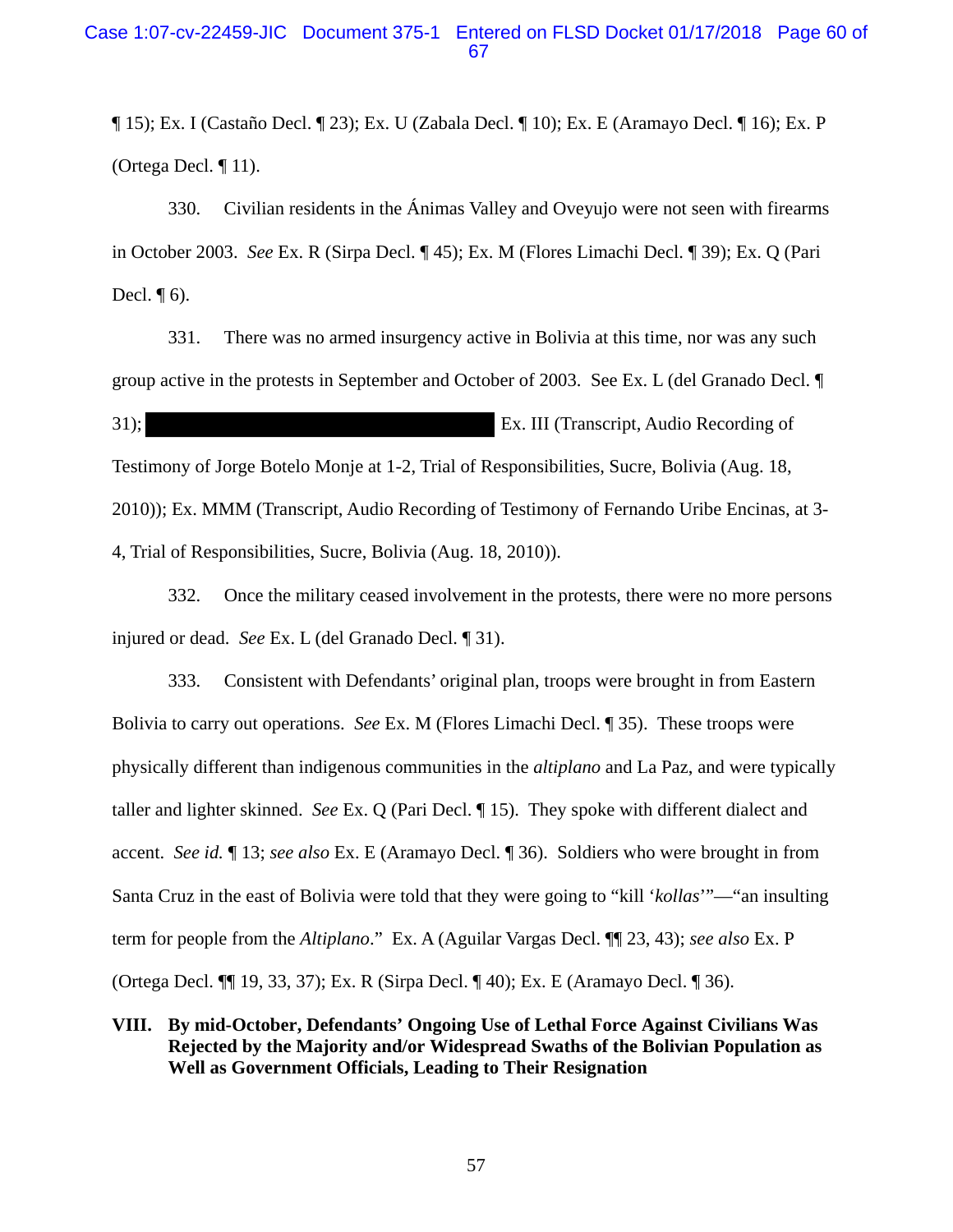#### Case 1:07-cv-22459-JIC Document 375-1 Entered on FLSD Docket 01/17/2018 Page 61 of 67

334. By October 13, members of the government coalition and government officials began to abandon the government due to the violent path chosen by Defendants. *See* Ex. CC (Berindoague Dep. Tr. 185:16-186:22); Ex. GG (Eastman Dep. Tr. 129:22-130:20);

 Public opposition to the violence and demands for Sánchez de Lozada's resignation began to grow, including by civil leaders and representatives from across the social strata. Ex. B (Albarracín Decl. ¶ 39); Ex. G (Calla Decl. ¶ 16); Ex. L (del Granado Decl. ¶ 30). Mass demonstrations took place in the city of La Paz from the afternoon of Tuesday, October 14, until the evening of Friday, October 17, when Sánchez de Lozada resigned and the Defendants left the country. *See* Ex. L (del Granado Decl. ¶ 31); Def. Ex. 59 (Sánchez Berzaín Dep. Tr. 260:2-262:12).

335. On October 15, the Armed Forces published a press release, affirming that the Armed Forces were under the command of the President and took orders from the Minister of Defense, and that they "reiterated their subordination to, compliance with and support for the President of the Republic and Captain General of the Armed Forces, Gonzalo Sánchez de Lozada." Ex. IIII (MAMANI0022393T) (National Armed Forces, Press Release).

336. In 2011, high-ranking military commanders and officers, along with government officials that reported directly to the Defendants, were convicted in Bolivia for their involvement in the Defendants' plan and associated crimes against civilians.

#### **IX. Relevant Additional Bolivian Law**

337. Article 14 of the Code of Criminal Procedure establishes that a civil action arises "from the commission of every crime." Ex. AAA (Bol. Code Crim. P., art. 14); *see also id.* (Bol. Code Crim. P., art. 36).

338. Article 20 of the Code of Criminal Procedure defines both direct and indirect perpetrators, as well as co-conspirators who provide assistance without which the "unlawful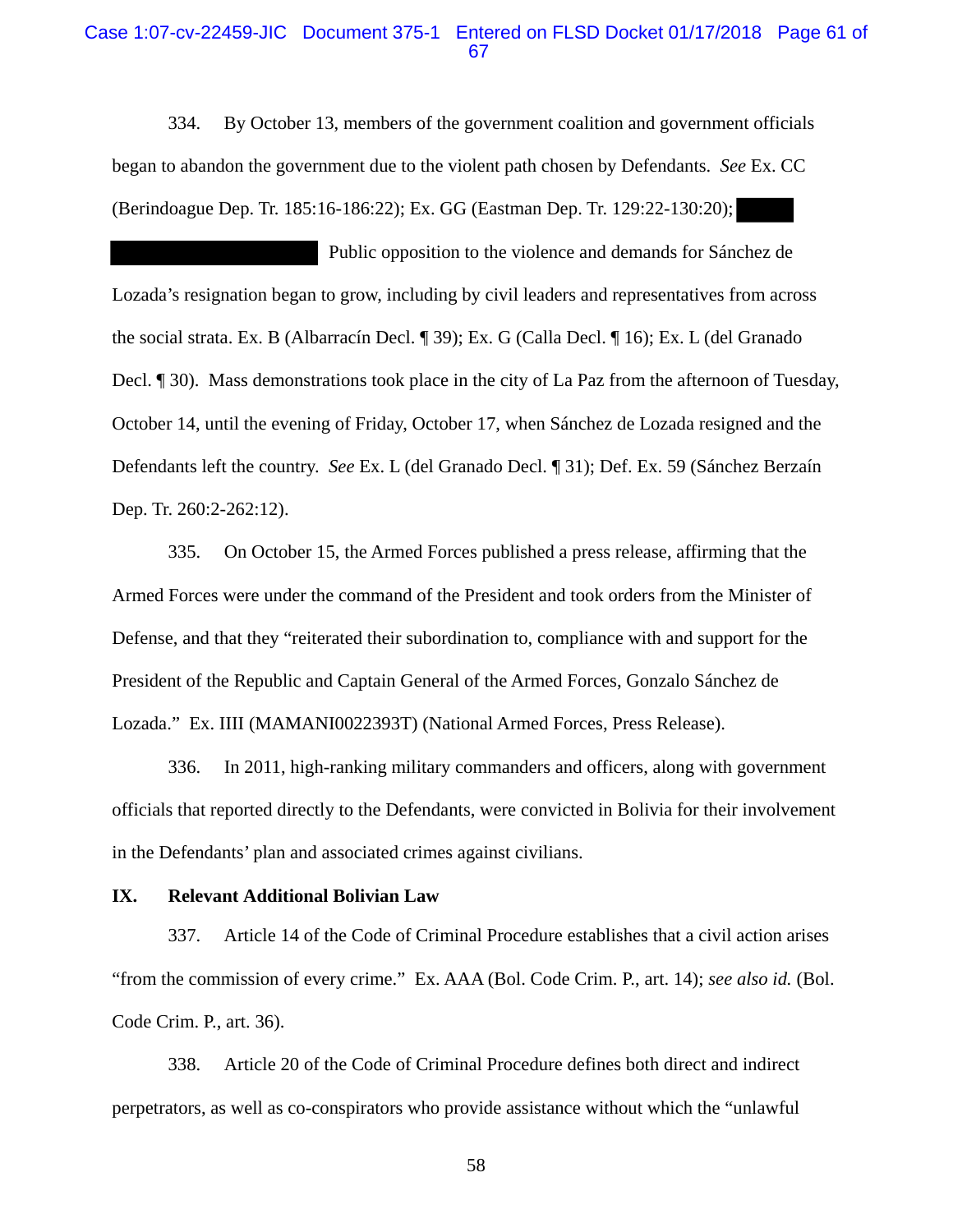#### Case 1:07-cv-22459-JIC Document 375-1 Entered on FLSD Docket 01/17/2018 Page 62 of 67

action could not have been committed." Def. Ex. 75 (Bol. Code Crim. P., art. 20); *see also* Ex. HHH (Supreme Judicial Court of the Plurinational State of Bolivia, Judgment of the Trial of Responsibilities (Oct. 4, 2011) (ruling on Art. 20 of the CCP); *see also* Ex. GGG (Bolivian Plurinational Constitutional Judgment 0216/2015-S2 (Feb. 25, 2015))*.*

339. The Family Code states that civil and not religious marriages are recognized under the law. *See* Ex. ZZ (Bolivian Family Code, arts. 1 (Apr. 4, 1988) and 42 (Aug. 23, 1972)).

340. Article 159 of the Family Code states that free conjugal unions produce similar effects as marriage, and that "the norms that regulate the effects of marriage" apply to such relationships. *See* Ex. OOO (Verástegui Rpt. ¶ 33).

341. The 2009 Constitution defines marriage and civil unions as equal: "Free or de facto unions […] shall produce the same effects as a civil marriage." Ex. WW (Bolivian Constitution, art. 63 (2009)); *see* Ex. FFF (Bolivian Constitutional Judgment 1731/2010-R on applicability of provisions); *see also* Exs. DDD and EEE (Bolivian Constitutional Judgments on free or de facto unions).

342. Articles 1061-1064 of the Civil Code states that, for purposes of inheritance, parties in a free conjugal union have the same rights and protections as married spouses. *See* Ex. XX (Bolivian Civ. Code, arts. 1061-64 (Aug. 6, 1975)).

343. Law 3955 defers to existing hereditary laws and establishes financial assistance and benefits for victims who were injured, and heirs of victims who died during events of 2003. *See* Ex. BBB (Bolivian Law No. 3955, arts. 1-2, 6-7 (Nov. 6, 2008)).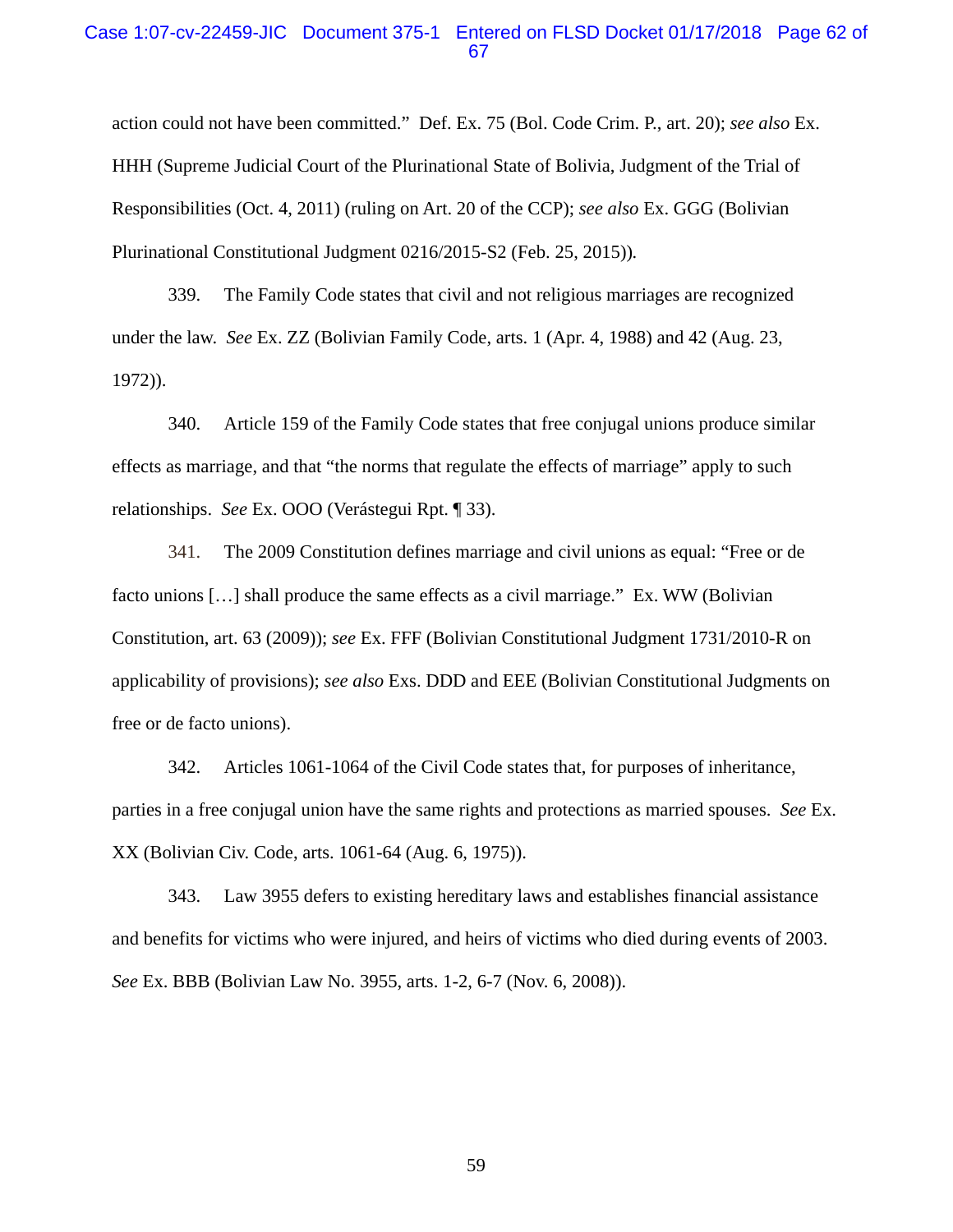### Case 1:07-cv-22459-JIC Document 375-1 Entered on FLSD Docket 01/17/2018 Page 63 of 67

344. Supreme Decree No. 29884 regulates Law 3955 and establishes that the benefit

for the heirs of deceased victims is a single and final lump sum payment for the entire group of

beneficiaries. *See* Ex. CCC (Bolivian Supr. Decree No. 29884 (Jan. 14, 2009)).

345. The Code of Civil Procedure states that default is possible only against a "duly summoned party," Ex. YY (Bolivian Code Civ. P., art. 68) (Aug. 6, 1975), and establishes that a person who resides outside of Bolivia must be summoned "by commission through international letters rogatory […]". *Id*. art. 123.

Dated: December 29, 2017 Miami, Florida

Respectfully submitted,

By*: /s/ Ilana Tabacinic*  Ilana Tabacinic (Florida Bar No. 57597) AKERMAN LLP Three Brickell City Centre 98 Southeast Seventh Street, Suite 1100 Miami, FL 33131 Tel: (305) 374-5600 Fax: (305) 374-5095 Email: ilana.tabacinic@akerman.com

*Counsel for Plaintiffs*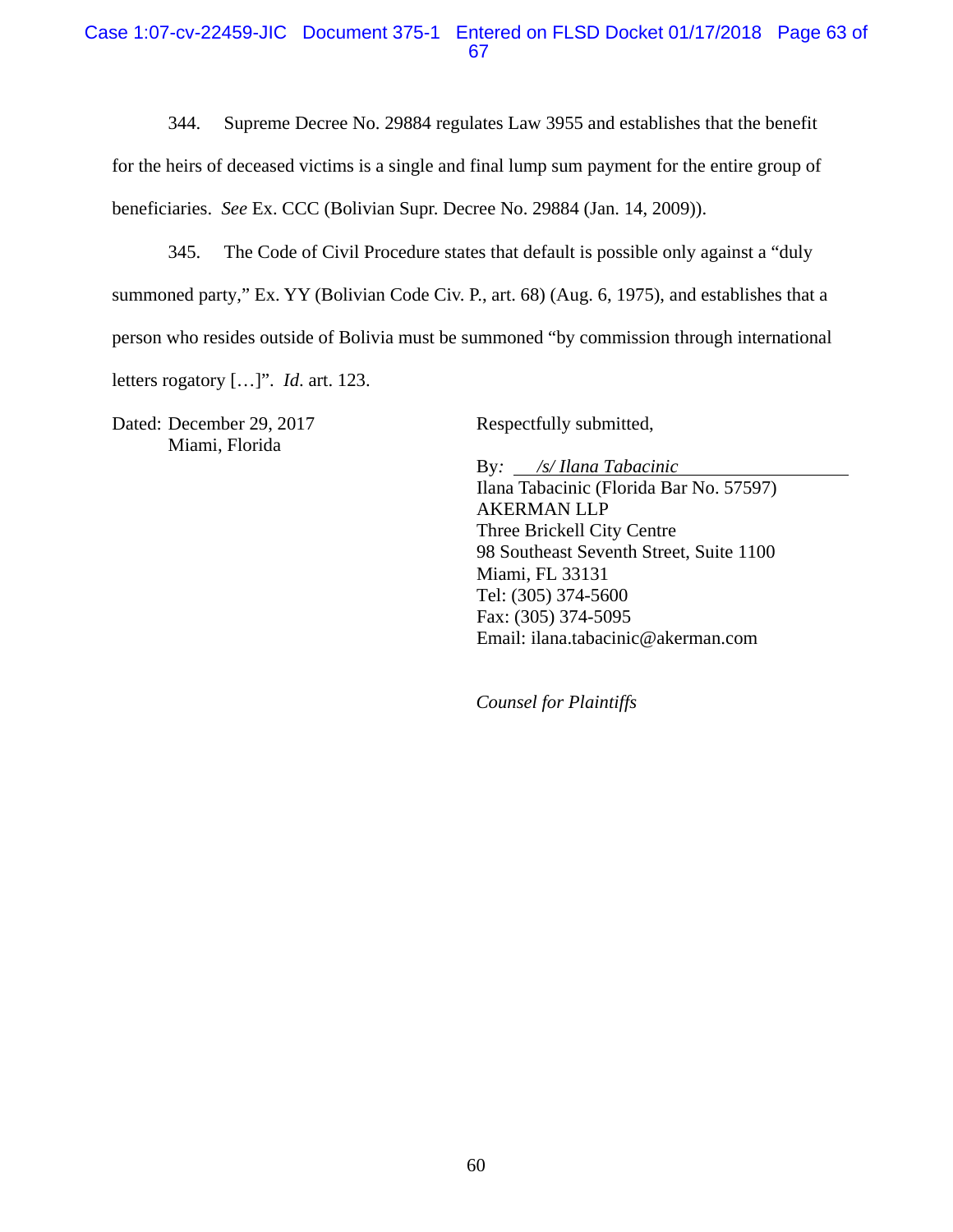| Ilana Tabacinic (Florida Bar No. 57597)<br><b>AKERMAN LLP</b><br>Three Brickell City Centre<br>98 Southeast Seventh Street, Suite 1100<br>Miami, FL 33131<br>Tel: (305) 374-5600<br>Fax: (305) 374-5095<br>Email: ilana.tabacinic@akerman.com | Steven H. Schulman (pro hac vice)<br>AKIN GUMP STRAUSS HAUER & FELD LLP<br>Robert S. Strauss Building<br>1333 New Hampshire Avenue NW<br>Washington, DC 20036<br>Tel: (202) 887-4000<br>Fax: (202) 887-4288<br>E-mail: sschulman@akingump.com                                                                                                                                                                                                                                                            |
|-----------------------------------------------------------------------------------------------------------------------------------------------------------------------------------------------------------------------------------------------|----------------------------------------------------------------------------------------------------------------------------------------------------------------------------------------------------------------------------------------------------------------------------------------------------------------------------------------------------------------------------------------------------------------------------------------------------------------------------------------------------------|
| Judith Brown Chomsky (pro hac vice)<br>CENTER FOR CONSTITUTIONAL RIGHTS<br>Post Office Box 29726<br>Elkins Park, PA 19027<br>Tel: (215) 782-8367<br>Fax: (215) 782-8368<br>E-mail: judithchomsky@icloud.com                                   | Joseph L. Sorkin (pro hac vice)<br>Jennifer L. Woodson (pro hac vice)<br>Saurabh Sharad (pro hac vice)<br>Christine Doniak (pro hac vice)<br>Harley Raff (pro hac vice)<br>AKIN GUMP STRAUSS HAUER & FELD LLP<br>One Bryant Park<br><b>Bank of America Tower</b><br>New York, NY 10036-6745<br>Tel: (212) 872-1000<br>Fax: (212) 872-1002<br>E-mail: jsorkin@akingump.com<br>E-mail: jwoodson@akingump.com<br>E-mail: ssharad@akingump.com<br>E-mail: cdoniak@akingump.com<br>E-mail: hraff@akingump.com |
| Beth Stephens (pro hac vice)<br>CENTER FOR CONSTITUTIONAL RIGHTS<br>666 Broadway<br>Seventh Floor<br>New York, NY 10012<br>Tel: (212) 614-6431<br>Fax: (212) 614-6499<br>E-mail: beth.stephens@rutgers.edu                                    | Zak Franklin (pro hac vice)<br>Erica Abshez Moran (pro hac vice)<br>AKIN GUMP STRAUSS HAUER & FELD LLP<br>1999 Avenue of the Stars, Suite 600<br>Los Angeles, CA 90067<br>Tel: (310) 229-1000<br>Fax: (310) 229-1001<br>E-mail: zfranklin@akingump.com<br>E-mail: emoran@akingump.com                                                                                                                                                                                                                    |
| David Rudovsky (pro hac vice)<br>KAIRYS, RUDOVSKY, MESSING &<br><b>FEINBERG LLP</b><br>718 Arch Street, Suite 501 South<br>Philadelphia, PA 19016<br>Tel: (215) 925-4400<br>Fax: (215) 925-5365<br>E-mail: drudovsk@law.upenn.edu             | Rubén H. Muñoz (pro hac vice)<br>Jason Weil (pro hac vice)<br>AKIN GUMP STRAUSS HAUER & FELD LLP<br><b>Two Commerce Square</b><br>2001 Market Street, Suite 4100<br>Philadelphia, PA 19103<br>Tel: (212) 965-1328<br>Fax: (215) 965-1210<br>E-mail: rmunoz@akingump.com<br>E-mail: jweil@akingump.com                                                                                                                                                                                                    |

# *Counsel for Plaintiffs*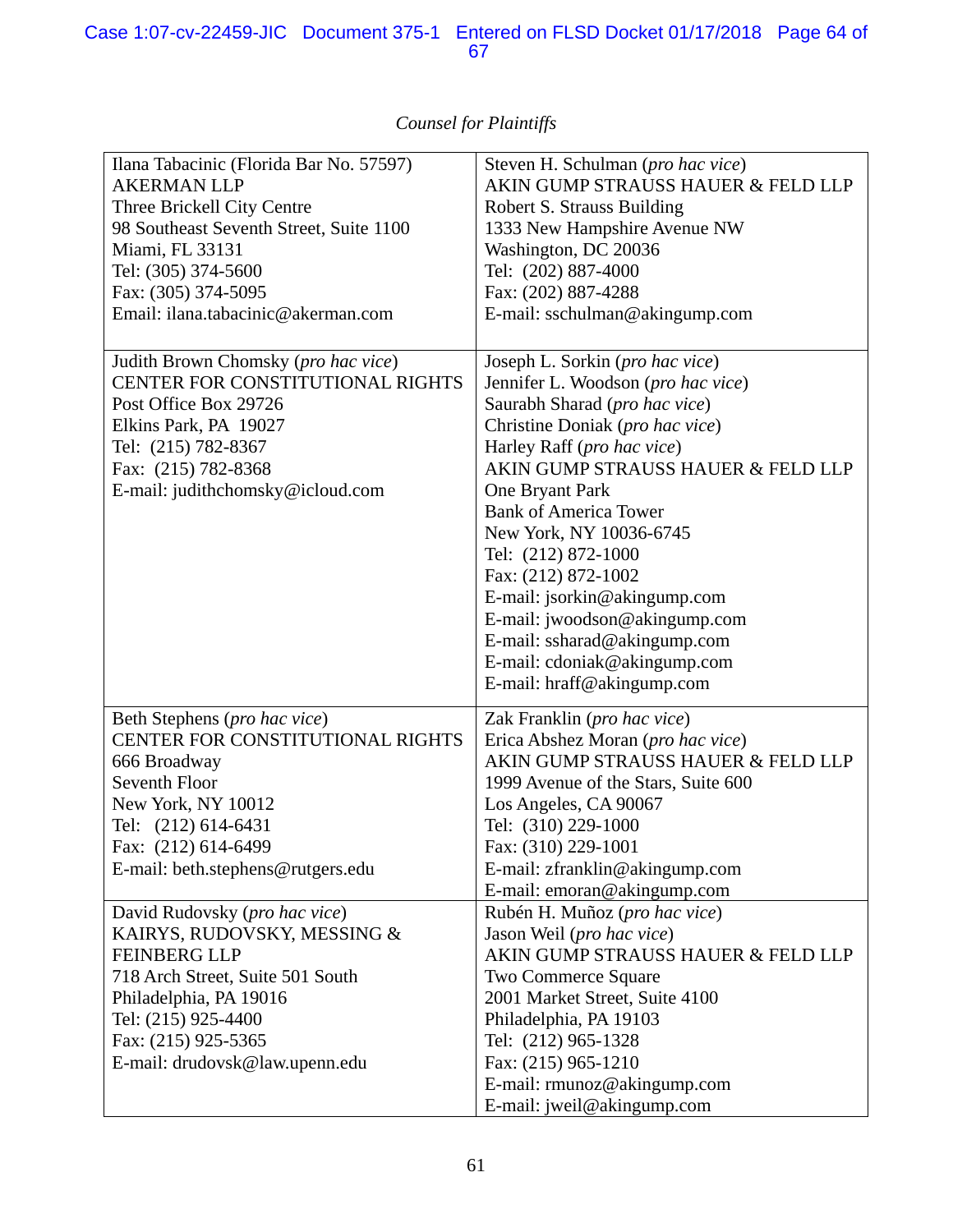| Paul Hoffman ( <i>pro hac vice</i> ) | Tyler R. Giannini ( <i>pro hac vice</i> ) |
|--------------------------------------|-------------------------------------------|
| SCHONBRUN, SEPLOW,                   | Susan H. Farbstein (pro hac vice)         |
| HARRIS & HOFFMAN, LLP                | Thomas Becker (pro hac vice)              |
| 723 Ocean Front Walk                 | INTERNATIONAL HUMAN RIGHTS CLINIC,        |
| Venice, CA 90201                     | Human Rights Program                      |
| Tel: (310) 396-0731                  | <b>Harvard Law School</b>                 |
| Fax: (310) 399-7040                  | Pound Hall 401, 1563 Massachusetts Avenue |
| E-mail: hoffpaul@aol.com             | Cambridge, MA 02138                       |
|                                      | Tel: (617) 495-9362                       |
|                                      | Fax: (617) 495-9393                       |
|                                      | E-mail: giannini@law.harvard.edu          |
|                                      | E-mail: sfarbstein@law.harvard.edu        |
|                                      | E-mail: thomasbainbecker@gmail.com        |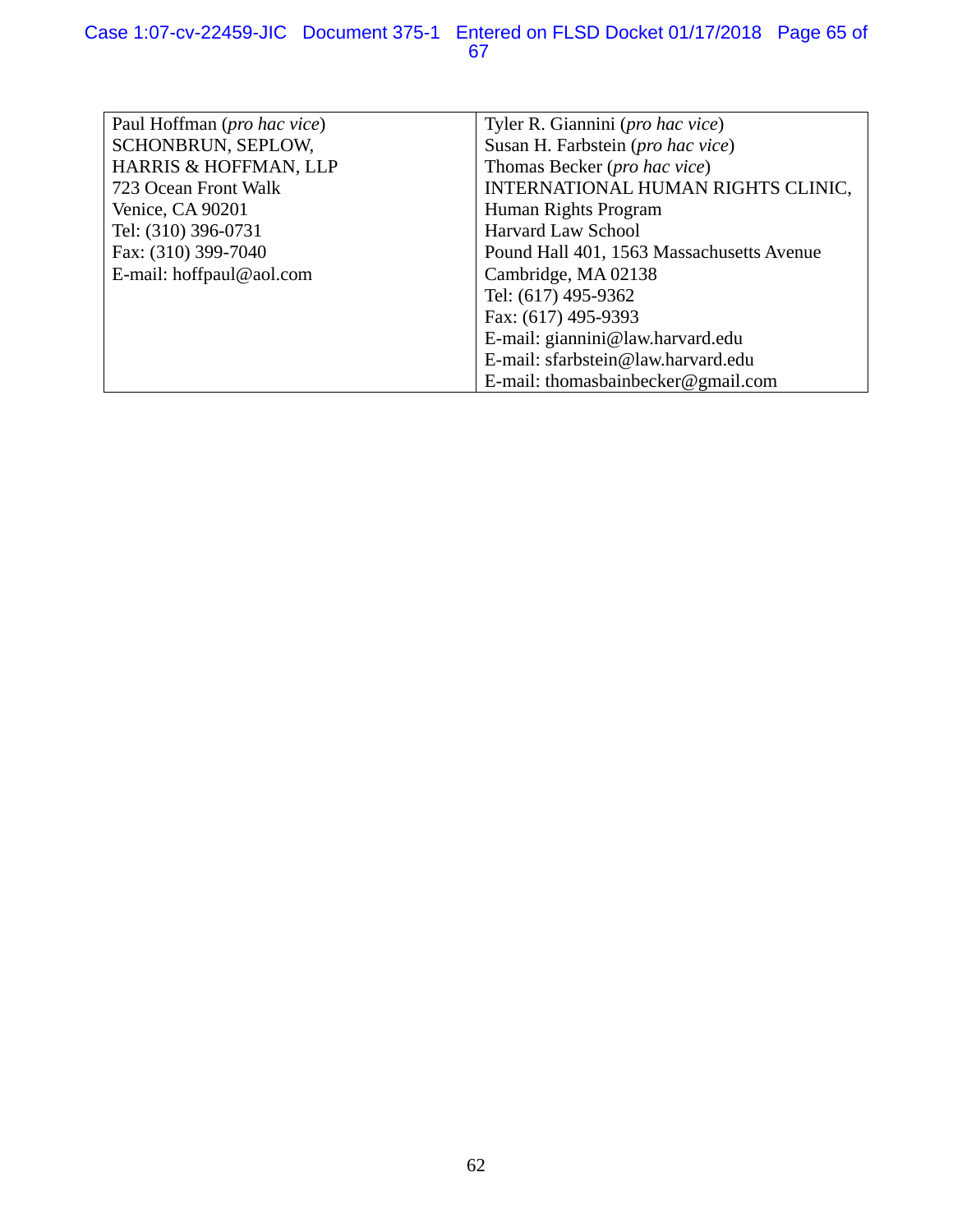# **CERTIFICATE OF SERVICE**

I hereby certify that on December 29, 2017, I electronically filed the foregoing Counterstatement of Material Facts with the Clerk of the Court using CM/ECF. I also certify that the foregoing Counterstatement of Material Facts is being served this day on counsel of record on the attached Service List either via transmission of Notice of Electronic Filing generated by CM/ECF or via e-mail.

> */s/ Ilana Tabacinic*  Ilana Tabacinic